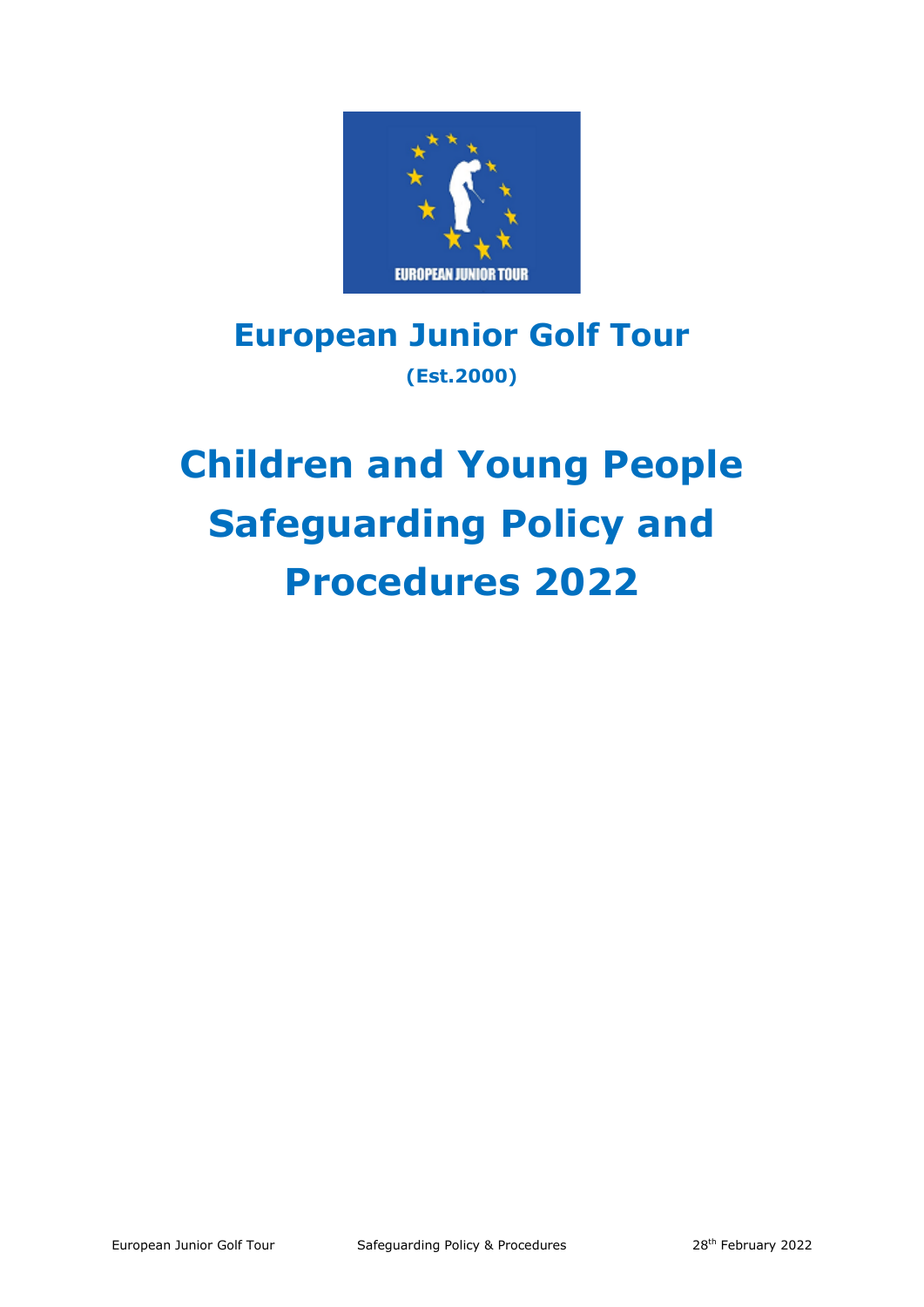# **Contents**

| Safeguarding Policy Statement                                  |                |
|----------------------------------------------------------------|----------------|
| Procedures:                                                    |                |
| 1. Recruitment and training                                    | $\overline{5}$ |
| 2. Complaints, concerns and allegations                        | 6              |
| 3. Flow Charts                                                 | $\overline{9}$ |
| 4. Emergencies and incidents                                   | 11             |
| 5. Supervision                                                 | 12             |
| 6. Good Practice Guidelines                                    | 12             |
| 7. Useful Contacts                                             | 16             |
| <b>Supporting Documents</b>                                    |                |
| 1. Volunteer/Staff Job Application form                        | <b>View</b>    |
| 2. Self-disclosure                                             | <b>View</b>    |
| $\overline{3}$ . References                                    | <b>View</b>    |
| 4. Code of Conduct for coaches and volunteers                  | <b>View</b>    |
| 5. Code of Conduct for Young Golfers                           | <b>View</b>    |
| 6. Code of Conduct for Parents/Carers                          | <b>View</b>    |
| 7. Managing Challenging Behaviour                              | <b>View</b>    |
| 8. Incident Report Form                                        | <b>View</b>    |
| 9. Accident Report Form                                        | <b>View</b>    |
| 10. Junior Profile and Parental Consent Forms                  | <b>View</b>    |
| 11. Photography Consent                                        | <b>View</b>    |
| 12. Parental Guidance                                          | <b>View</b>    |
| 13. Managing Young People on Away Trips                        | <b>View</b>    |
| 14. Social Media Guidance                                      | <b>View</b>    |
| 15. Whistleblowing Policy                                      | <b>View</b>    |
| 16. England Golf DBS Flowchart                                 | <b>View</b>    |
| 17. Categories of Child Abuse                                  | <b>View</b>    |
| 18. Club Welfare Officer Poster                                | <b>View</b>    |
| 19. Safeguarding Children and Young People - a short guide for | <b>View</b>    |
| club members                                                   |                |
| 20. Photography Policy                                         | <b>View</b>    |
| 21.Anti-Bullying Policy                                        | <u>View</u>    |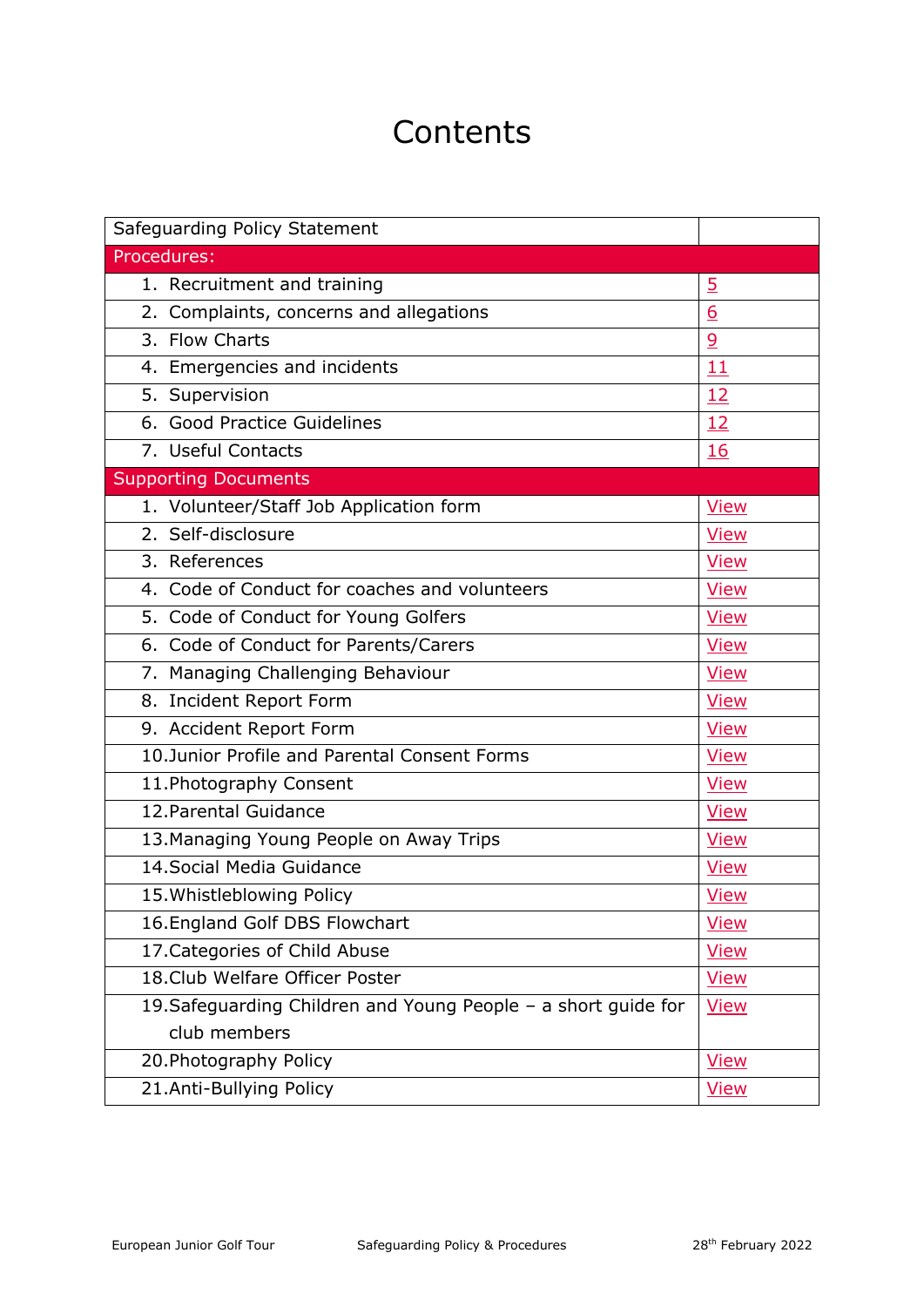### Children and Young People Safeguarding Policy

### **Introduction**

Everyone working with children and young people has a responsibility for keeping them safe, irrespective of their role, whether they are paid members of staff or volunteers.

England Golf is committed to ensure that the sport of golf is one within which all participants can thrive in a safe environment and that all children and young people have an enjoyable and positive experience when playing golf.

### Key principles

- The welfare of children is paramount.
- A child is defined by law in England and Wales as a person under the age of 18 years.
- All children, regardless of their Age, Race, Religion or Belief, Disability, Gender identity or Sexual Orientation, have the right to protection from abuse.
- All concerns and allegations of abuse and poor practice will be taken seriously and responded to swiftly and appropriately.
- All children have the right to be safe.
- All children have the right to be treated with dignity and respect.
- The EUROPEAN JUNIOR GOLF TOUR will work with children, their parents/carers and external organisations to safeguard the welfare of children participating in golf.
- We recognise the authority of the statutory agencies and are committed to complying with Local Safeguarding Children Board Guidelines (LSCB), Working Together under the Children Act 2004, and any legislation and statutory guidance that supersedes these.
- The EUROPEAN JUNIOR GOLF TOUR is committed to working in partnership with other key UK Golf Bodies to continually improve and to promote safeguarding initiatives across the sport.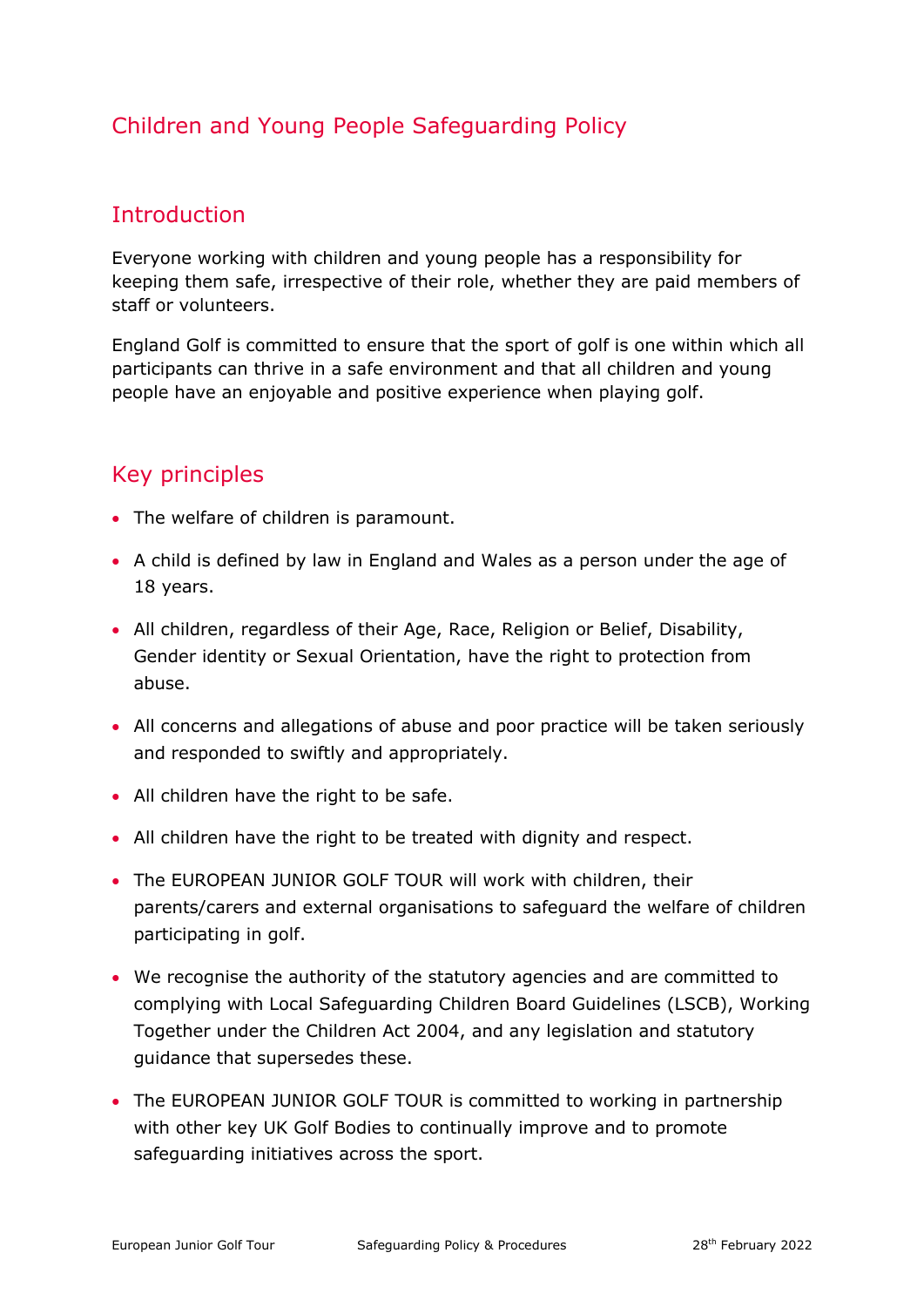• The EUROPEAN JUNIOR GOLF TOUR owes a legal duty of care to children on their premises or engaged in their activities. That duty is to take reasonable care to ensure their reasonable safety and the duty is higher than it would be for adults.

### **Objectives**

The EUROPEAN JUNIOR GOLF TOUR aims to:

- Provide a safe environment for children and young people participating in golfing activities and try to ensure that they enjoy the experience.
- Ensure robust systems are in place to manage any concerns or allegations.
- Support adults (staff, volunteers, PGA Professionals, coaches, members and visitors) to understand their roles and responsibilities with regard to their duty of care and protection of children.
- Provide appropriate level training, support and resources for staff, volunteers & coaches to make informed and confident responses to specific safeguarding issues and fulfill their role effectively.
- Ensure that children and their parents/carers are informed and consulted and, where appropriate, fully involved in decisions that affect them.
- Reassure parents and carers that all children and young people will receive the best care possible whilst participating in club activities and communicate Policy and Procedure to them through website/letter/consents.

### Responsibilities and implementation

The EUROPEAN JUNIOR GOLF TOUR will seek to promote the principles of safeguarding children by:

- Reviewing their policy and procedures every three years or whenever there is a major change in legislation. Guidance from England Golf will be sought as part of the review process.
- Conducting a risk assessment of club activities with regard to safeguarding and take appropriate action to address the identified issues within suitable timescales.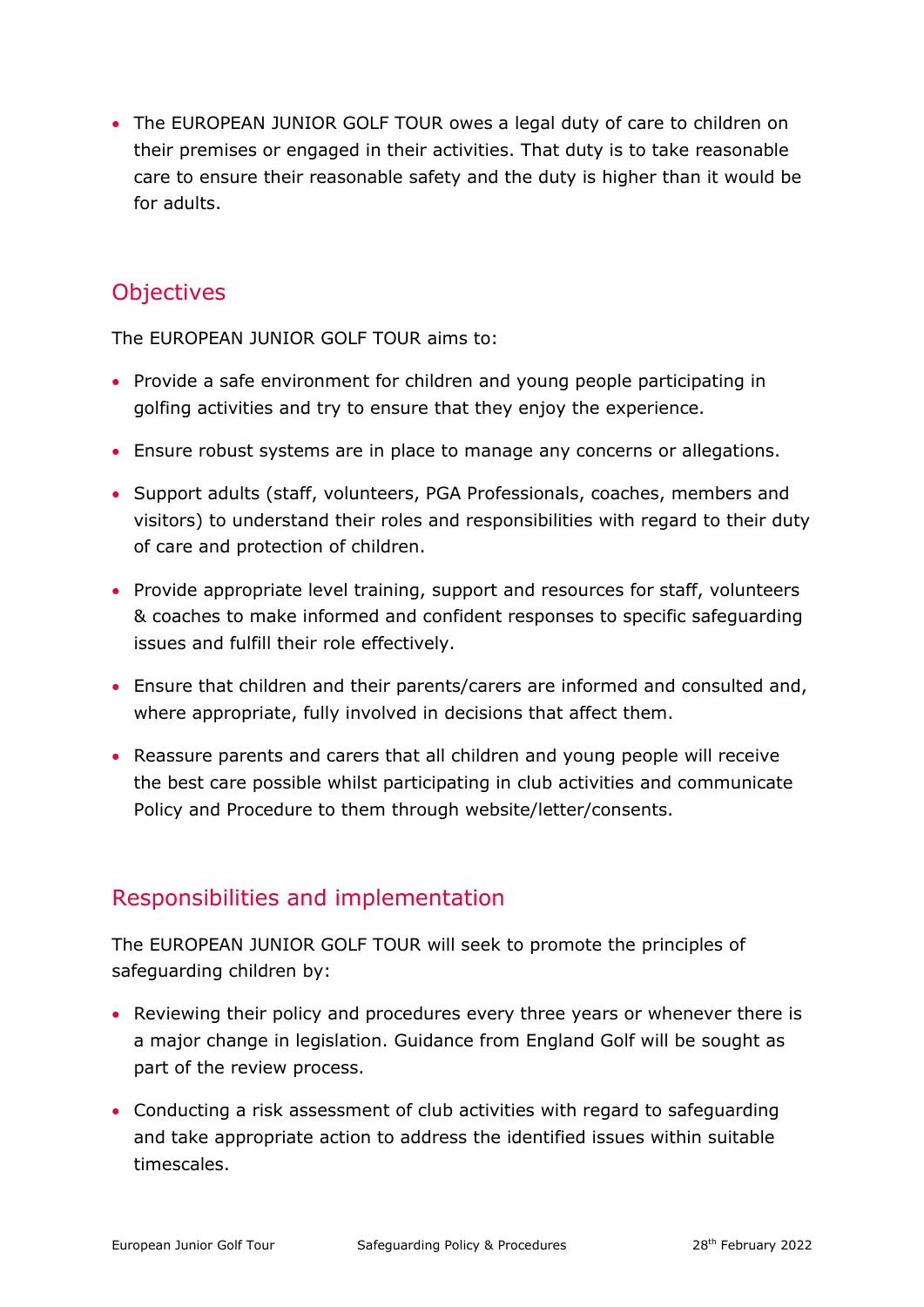- Using appropriate recruitment procedures to assess the suitability of volunteers and staff working with children and young people in line with guidance from England Golf.
- Following National Governing Body (NGB) procedures to report concerns and allegations about the behaviour of adults and ensuring that all staff, volunteers, parents and children are aware of these procedures.
- Directing staff, volunteers & coaches to appropriate safeguarding training and learning opportunities, where this is appropriate to their role.

### <span id="page-4-0"></span>1. Recruitment and training

The EUROPEAN JUNIOR GOLF TOUR will endeavour to ensure that all volunteers and staff working with children and young people are appropriate and suitable to do so, and that they have all the information they require to undertake their job effectively and appropriately.

Each role which involves an element of responsibility with regard to children, particularly those involving the regular supervision of children, whether voluntary or paid, should be assessed by the recruiting body to establish which qualifications, checks and other requirements are necessary. These will include the following:

- An application form **(Appendix 1)**
- A self-disclosure form **(Appendix 2)**
- References from 2 people **(Appendix 3)**
- A signed Code of Conduct **(Appendix 4)**
- A Disclosure & Barring Service (DBS) check on people involved in 'regulated activity' with children **(Guidance on Regulated Activity & DBS- Appendix 16)**

Details of the requirements and the qualifications and checks of individuals will be recorded by the Tours Welfare Officer/Secretary/Manager who will also hold copies of the necessary Safeguarding and Protecting Children (SPC) certificates. The nominated person will possess all relevant and appropriate contact details of all staff / volunteers and other relevant bodies.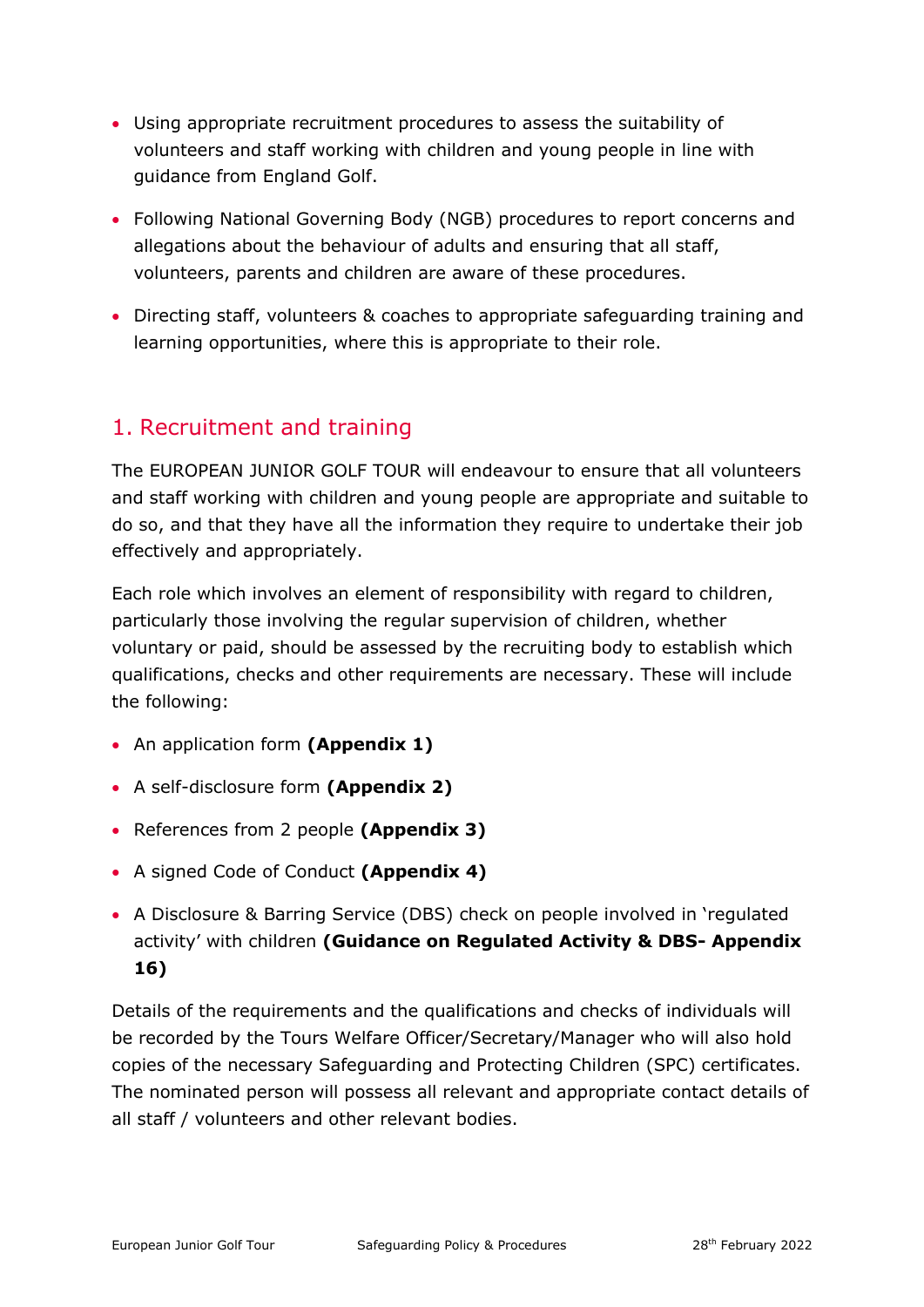All staff, volunteers & coaches will be offered access to appropriate child protection training. The EUROPEAN JUNIOR GOLF TOUR recommends attendance at the UK Coaching Safeguarding and Protecting Children (SPC) workshop and will ensure that all volunteers and staff who have significant contact with children attend. An online UK Coaching refresher course should be completed and repeated every three years for those involved in "Regulated Activity."

All staff, volunteers & coaches working with children and young people will be asked to read and become familiar with the EUROPEAN JUNIOR GOLF TOUR Safeguarding Policy and Procedures.

All staff, volunteers & coaches involved with children and young people will be asked to read the EUROPEAN JUNIOR GOLF TOUR Code of Conduct relevant to their role, and sign to indicate their understanding and agreement to act in accordance with the code. The code is linked to the EUROPEAN JUNIOR GOLF TOUR's Disciplinary Procedures. **(Codes of Conduct-Appendix 4,5,6)**

The EUROPEAN JUNIOR GOLF TOUR are committed to the fact that every child and participant in golf should be afforded the right to thrive through being involved in sporting activity for life, in an enjoyable, safe environment, and be protected from harm. The EUROPEAN JUNIOR GOLF TOUR acknowledge the additional vulnerability of some groups of children (e.g. disabled, looked after children, those with communication differences). The EUROPEAN JUNIOR GOLF TOUR will ensure that the environment is appropriate for the child, and tailored to their needs so that they have a positive experience of their sport without risk of harm.

### <span id="page-5-0"></span>2. Complaints, concerns and allegations

- **2.1** If a player, parent/carer, member of staff or volunteer has a concern about the welfare of a child, or the conduct of another child/young person or an adult (whether they are a parent, coach, member, or otherwise), these concerns should be brought to the attention of the Club Welfare Officer without delay. The person reporting the concern is not required to decide whether abuse has occurred, but simply has a duty to pass their concerns and any relevant information to the Welfare Officer. Please refer to Flowcharts 1 & 2 for further details (see below).
- **2.2** All concerns will be treated in confidence. Details should only be shared on a "need to know" basis with those who can help with the management of the concern.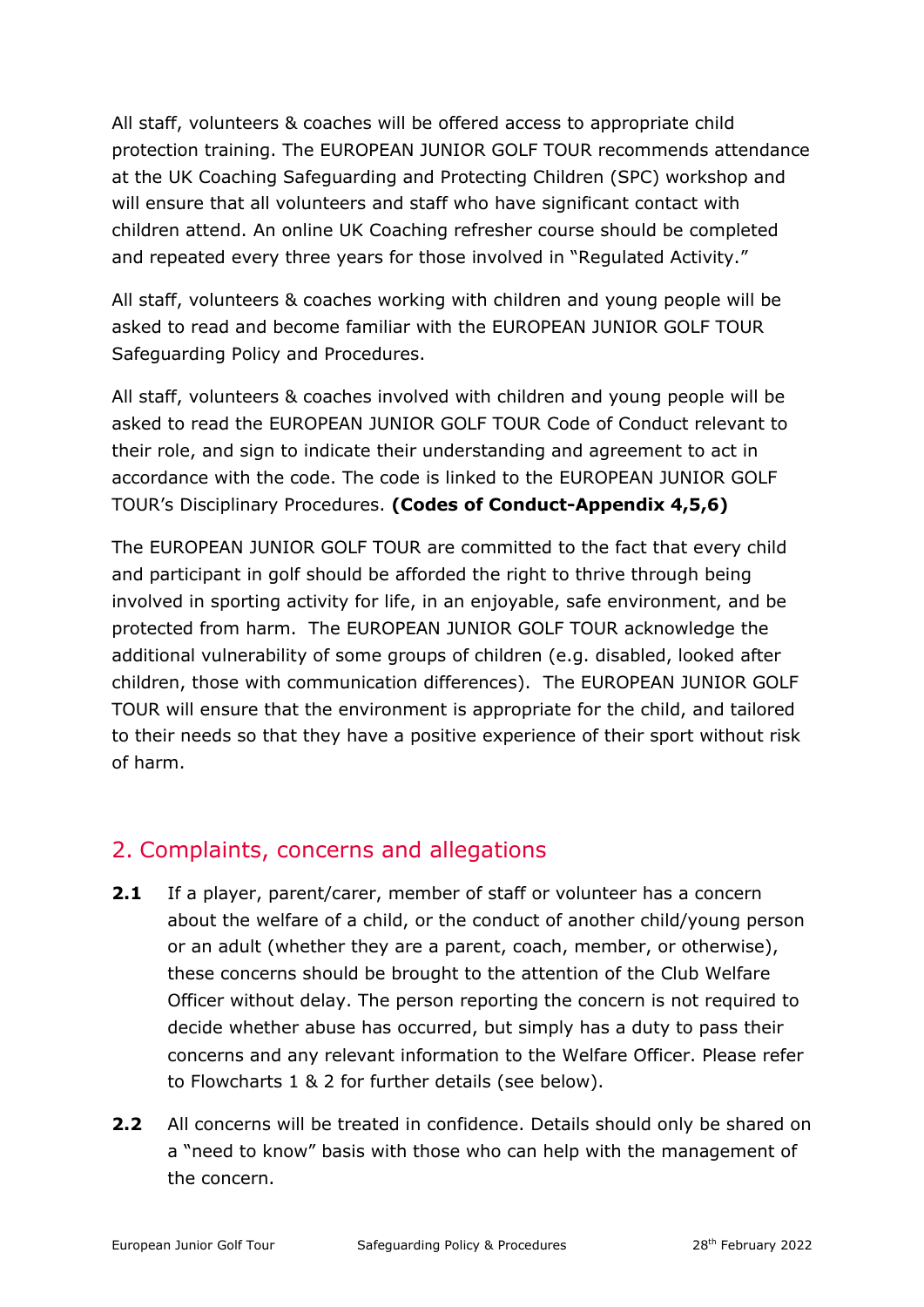- **2.3** Concerns will be recorded on an Incident Report Form and sent to the England Golf Lead Safeguarding Officer and retained confidentially within the club. The England Golf Lead Safeguarding Officer can assist with completion of this form if required, tel: 01526 351824. **(Incident Report Form-Appendix 8)**
- **2.4** The EUROPEAN JUNIOR GOLF TOUR will work with England Golf and other external agencies to take appropriate action where concerns relate to potential abuse or serious poor practice. The EUROPEAN JUNIOR GOLF TOUR disciplinary procedures will be applied and followed where possible.
- **2.5** In the event of a child making a disclosure of any type of abuse, the following guidance is given:
	- Reassure them that they have done the right thing to share the information
	- Listen carefully
	- Do not make promises that cannot be kept, such as promising not to tell anyone else
	- Do not seek to actively question the child or lead them in any way to disclose more information than they are comfortably able to: this may compromise any future action. Only ask questions to clarify your understanding where needed e.g. can you tell me what you mean by the word XXXX?
	- Record what the child has said as soon as possible on an incident report form.
	- You should explain to children, young people and families at the outset, openly and honestly, what and how information will, or could be shared and why, and seek their agreement.
	- Parents or Carers should be informed if the allegation does not involve them.
- **2.6** The NSPCC Helpline is available to discuss concerns regarding poor practice and abuse in confidence with members of the public who need support. Those with concerns are encouraged to use this service. The Helpline number is 0808 800 5000.
- **2.7** Safeguarding children and young people requires everyone to be committed to the highest possible standards of openness, integrity and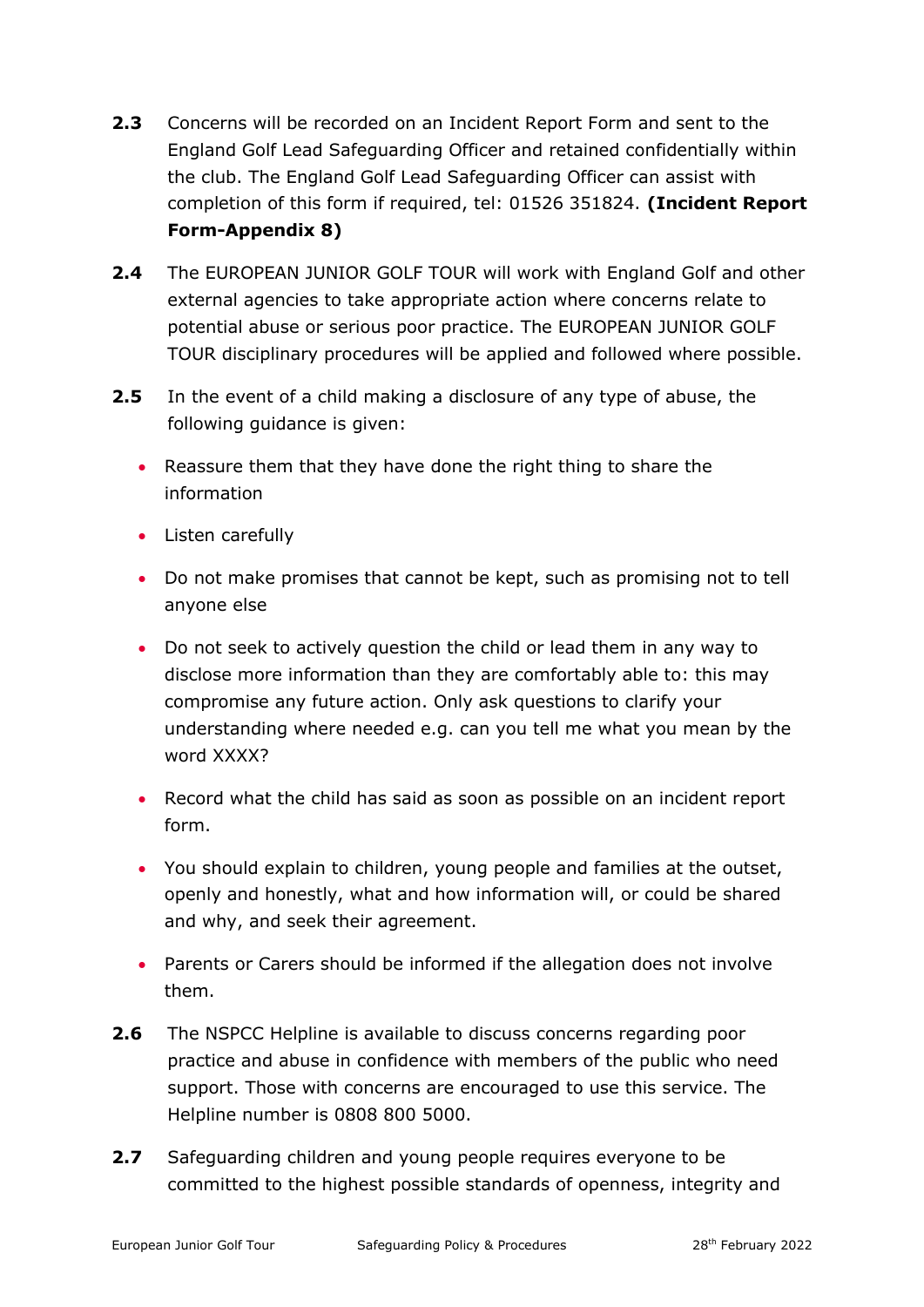<span id="page-7-0"></span>accountability. The EUROPEAN JUNIOR GOLF TOUR supports an environment where staff, volunteers, parents/carers and the public are encouraged to raise safeguarding and child protection concerns. Anyone who reported a legitimate concern to the organisation (even if their concerns subsequently appear to be unfounded) will be supported. All concerns will be taken seriously. **(Whistleblowing Policy-Appendix 15)**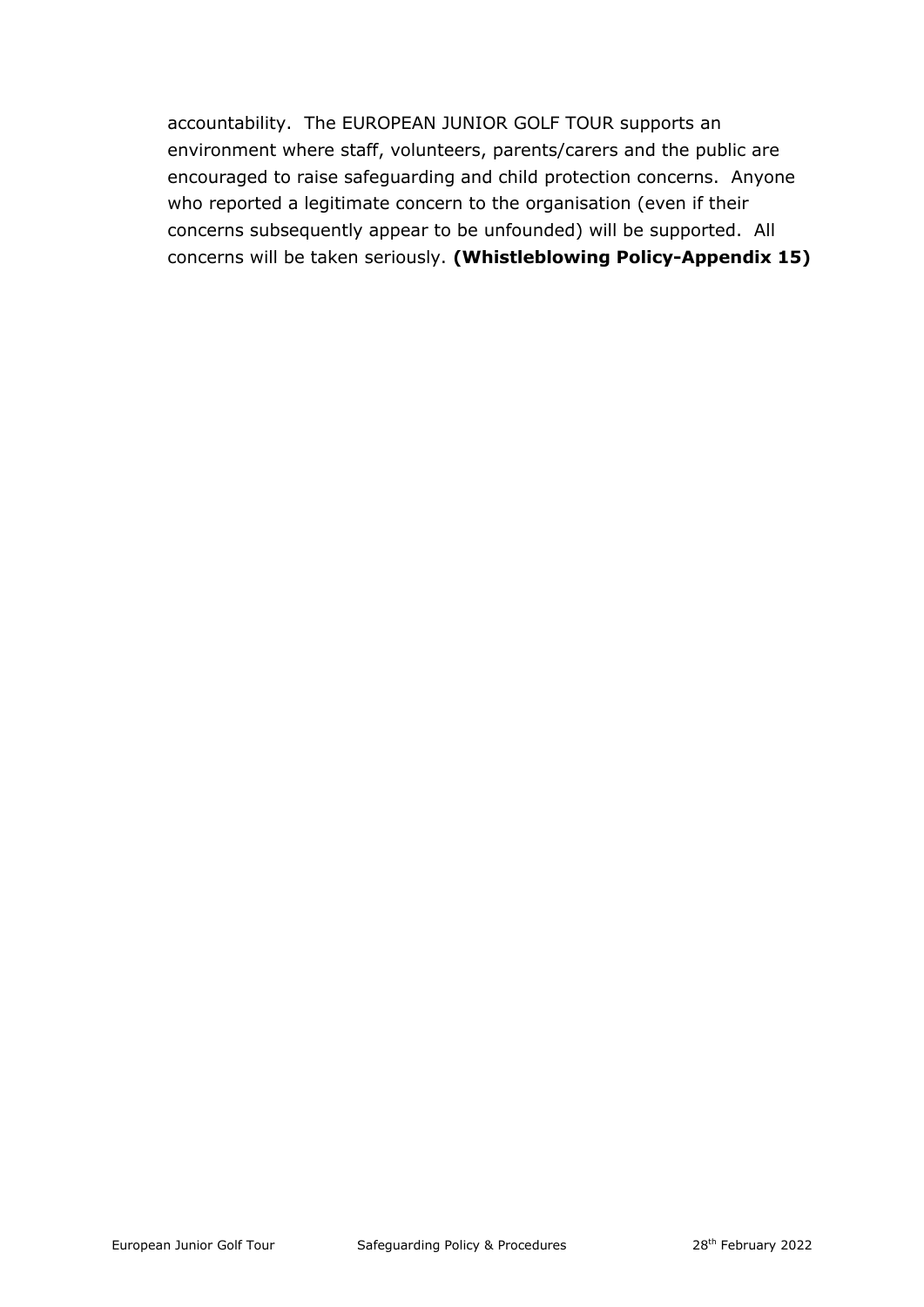### 3. FLOWCHART 1

### **What to do if you are worried about what is happening to a child outside of the Club (but the concern is identified through the child's involvement in golf)**



If the child requires urgent medical attention call an ambulance and inform the hospital doctor that you have a child protection concern

Report your concern to the Tour Welfare Officer\* who will if necessary refer the matter to Children's Social Care/Police without delay. Make a record of everything that the child has said and /or what has been observed with dates

> If the Tour Welfare Officer is not available contact the England Golf Lead Safeguarding Officer, tel :01526 351824

> > Email : [safeguarding@englandgolf.org](mailto:safeguarding@englandgolf.org)

or refer the matter directly to Children's Social Care/Police.

Remember - delay may place the child at further risk.

Complete a report form and copy it to Children's Social Care/Police and to the England Golf Governance Department within 24 hours.

\* If for any reason a Club Welfare Officer is not in post or is unavailable a principle of least delay is important. Please contact the England Golf Lead Safeguarding Officer 01526 351824 [safeguarding@englandgolf.org](mailto:safeguarding@englandgolf.org)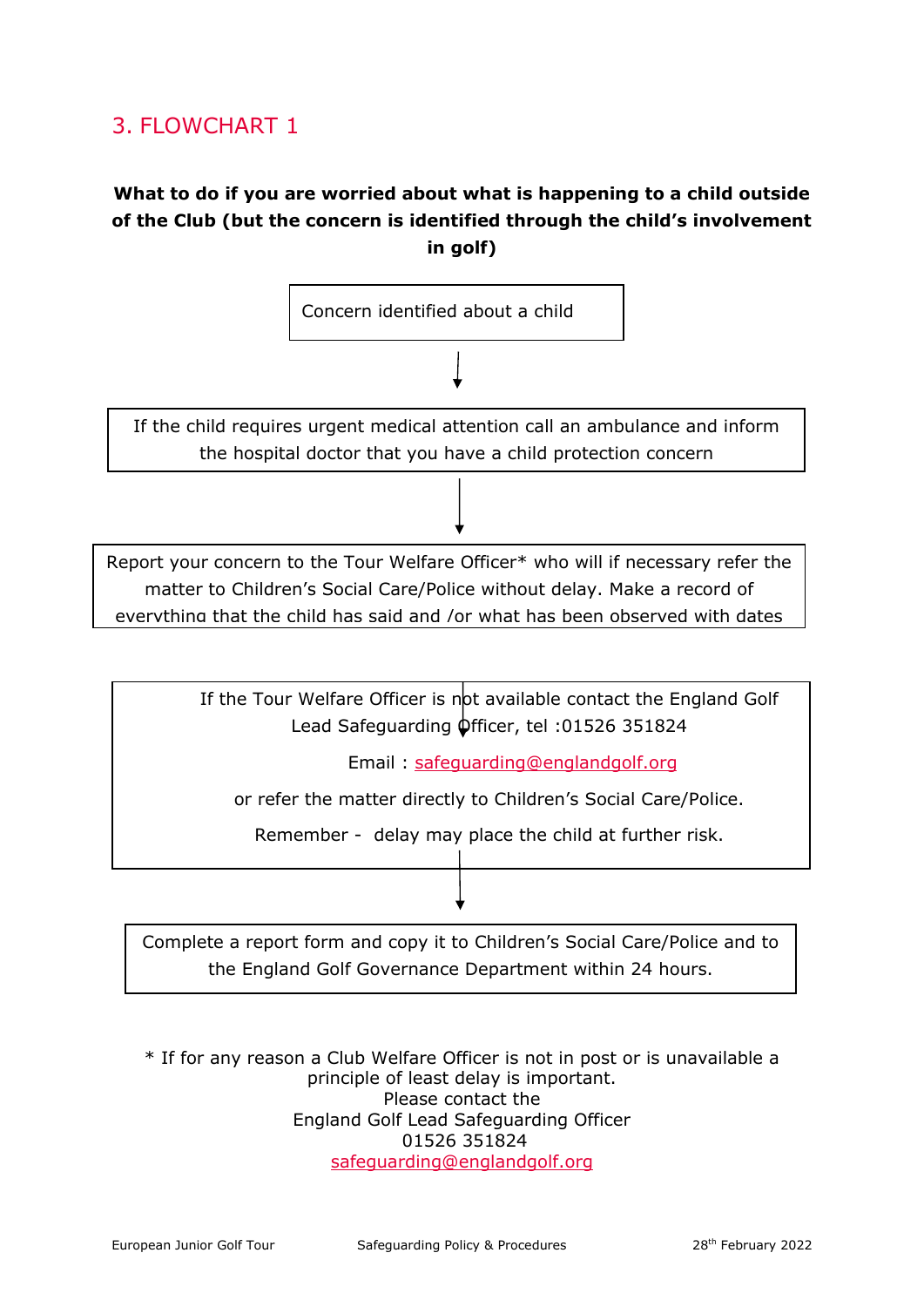### FLOW CHART 2

#### **What to do if you are worried about the behaviour of any member, parent/carer, volunteer, staff, Professional, coach or official in golf or affiliated organisations**

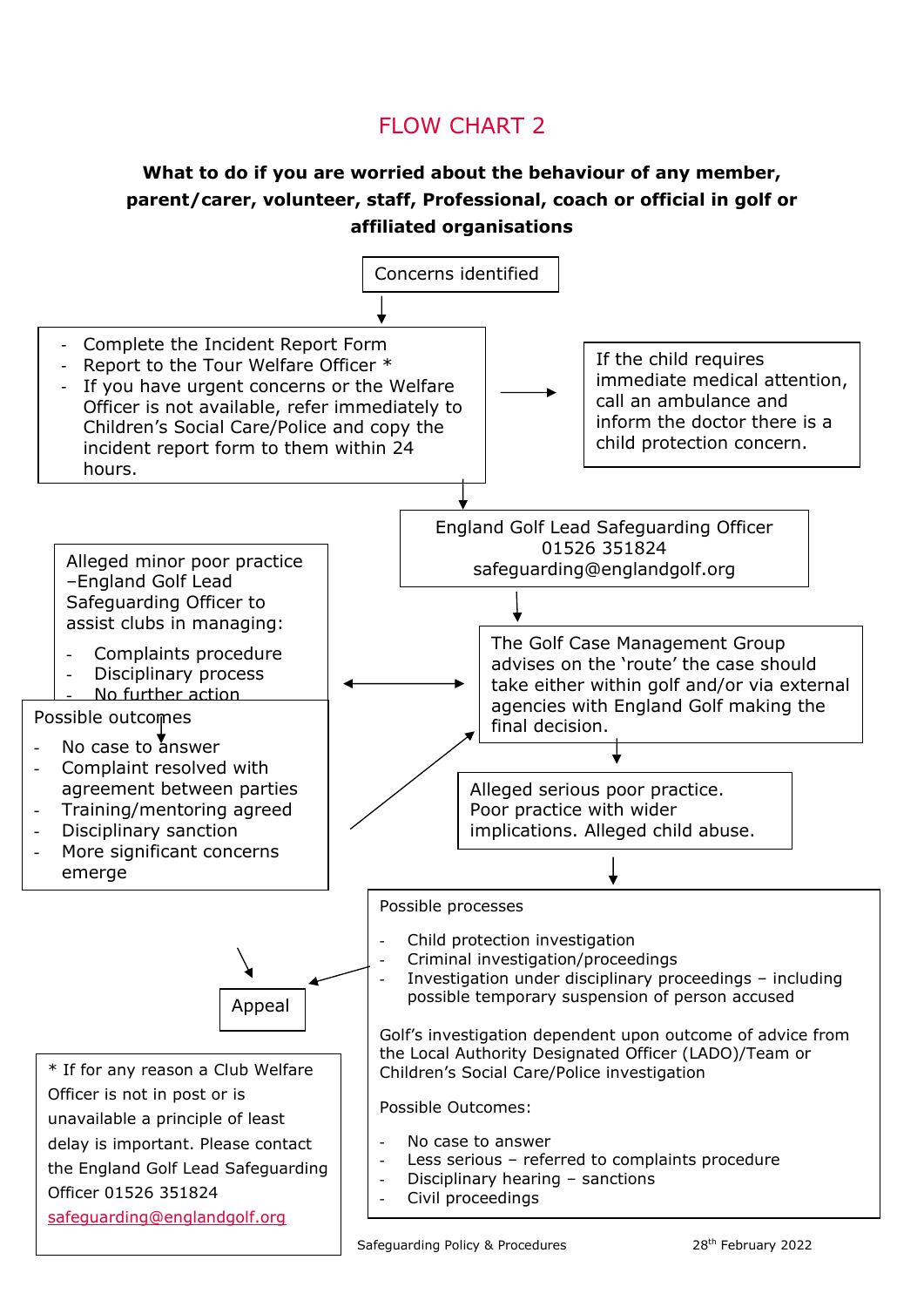### <span id="page-10-0"></span>4. Emergencies and incidents

- **4.1** Parental Consent Forms will be obtained and retained by the EUROPEAN JUNIOR GOLF TOUR for all children who are participating in events or activities, or attending coaching organised by the club. These forms will be treated in confidence and only shared with those who require the information they contain to perform their role effectively. **(Junior Profile and Parental Consent Forms-Appendix 10)**
- **4.2** In the event of a child requiring medical attention:
	- The parents will be contacted immediately.
	- In the event of failure to contact parents, the alternative emergency contacts will be used.
	- The consent form will be consulted to establish whether parents have given their consent for a club representative to act in loco parentis.
	- An adult club representative will accompany the child to seek medical attention, if appropriate, ensuring that they take the consent form with them.
	- A record of the action taken will be made and retained by a club representative.
- **4.3** Where a parent is late in collecting their child the following procedure will apply:
	- Attempt to contact the parent/carer using the contact details on the Parental Consent Form
	- Attempt to contact the first, then the second emergency contact nominated on the Consent Form
	- Wait with the young person(s) at the venue with, wherever possible, other staff/volunteers or parents.
	- If no one is reachable, contact the Club's Welfare Officer for advice.
	- If all attempts to make contact fail, consideration should be given to contacting the police for their advice.
	- Staff, volunteers and coaches should try to avoid:
	- Taking the child home or to another location without consent.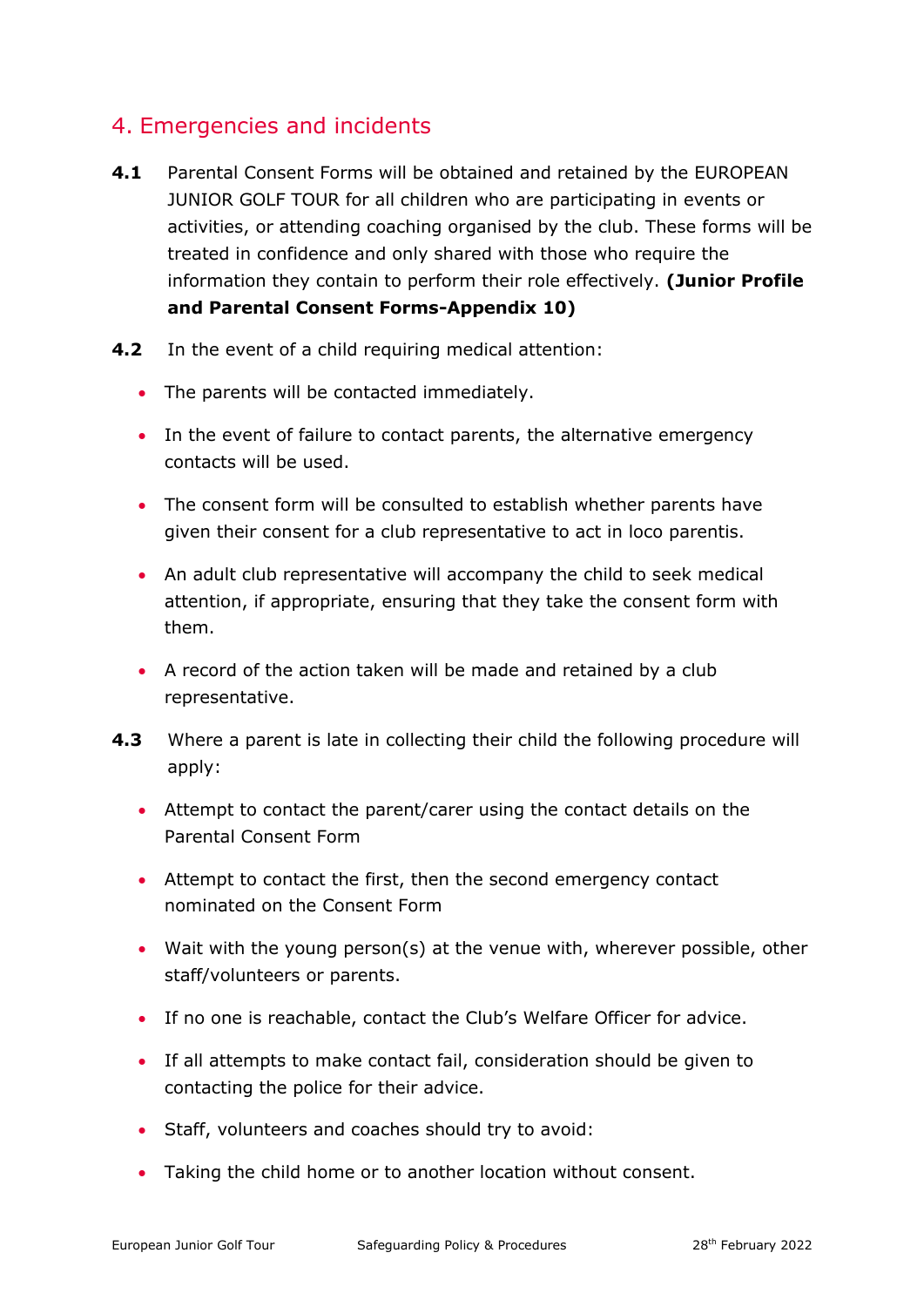- Asking the child to wait in a vehicle or the club with them alone.
- Sending the child home with another person without permission.

### <span id="page-11-0"></span>5. Supervision

- **5.1** During the tournament sessions, Tour Officers should conduct a risk assessment to inform decision making about appropriate supervision levels. Regardless of the recommended ratio of adults to participants, it is recommended that a minimum of two adults should be present. This ensures at least basic cover in the event of something impacting on the availability of one of the adults during the activity.
- **5.2** Parents may be encouraged to stay for coaching/competitions & other events where their children are of an age where greater levels of parental supervision are required.
- **5.3** Wherever possible adults will avoid changing or showering at the same time as children but parents will be made aware that with limited changing room space there will be occasions when adults and children may need to share the facilities.
- **5.4** Parents should be aware that if children are left at a venue unsupervised, other than to attend specific coaching sessions, competitions, or other organised events, the club cannot accept supervisory responsibility.
- **5.5** Special arrangements will be made for away trips. Parents will receive full information about arrangements for any such trip and will be required to provide their consent for their child's participation. **(Managing Young People on Away Trips-Appendix 13)**

### <span id="page-11-1"></span>6. Good practice Guidelines

#### **6.1 Behaviour of adults and children**

**6.1.1** Adults who work with children are placed in a position of trust in relation to children, and therefore it is important they behave appropriately and provide a strong positive role model for children, both to protect children and those working with children from false allegations of poor practice.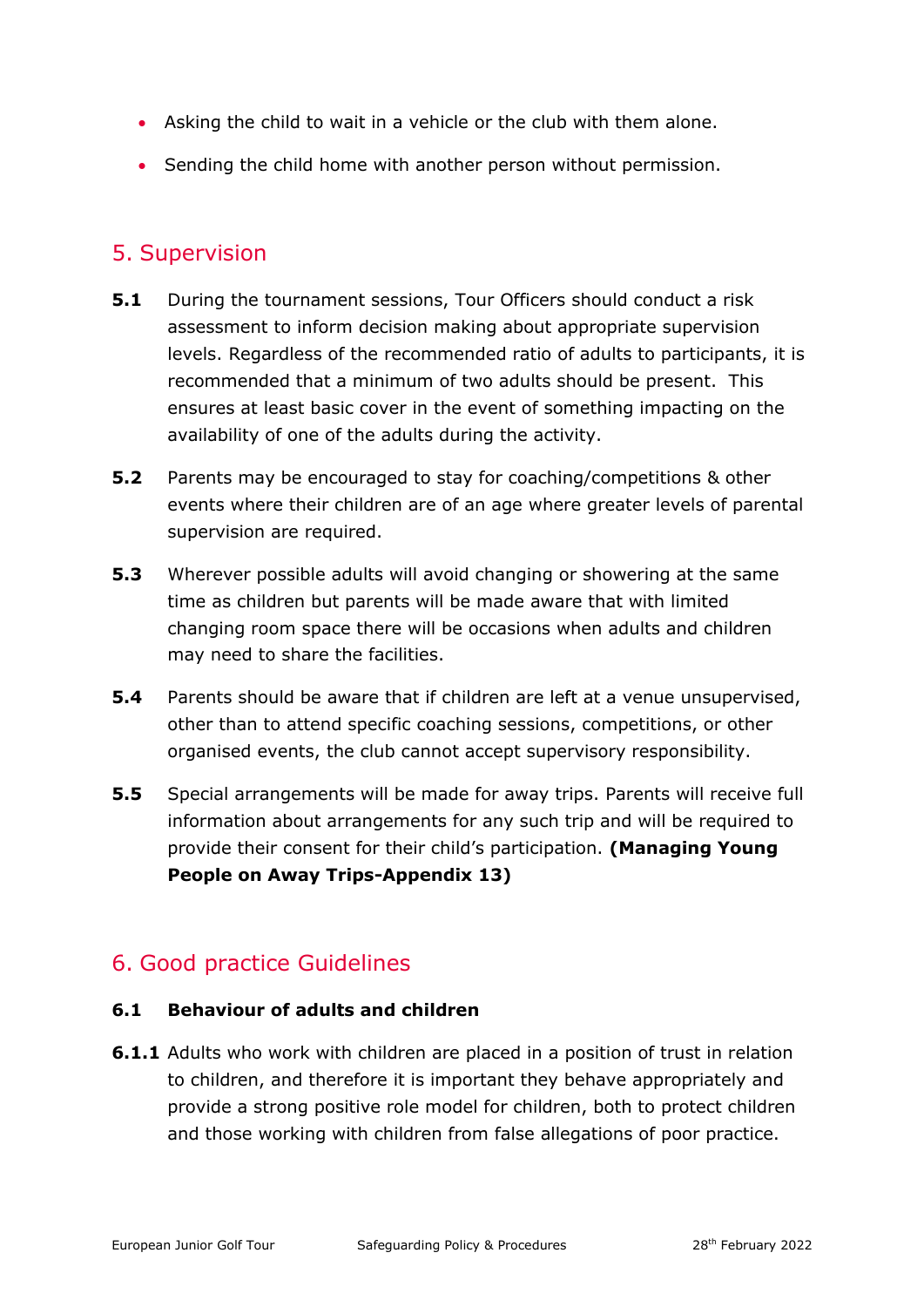Codes of conduct will be issued to junior players & adults working with them to promote good practice.

- **6.1.2** The EUROPEAN JUNIOR GOLF TOUR requires that all staff and volunteers working with children and young people adhere to the standards set out in the Code of Conduct relevant to their role. Similarly, children are expected to follow their own Code of Conduct to ensure the enjoyment of all participants and assist the club in ensuring their welfare is safeguarded.
- **6.1.3** The EUROPEAN JUNIOR GOLF TOUR requires that all staff and volunteers working with children adhere to the guidelines on Managing Challenging Behaviour. **(Managing Challenging Behaviour-Appendix 7).**
- **6.1.4** Parents and carers should also work together with the Tour to ensure that the welfare of all children is safeguarded. A sheet on "Parental Guidance" is provided to assist them in understanding how they can best assist the club **(Parental Guidance-Appendix 12)**

#### **6.2 Adults and Children playing golf together**

One of the reasons for the popularity of golf is that the game is not restricted by ability, age or gender. Responsible interaction between adults and children helps bring mutual respect and understanding and will be encouraged as part of club activities. Adults should always be aware however that age related differences do exist and conduct themselves in a manner that both recognises this and prioritises the welfare of any children involved.

#### **6.3 Physical Contact**

Physical contact with children by Tour Officials and staff or volunteers should always be intended to meet the needs of the child and the sport, not the adult. That is to protect the child from injury, to provide first aid or treat an injury. It should always take place in an open environment, and should not, as a general principle, be made gratuitously or unnecessarily.

#### **6.4 Transport**

**6.4.1** The club believes it is primarily the responsibility of parents/carers to transport their child/children to and from events. It is not the responsibility of Tour Officials, volunteers or coaches to transport children and young people to and from events, activities, tournaments or matches.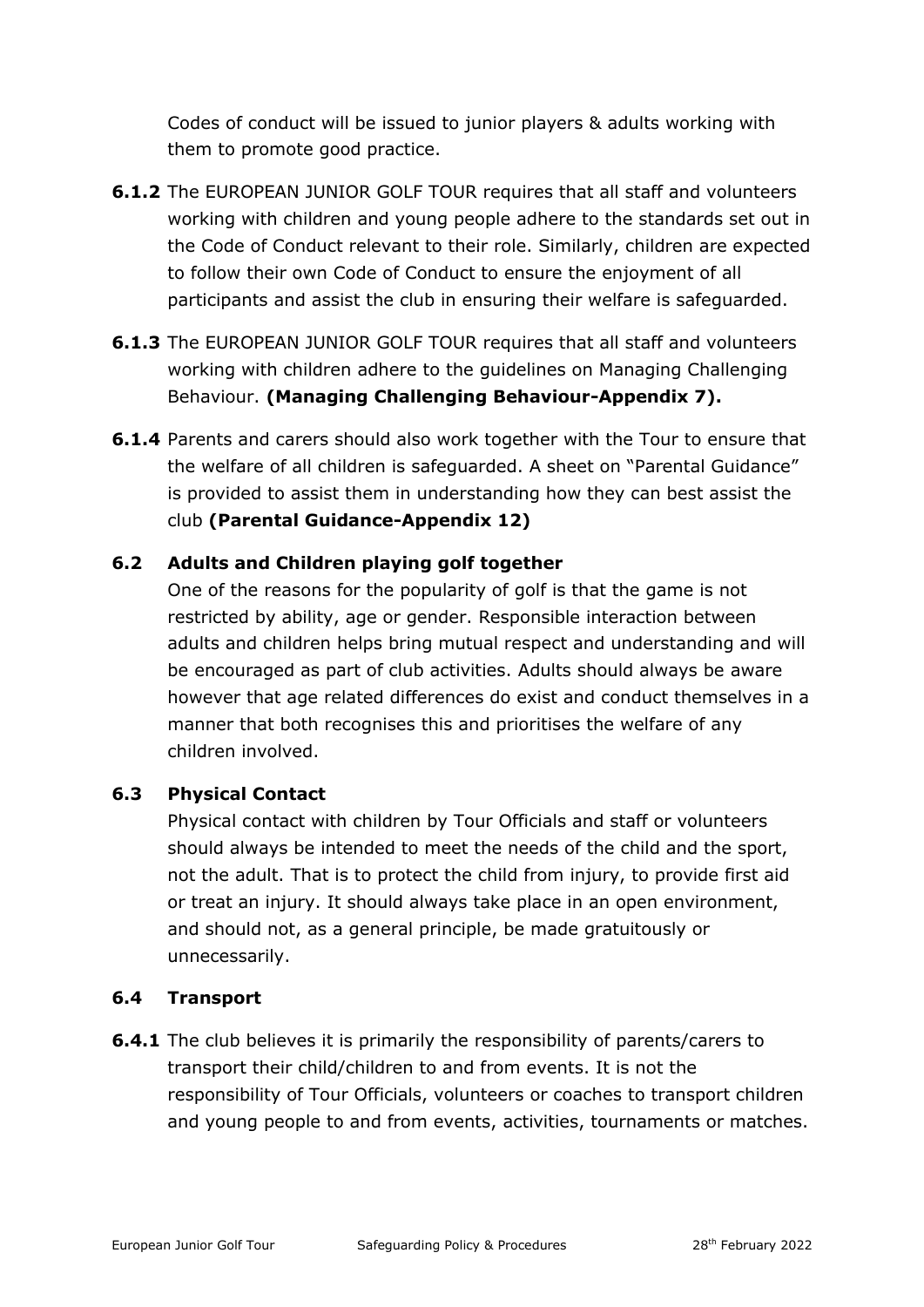- **6.4.2** The Tour may make arrangements for transport in exceptional circumstances, such as team events. Where this is the case, the written permission of the parents of the relevant children will be sought. The drivers used will be checked for their suitability to transport and supervise children (see Section 1 Recruitment and Training) and their insurance arrangements verified.
- **6.4.3** Children and young people are often involved in competition. When taking young people away from their home club, consideration and planning needs to be paramount to ensure the duty of care for the young people within the team is fulfilled.

#### **6.5 Photography/ Videoing**

- **6.5.1** Permission will be sought from parents prior to the publication or use of any video or photographic images of their child, for instance in newspapers, websites or for coaching purposes. The personal details of the child will not be used in any promotional material. **(Photography Consent-Appendix 11)**
- **6.5.2** Any press/official photographers attending events will be required to seek permission from the Tour before taking photographs and also permission of parents to use the images. **(Photography Policy – Appendix 20)**

#### **6.6 Social Media**

Social media provides unique opportunities for the Tour to engage and develop relationships with people in a creative and dynamic forum where users are active participants. It is important that all staff, volunteers, coaches, officials/referees, board members, or anyone working on behalf of the Tour are aware of the club Social Media policy **(Social Media Guidance–Appendix 14)**

#### **6.7 Anti-Bullying Procedures**

- **6.7.1** We believe that every effort must be made to eradicate bullying in all its forms. Bullying can be difficult to define and can take many forms which can be categorised as;
	- Physical hitting, kicking, theft
	- Verbal homophobic or racist remarks, threats, name calling
	- Emotional isolating an individual from activities or a group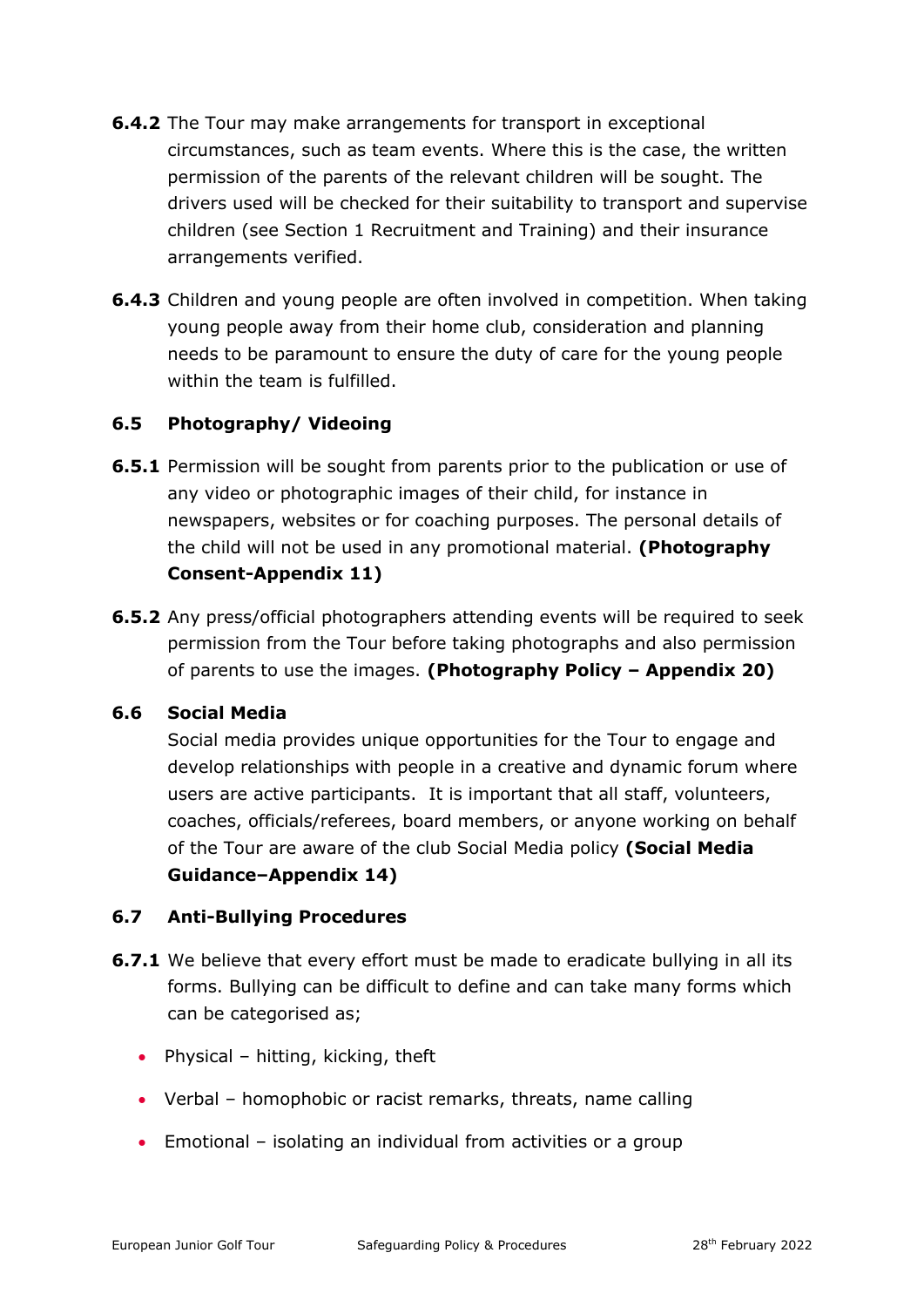All forms of bullying include;

- Deliberate hostility & aggression towards an individual(s)
- A victim who is weaker and less powerful than the bully or bullies
- An outcome which is always painful & distressing for the victim

Bullying behaviour may also include;

- Other forms of violence
- Sarcasm, spreading rumours, persistent teasing
- Tormenting, ridiculing, humiliation
- Racial taunts, graffiti, gestures
- Unwanted physical contact or abusive or offensive comments of a sexual nature.

The Tour and its Staff, Volunteers & Coaches will not tolerate bullying in any of its forms during club matches, competitions, coaching or at any other time while at the club. **(Anti-Bullying Policy -Appendix 21)**

#### **6.7.2** We will:

- Provide a point of contact where those being bullied can report their concerns in confidence – The Tour Welfare Officer.
- Take the problem seriously.
- Investigate any and all incidents and accusations of bullying.
- Talk to bullies and their victims separately along with their parents/carers.
- Impose sanctions where appropriate
- Keep a written record of all incidents referred to England Golf and the action taken.
- Have discussions about bullying and why it matters.

#### **6.8 Confidentiality**

**6.8.1** Details of all juniors will be kept on file in the office and will not be shared with a third party without parent/carer consent.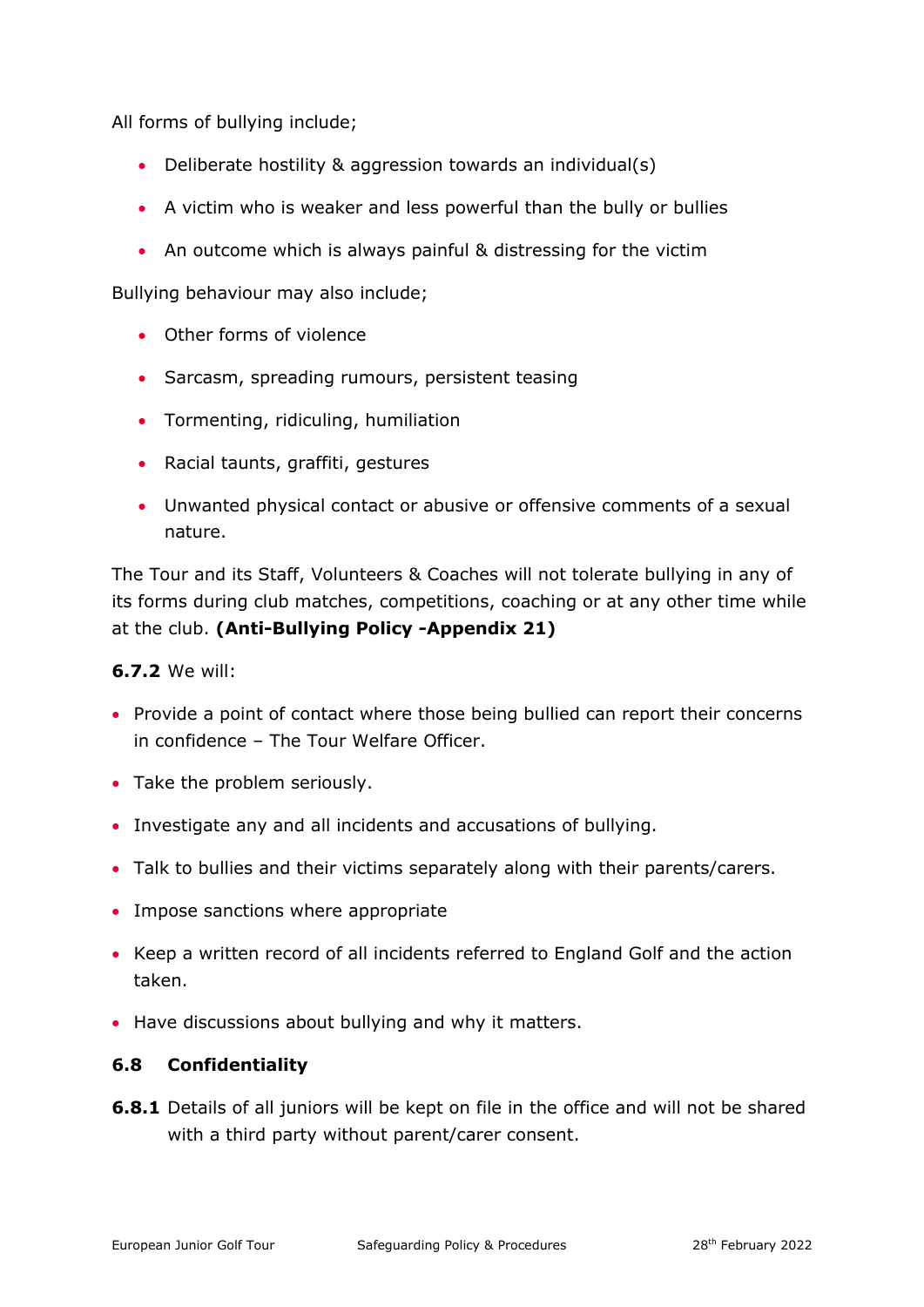**6.8.2** All concerns/allegations will be dealt with confidentially by the Tour and information will only be shared on a need to know basis, either internally or externally depending on the nature/seriousness of the concern/allegation.

#### **6.9 Changing rooms**

The changing rooms are used by all members & visitors. Juniors will only be supervised if needed at Tour/Golf Club organised events. Parents will be made aware that adults use the changing rooms throughout the day for changing & showering. Where a parent/carer does not consent to their child accessing the changing rooms, it is their responsibility to either supervise the child while in the changing rooms or ensure that they do not use them.

### <span id="page-15-0"></span>7. Useful Contacts

| <b>Golf Contacts</b>     |                                                       |                               |
|--------------------------|-------------------------------------------------------|-------------------------------|
| Name                     | <b>Address</b>                                        | Number                        |
| Tour Welfare Officer -   | Tour HQ                                               | Mob:                          |
| Roger Shutt              | Pryors Hayes Golf Club,                               | 07892 712370                  |
|                          | Willington Road, Oscroft,<br>Tarvin, Cheshire CH3 8NL | Email:                        |
|                          |                                                       | info@ejgtour.com              |
|                          |                                                       |                               |
|                          |                                                       |                               |
| <b>England Golf Lead</b> | <b>England Golf</b>                                   | 01526 351824                  |
| Safeguarding Officer     | <b>National Golf Centre</b>                           | safeguarding@englandgolf.org  |
|                          | The Broadway                                          |                               |
|                          | Woodhall Spa                                          |                               |
|                          | Lincolnshire                                          |                               |
|                          | <b>LN10 6PU</b>                                       |                               |
|                          |                                                       |                               |
| Tour HQ Club Secretary   | Pryors Hayes Golf Club                                | Mob:                          |
| - Rachel Turner          | Willington Road                                       | Email: info@pryorshayes.co.uk |
|                          | CH <sub>3</sub> 8NL                                   |                               |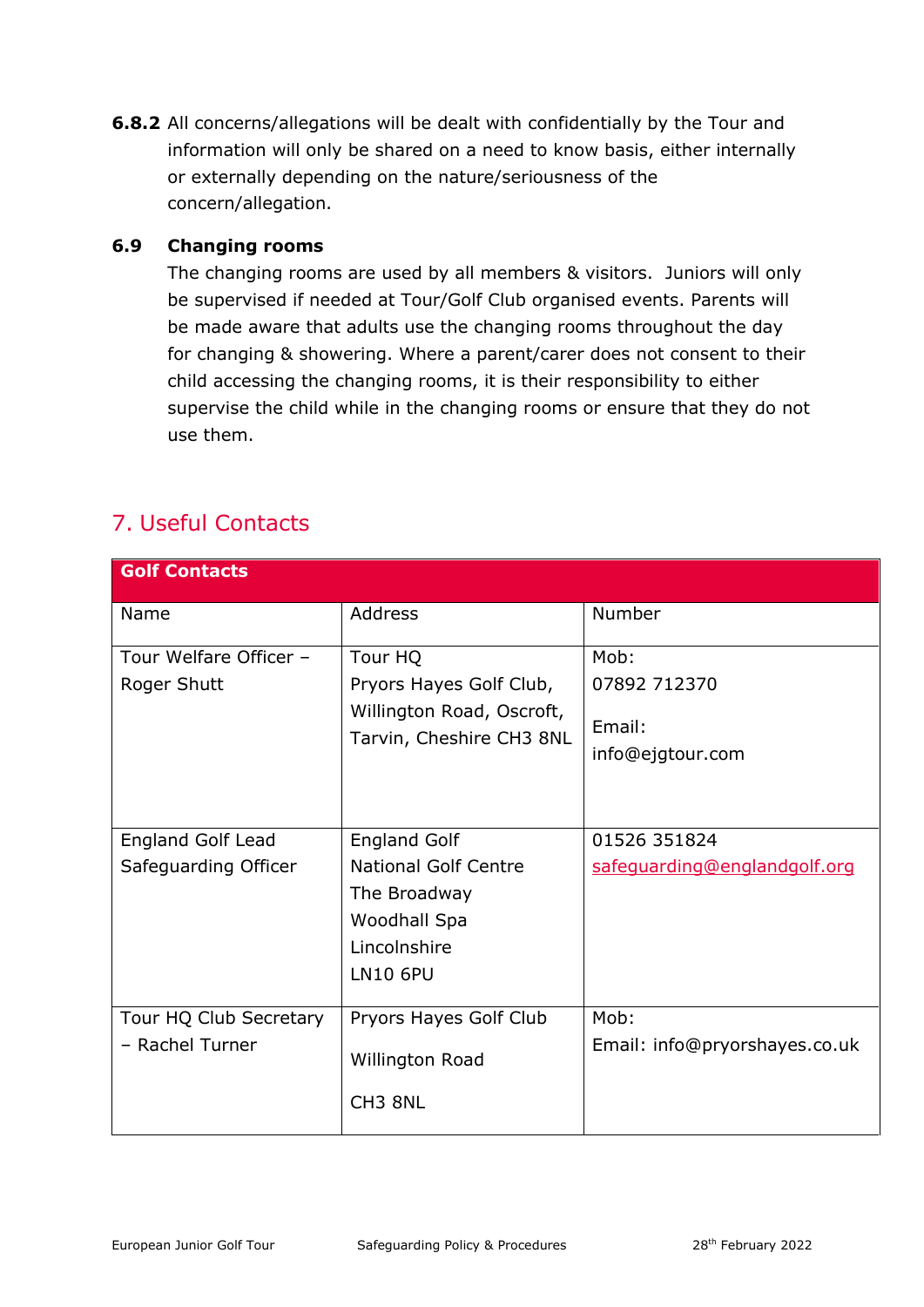| <b>Local Contacts</b>                                                                                                                                                              |                                                                                                                                                                                                                                                                                                  |                                                                                                                                                           |
|------------------------------------------------------------------------------------------------------------------------------------------------------------------------------------|--------------------------------------------------------------------------------------------------------------------------------------------------------------------------------------------------------------------------------------------------------------------------------------------------|-----------------------------------------------------------------------------------------------------------------------------------------------------------|
| Local Children's<br>Social Care<br>(including out of<br>office hours<br>contact)<br>NB. In an<br>emergency, the<br>Samaritans will<br>hold the Duty<br>Officer's contact<br>number | Email (secure): i-<br>$\bullet$<br>ART@cheshirewestandchester.gcsx.gov.uk<br>Email (ordinary): i-<br>$\bullet$<br>ART@cheshirewestandchester.gov.uk<br>Opening hours: 8.30am to 5pm from<br>$\bullet$<br>Monday to Thursday,<br>8.30am to 4.30pm Friday<br>Telephone: 0300 123 7047<br>$\bullet$ | <b>OUT OF</b><br><b>HOURS</b><br>01244 977<br>277<br>After 5pm or<br>at the<br>weekends<br>please contact<br>The<br>Emergency<br>Social Work<br>Duty Team |
| Local Authority<br>Designated<br>Officer (LADO)                                                                                                                                    | Email (secure): i-<br>$\bullet$<br>ART@cheshirewestandchester.gcsx.gov.uk<br>Email (ordinary): i-<br>$\bullet$<br>ART@cheshirewestandchester.gov.uk<br>Opening hours: 8.30am to 5pm from<br>$\bullet$<br>Monday to Thursday,<br>8.30am to 4.30pm Friday<br>Telephone: 0300 123 7047              | 01244 977<br>277                                                                                                                                          |
| Samaritans                                                                                                                                                                         |                                                                                                                                                                                                                                                                                                  | 08457 90 90<br>90                                                                                                                                         |
| Local Police child<br>protection teams<br>In an emergency<br>contact 999                                                                                                           | Cheshire Police 08454580000                                                                                                                                                                                                                                                                      | 0845 458<br>0000                                                                                                                                          |
| <b>NSPCC Freephone</b><br>24 hour Helpline                                                                                                                                         |                                                                                                                                                                                                                                                                                                  | 0808 800<br>5000                                                                                                                                          |
| <b>NSPCC</b><br>Whistleblowing<br>Helpline for<br>Professionals                                                                                                                    |                                                                                                                                                                                                                                                                                                  | 0808 028<br>0285                                                                                                                                          |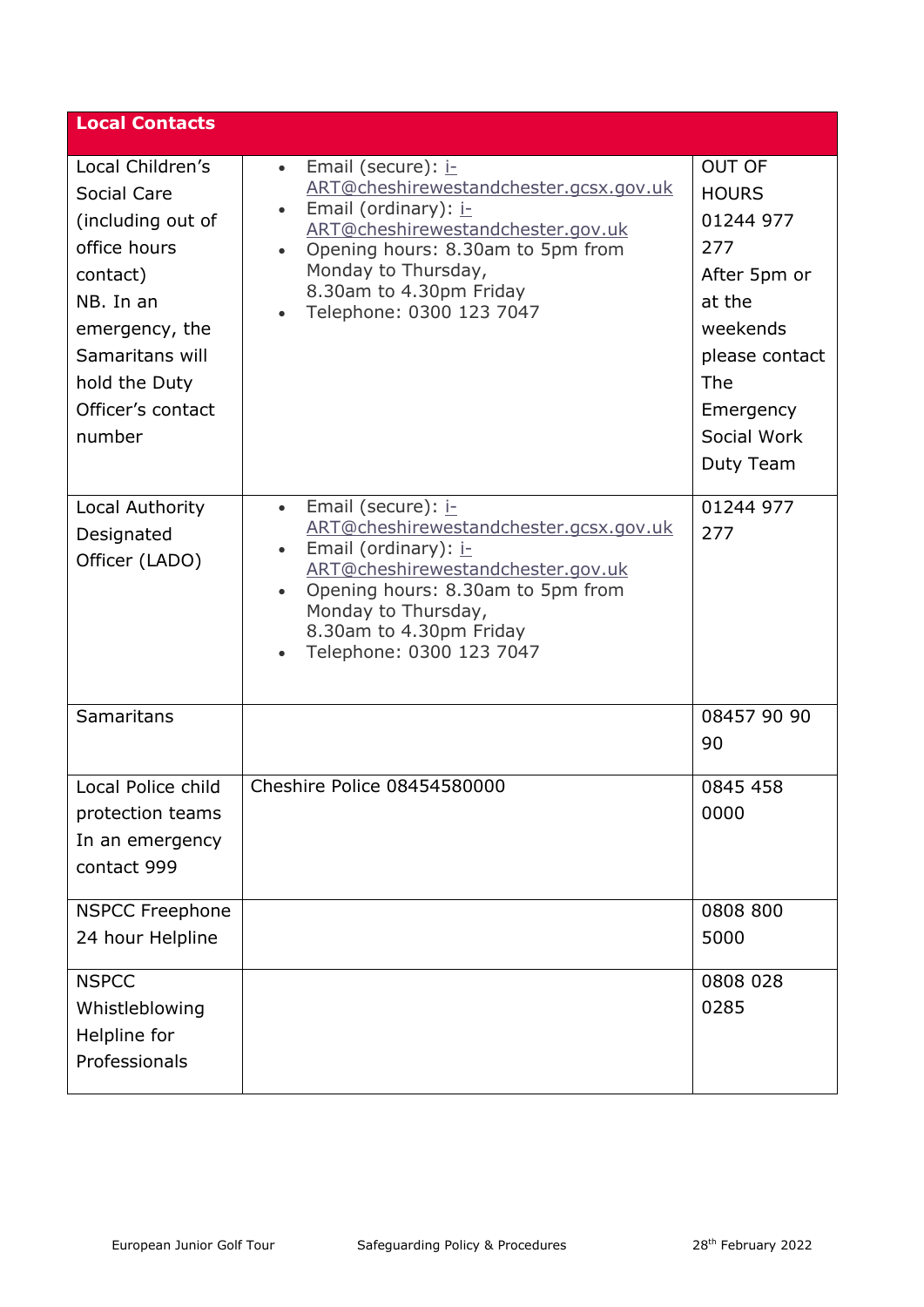| <b>National Contacts</b>         |                        |                    |
|----------------------------------|------------------------|--------------------|
| The NSPCC                        | <b>National Centre</b> | Tel: 0808 800 5000 |
|                                  | 42 Curtain Road        | help@nspcc.org.uk  |
|                                  | London                 |                    |
|                                  | EC2A 3NH               |                    |
|                                  |                        |                    |
| Childline UK                     | Freepost 1111          | Tel: 0800 1111     |
|                                  | London N1 0BR          |                    |
|                                  |                        |                    |
| NI Childline                     | 74 Duke Street         | Tel: 028 90 327773 |
|                                  | Londonderry            |                    |
|                                  |                        |                    |
| <b>NSPCC Child Protection in</b> | 3 Gilmour Close        | Tel: 0116 234 7278 |
| Sport Unit                       | <b>Beaumont Leys</b>   | cpsu@nspcc.org.uk  |
|                                  | Leicester              |                    |
|                                  | LE4 1EZ                |                    |
|                                  |                        |                    |

<span id="page-17-0"></span>Volunteer / Staff Job Application Form – EUROPEAN JUNIOR GOLF TOUR

| <b>Position Applied for:</b>                                                     |  |
|----------------------------------------------------------------------------------|--|
| <b>Personal Details</b>                                                          |  |
| Title: Mr/Mrs/Miss/Dr/Other (please specify) ___________________________________ |  |
|                                                                                  |  |
|                                                                                  |  |
|                                                                                  |  |
|                                                                                  |  |
|                                                                                  |  |
|                                                                                  |  |
| Telephone Numbers:                                                               |  |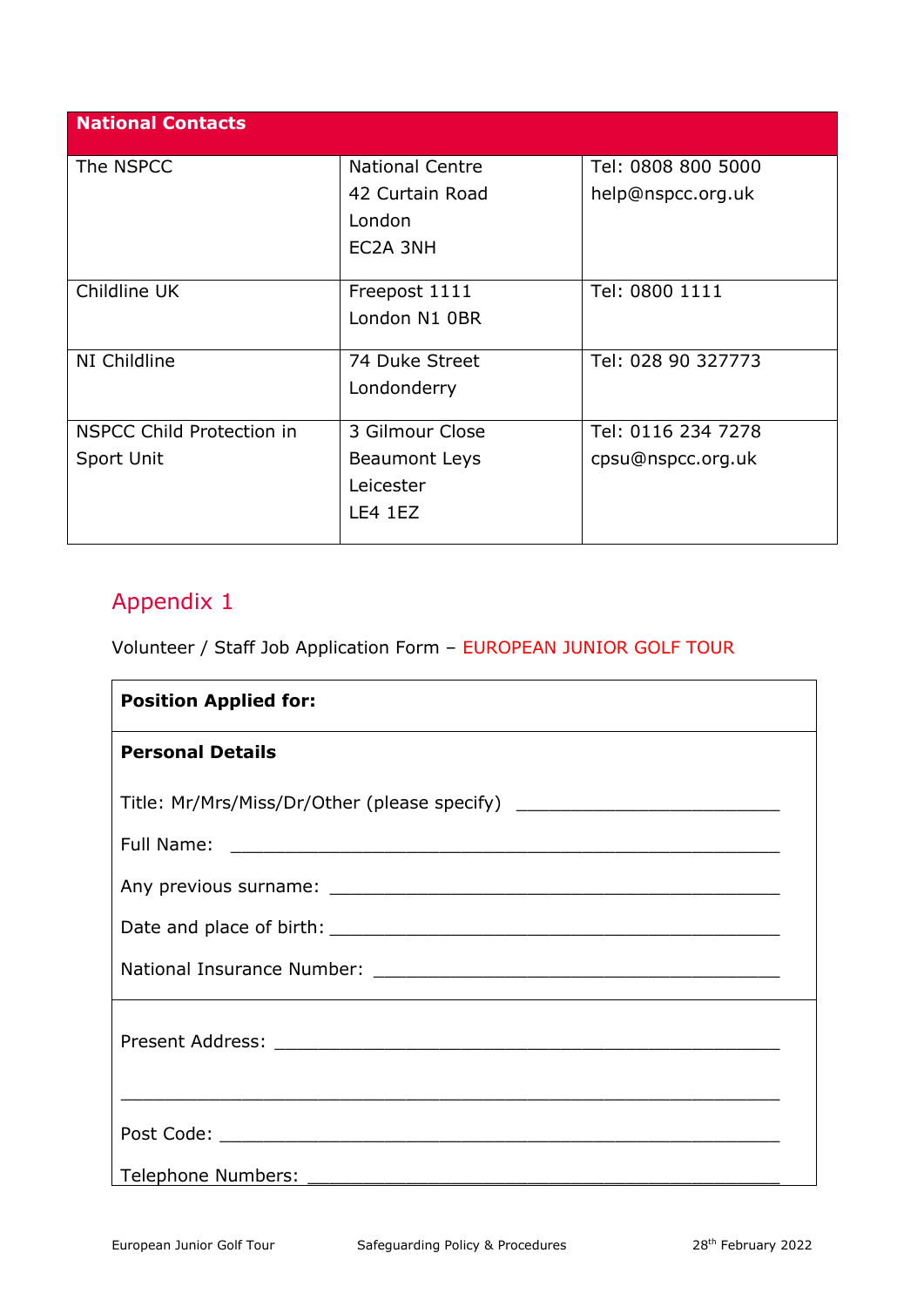|                                                                                                                                                                                                                     | ,我们也不能在这里的时候,我们也不能在这里的时候,我们也不能会在这里的时候,我们也不能会在这里的时候,我们也不能会在这里的时候,我们也不能会在这里的时候,我们也 |  |
|---------------------------------------------------------------------------------------------------------------------------------------------------------------------------------------------------------------------|----------------------------------------------------------------------------------|--|
|                                                                                                                                                                                                                     |                                                                                  |  |
| Relevant Experience including any previous experience of working with<br>children and young people:                                                                                                                 |                                                                                  |  |
| <b>Reasons for applying:</b>                                                                                                                                                                                        |                                                                                  |  |
| <b>References:</b>                                                                                                                                                                                                  |                                                                                  |  |
| Please provide the names and addresses of two people who know you well (one<br>personal, one professional - current or previous employer, who are not related<br>to you) whom we can contact to obtain a reference: |                                                                                  |  |
| Name:                                                                                                                                                                                                               | Name:                                                                            |  |
| <b>Address:</b>                                                                                                                                                                                                     | <b>Address:</b>                                                                  |  |
| <b>Telephone Number:</b>                                                                                                                                                                                            | <b>Telephone Number:</b>                                                         |  |
| <b>Data Protection Notification:</b>                                                                                                                                                                                |                                                                                  |  |
| Information you have provided in completing this form will be used to process<br>your application. EUROPEAN JUNIOR GOLF TOUR will keep the information you                                                          |                                                                                  |  |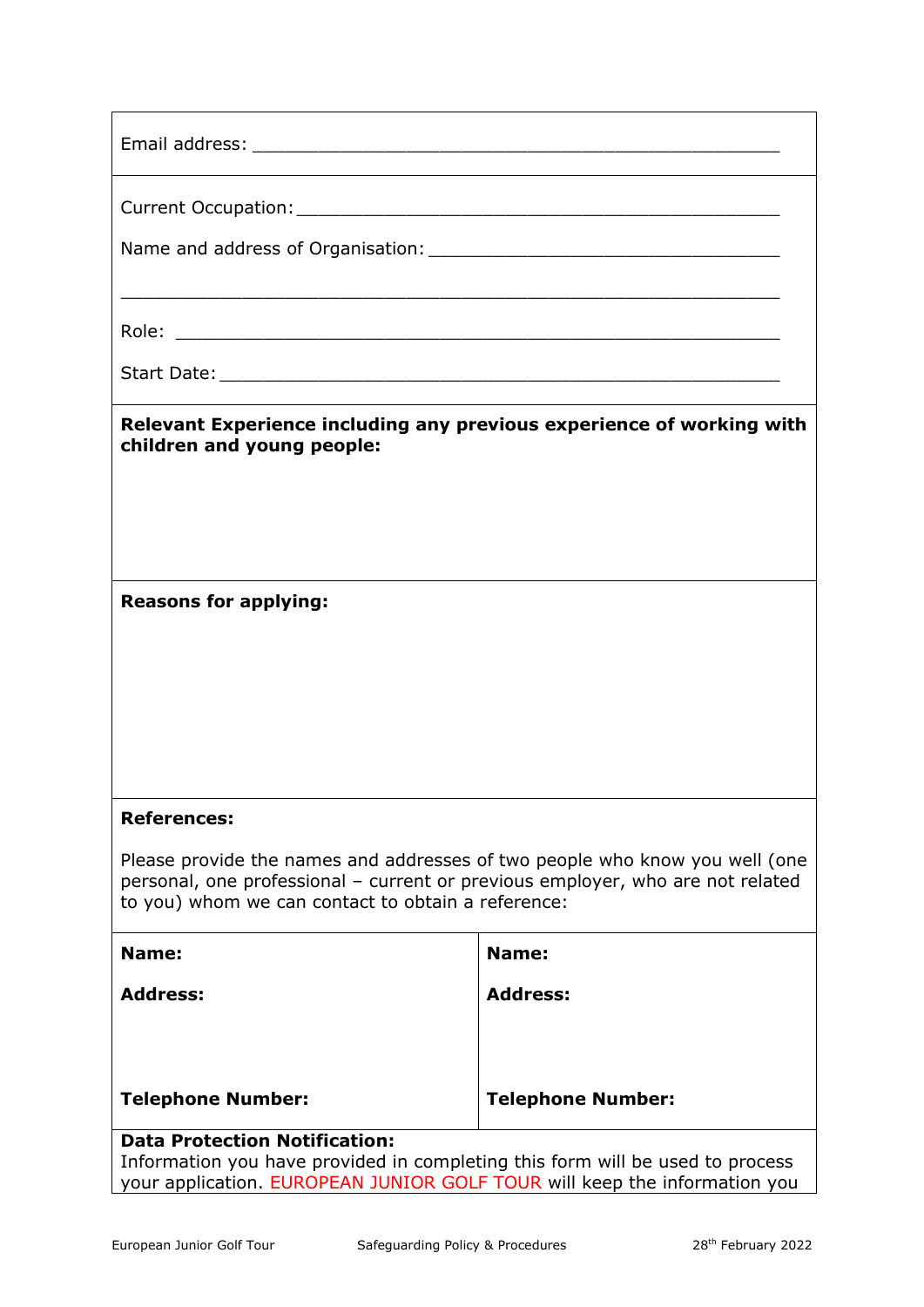have supplied confidential and will not divulge it to third parties, except where required by law, or where we have retained the services of a third party representative to act on yout/our behalf.

#### **Authorisation:**

I have read the Data Protection notification and understand and agree to the use of my personal data in accordance with the Data Protection Act 2018, GDPR and all relevant data protection legislation.

**Signed: Date:** 

#### **Declaration:**

I confirm that the information I have provided is correct and that any false or misleading information may lead to the termination of my appointment.

**Signed: Date:**

### <span id="page-19-0"></span>Appendix 2

#### **Self-Disclosure Form – EUROPEAN JUNIOR GOLF TOUR**

To be completed at the same time as the application form:

Private and Confidential

For roles involving contact with children (under 18 year olds).

All information will be treated as confidential and managed in accordance with relevant data protection legislation and guidance. You have a right of access to information held on you under the Data Protection Act 2018.

#### **Part One**

| For completion by the organisation: |  |  |
|-------------------------------------|--|--|
| Name:                               |  |  |
|                                     |  |  |
|                                     |  |  |
|                                     |  |  |
| <b>Address and</b>                  |  |  |
| <b>Postcode:</b>                    |  |  |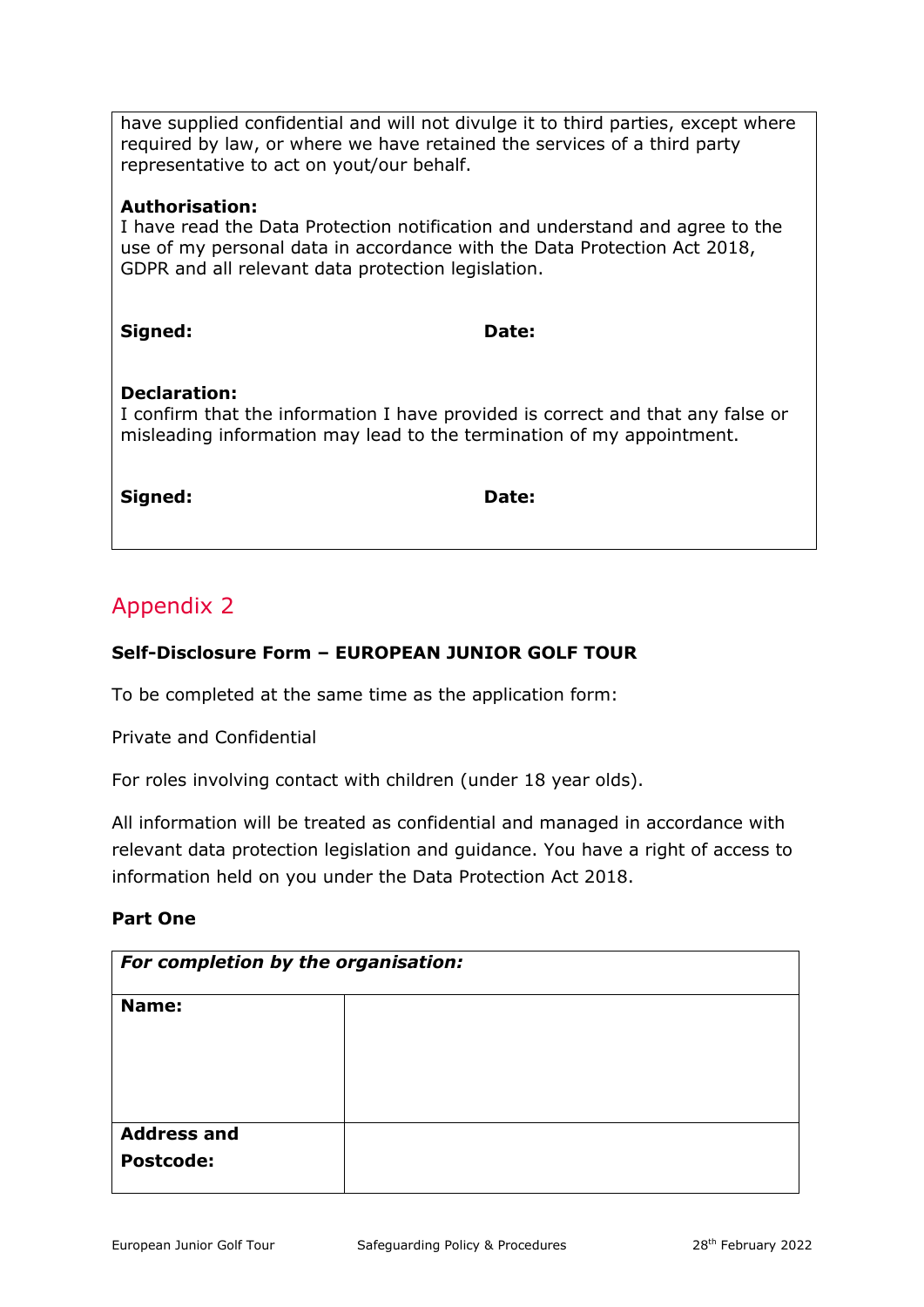| <b>Telephone/Mobile No:</b>            |             |               |                                                                 |
|----------------------------------------|-------------|---------------|-----------------------------------------------------------------|
|                                        |             |               |                                                                 |
|                                        |             |               |                                                                 |
| Date of Birth:                         |             |               |                                                                 |
|                                        |             |               |                                                                 |
|                                        |             |               |                                                                 |
| Gender:                                | <b>Male</b> | $\mathcal{L}$ | <b>Female</b>                                                   |
|                                        |             |               |                                                                 |
|                                        |             |               |                                                                 |
| Identification (tick box below):       |             |               |                                                                 |
|                                        |             |               |                                                                 |
|                                        |             |               | I confirm that I have seen identification documents relating to |
|                                        |             |               | this person, and I confirm to the best of my ability that these |
| are accurate.                          |             |               |                                                                 |
|                                        |             |               |                                                                 |
|                                        |             |               |                                                                 |
| <b>Either</b>                          |             |               |                                                                 |
| <b>UK Passport Number and Issuing</b>  |             |               |                                                                 |
| <b>Office</b>                          |             |               |                                                                 |
|                                        |             |               |                                                                 |
| <b>UK Driving Licence Number (with</b> |             |               |                                                                 |
| picture)                               |             |               |                                                                 |
|                                        |             |               |                                                                 |
| <b>Plus</b>                            |             |               |                                                                 |
|                                        |             |               |                                                                 |
| <b>National Insurance Card or</b>      |             |               |                                                                 |
| current Work Permit Number             |             |               |                                                                 |
| <b>Signature of authorised</b>         |             |               |                                                                 |
| <b>Employing Officer:</b>              |             |               |                                                                 |
|                                        |             |               |                                                                 |
|                                        |             |               |                                                                 |
|                                        |             |               |                                                                 |
| <b>Print name:</b>                     |             |               |                                                                 |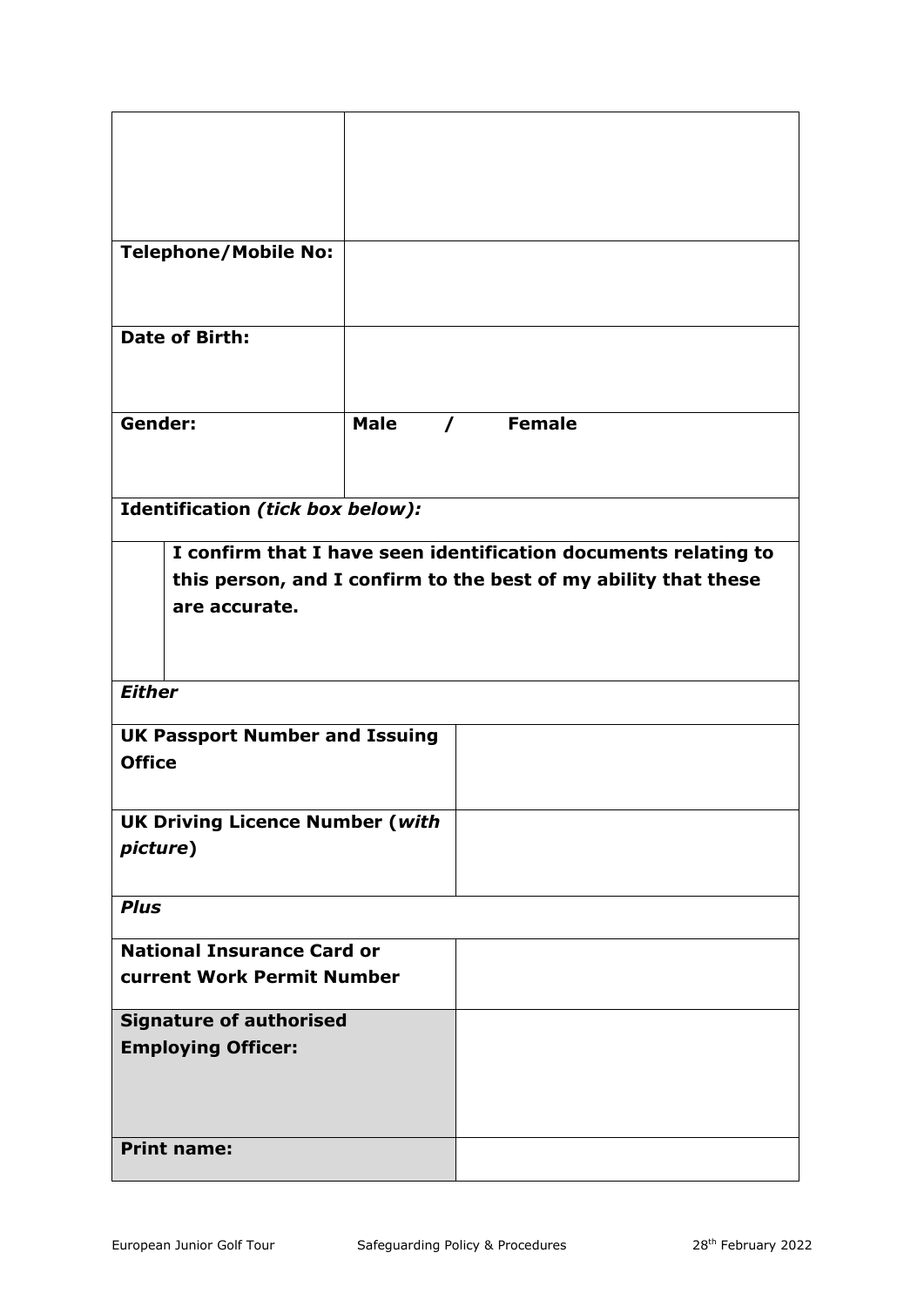| Date: |  |
|-------|--|

#### **Part Two**

**NOTE:** If the role you have applied for involves frequent or regular contact with or responsibility for children you will also be required to provide a valid DBS (Disclosure and Barring Service) certificate which will provide details of criminal convictions; this may also include a Barring List check depending on the nature of the role (see organisational guidance about eligibility for DBS checks).

| For completion by the individual (named in Part one):                                                                                                        |                                                                                      |  |  |
|--------------------------------------------------------------------------------------------------------------------------------------------------------------|--------------------------------------------------------------------------------------|--|--|
| Have you ever been known to any Children's Services<br>department as being a risk or potential risk to children?                                             | <b>YES</b><br><b>NO</b><br>(if Yes, please provide<br>further information<br>below): |  |  |
|                                                                                                                                                              |                                                                                      |  |  |
| Have you been the subject of any disciplinary investigation<br>and/or sanction by any organisation due to concerns about<br>your behaviour towards children? | <b>YES</b><br><b>NO</b><br>(if Yes, please provide<br>further information)           |  |  |
|                                                                                                                                                              |                                                                                      |  |  |
| Confirmation of Declaration (tick box below)                                                                                                                 |                                                                                      |  |  |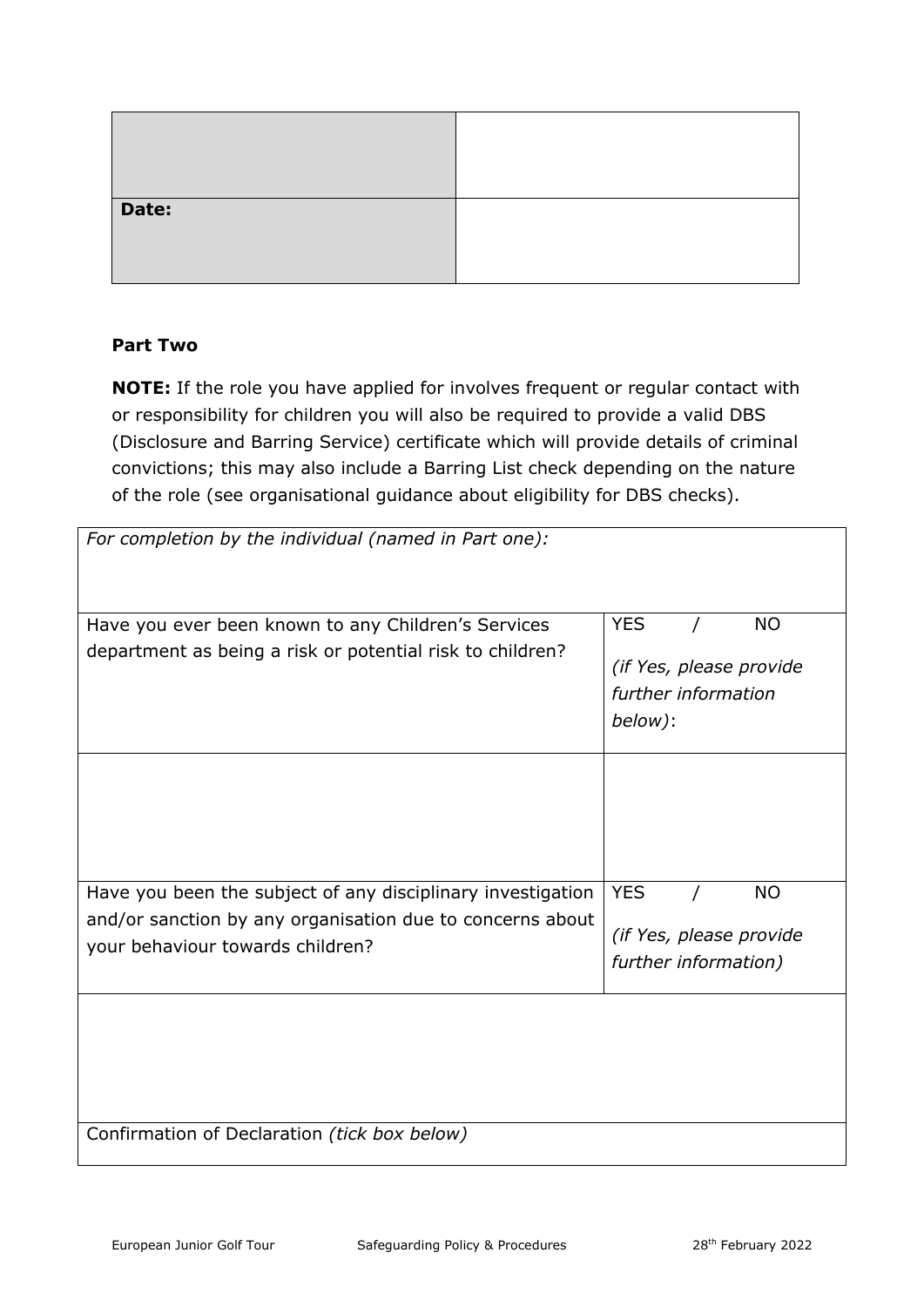| I agree that the information provided here may be processed in connection with |                                                                                   |  |  |  |  |
|--------------------------------------------------------------------------------|-----------------------------------------------------------------------------------|--|--|--|--|
| recruitment purposes and I understand that an offer of employment may be       |                                                                                   |  |  |  |  |
|                                                                                | withdrawn or dismissal may result if information is not disclosed by me and       |  |  |  |  |
|                                                                                | subsequently come to the organisation's attention.                                |  |  |  |  |
|                                                                                | In accordance with the organisation's procedures if required I agree to provide a |  |  |  |  |
|                                                                                | valid DBS certificate and consent to the organisation clarifying any information  |  |  |  |  |
|                                                                                | provided on the disclosure with the agencies providing it.                        |  |  |  |  |
|                                                                                | I agree to inform the organisation within 24 hours if I am subsequently           |  |  |  |  |
|                                                                                | investigated by any agency or organisation in relation to concerns about my       |  |  |  |  |
|                                                                                | behaviour towards children or young people.                                       |  |  |  |  |
|                                                                                | I understand that the information contained on this form, the results of the DBS  |  |  |  |  |
|                                                                                | check and information supplied by third parties may be supplied by the            |  |  |  |  |
|                                                                                | organisation to other persons or organisations in circumstances where this is     |  |  |  |  |
|                                                                                | considered necessary to safeguard other children.                                 |  |  |  |  |
| Signature:                                                                     |                                                                                   |  |  |  |  |
|                                                                                |                                                                                   |  |  |  |  |
|                                                                                |                                                                                   |  |  |  |  |
|                                                                                |                                                                                   |  |  |  |  |
| Print name:                                                                    |                                                                                   |  |  |  |  |
|                                                                                |                                                                                   |  |  |  |  |
|                                                                                |                                                                                   |  |  |  |  |
| Date:                                                                          |                                                                                   |  |  |  |  |
|                                                                                |                                                                                   |  |  |  |  |

**Tour Welfare Officer …………………………………………..:**

**I have seen and checked the above responses, if any of the boxes above are ticked YES, I have referred this form to England Golf Governance Department for a risk assessment and advice.**

Signed: **date: date: date: date:** 

 $\mathsf{I}$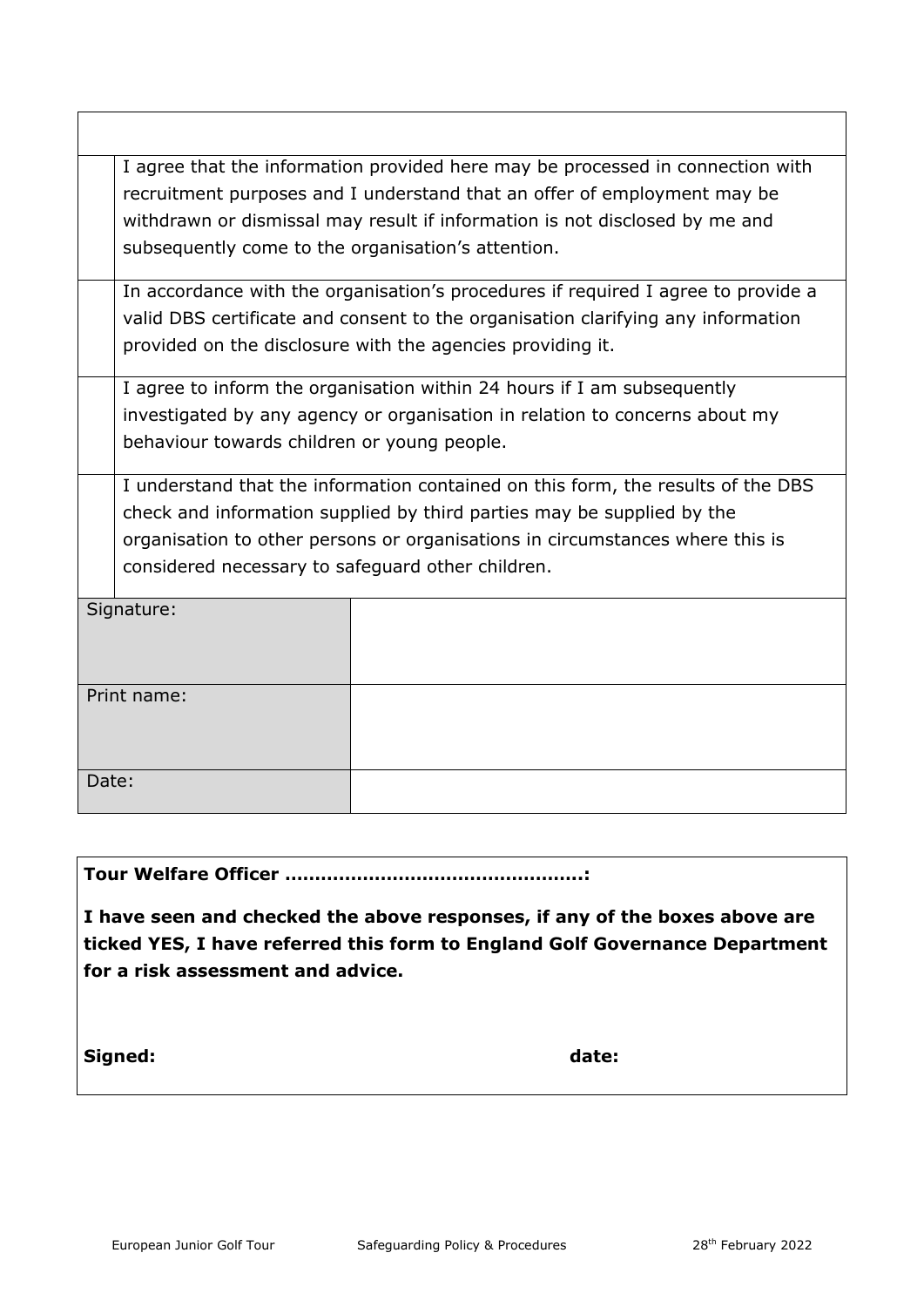<span id="page-23-0"></span>Reference form - EUROPEAN JUNIOR GOLF TOUR

Reference form

#### (Name)

has expressed an interest in becoming a Tour Official/ volunteer and has given your name as a referee.

As this post involves substantial access to children and as an organisation committed to safeguarding children, it is important that if you have any reason to be concerned about this applicant that you do not complete the following form, but please contact me on:

Telephone:

Name:

Organisation:

Any information disclosed in this reference will be treated in confidence and in accordance with relevant legislation and guidance, and will only be shared with the person conducting the assessment of a candidate's suitability for a post, if he or she is offered the position in question.

- How long have you known the person?
- In what capacity?
- What attributes does this person have which would make him/her suited to a role working with children?
- How would you describe his/her personality?

Signed:

Date: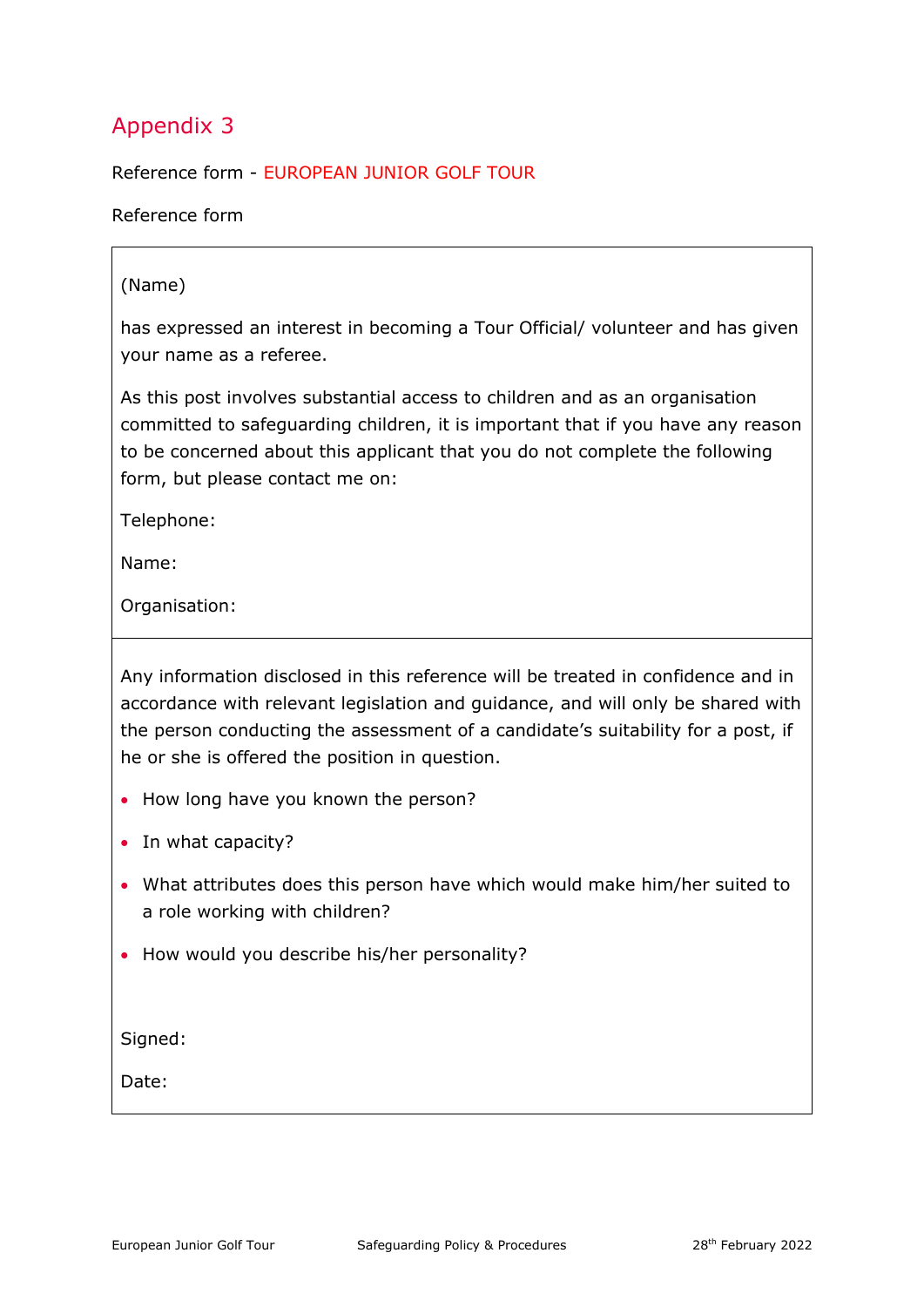

#### **European Junior Golf Tour**

#### <span id="page-24-0"></span>**Code of Conduct for official staff & volunteers**

- Respect the rights, dignity and worth of every person within the context of golf
- Treat everyone equally and do not discriminate on the grounds of age, gender, race, religion or belief, sexual orientation or disability
- If you see any form of discrimination, do not condone it or allow it to go unchallenged
- Place the well-being and safety of the young person above the development of performance
- Develop an appropriate working relationship with young people, based on mutual trust and respect
- Ensure that physical contact is appropriate and necessary and is carried out within recommended guidelines with the young person's full consent and approval
- Always work in an open environment (e.g. avoid private or unobserved situations and encourage an open environment)
- Do not engage in any form of sexually related contact with a young player. This is strictly forbidden as is sexual innuendo, flirting or inappropriate gestures and terms
- You should not have regular contact outside your club role with the juniors and should not engage in regular communication through text, email or social network sites
- Know and understand the EUROPEAN JUNIOR GOLF TOUR Child Safeguarding Policies and Procedures
- Respect young people's opinions when making decisions about their participation in golf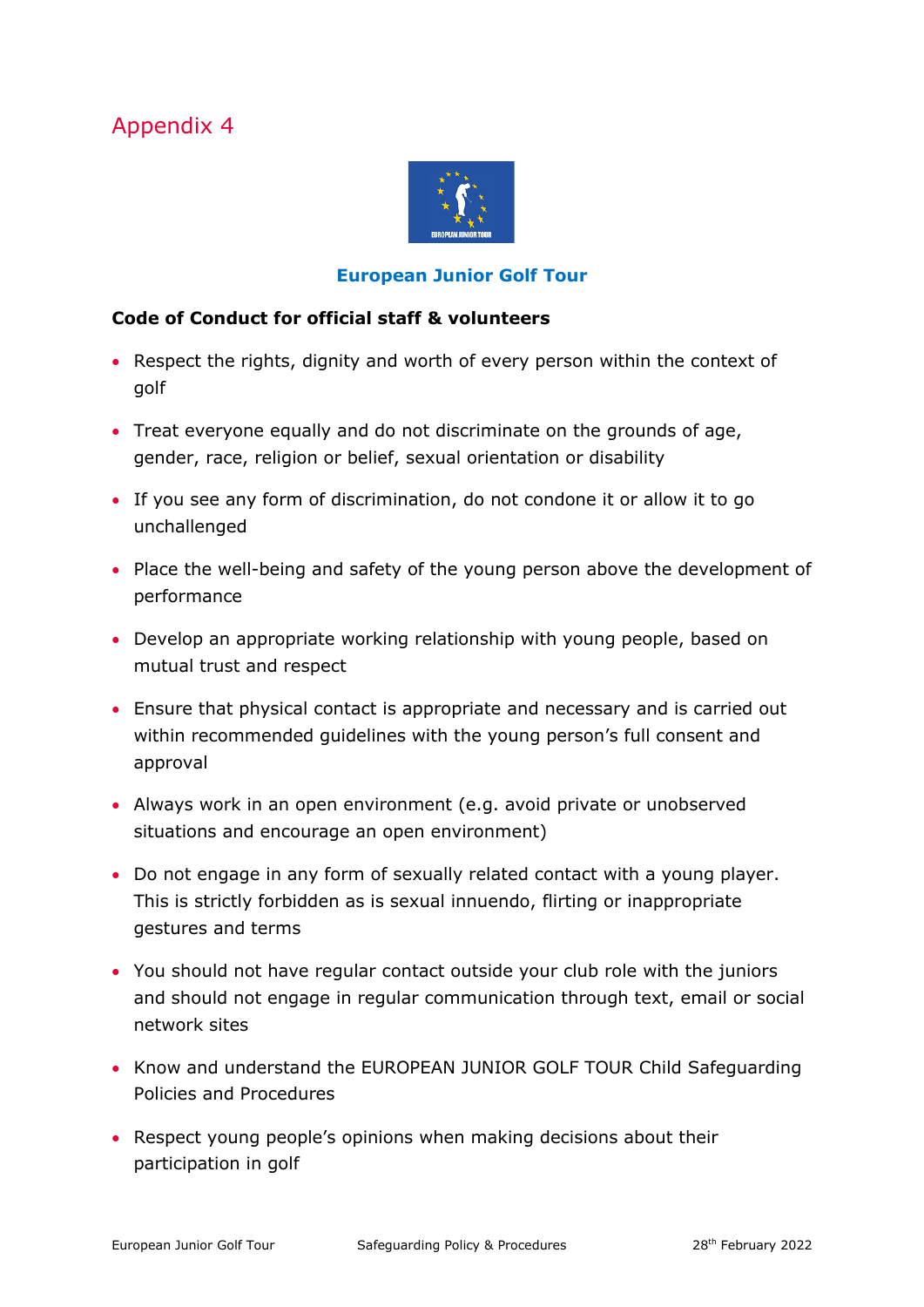- Inform players and parents of the requirements of golf
- Be aware of and report any conflict of interest as soon as it becomes apparent
- Display high standards of language, manner, punctuality, preparation and presentation
- Do not smoke, drink or use recreational drugs while actively working with young people in the club. This reflects a negative image and could compromise the safety of the young people
- Do not give young people alcohol when they are under the care of the club
- Hold relevant qualifications and insurance cover. All Staff, Volunteers & Coaches who work regularly with children must have current DBS clearance, approved by England Golf Governance Department
- Ensure the activities are appropriate for the age, maturity, experience and ability of the individual
- Promote the positive aspects of golf e.g. fair play
- Display high standards of behaviour and appearance
- Follow Club Procedures & good practice guidelines
- Ensure that you attend appropriate training to keep up to date with your role and the welfare of young people
- Report any concerns you may have in relation to a child or the behaviour of an adult, following reporting procedures laid down by the EUROPEAN JUNIOR GOLF TOUR

| Signed:            | Date: |
|--------------------|-------|
| <b>PRINT NAME:</b> |       |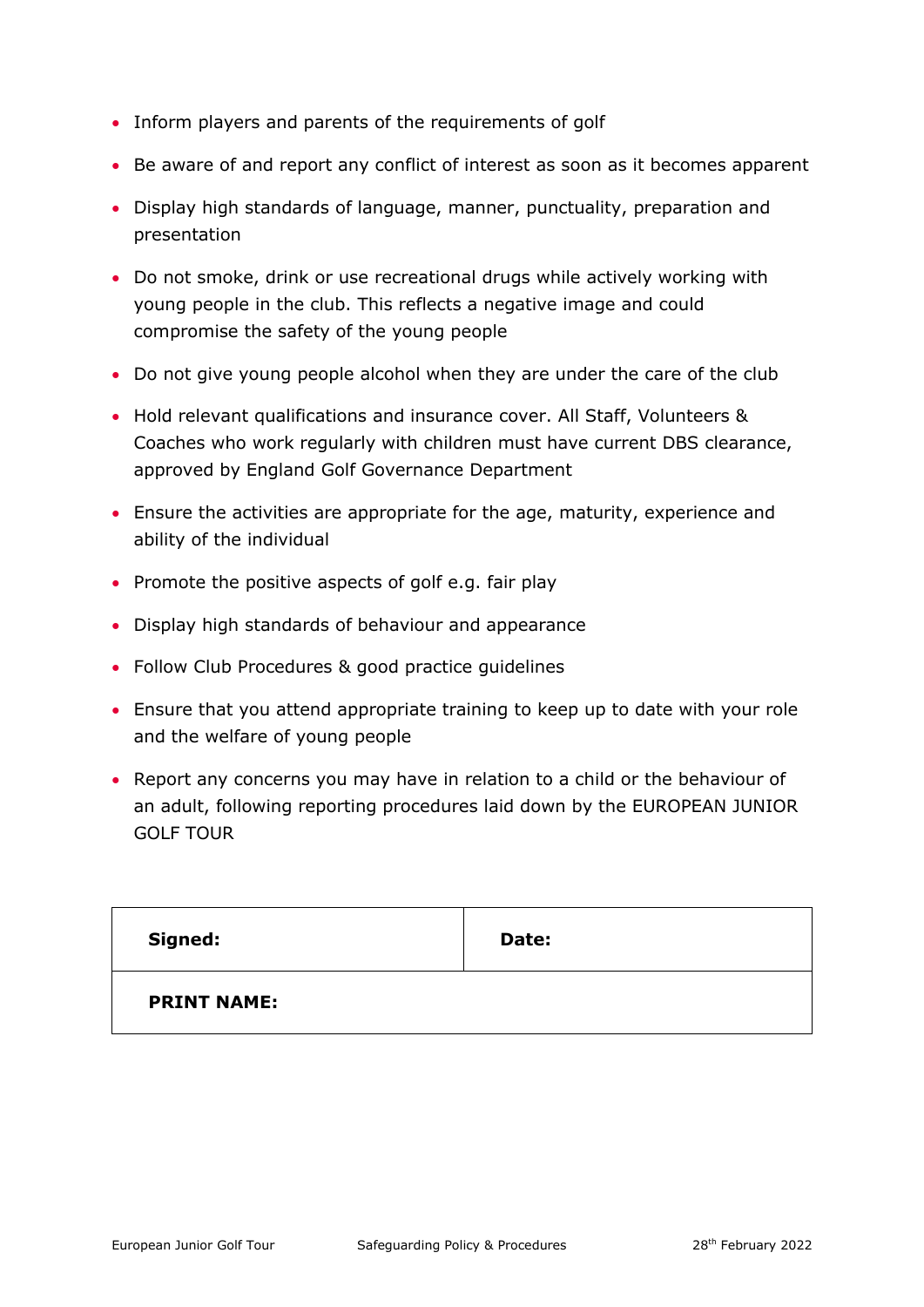

#### **European Junior Golf Tour**

#### <span id="page-26-0"></span>**Code of Conduct for Young Golfers**

As a young golfer taking part in a EUROPEAN JUNIOR GOLF TOUR activity, you should:

- Help create and maintain an environment free of fear and harassment
- Demonstrate fair play and apply golf's standards both on and off the course
- Understand that you have the right to be treated as an individual
- Respect the advice that you receive
- Treat others as you would wish to be treated yourself
- Respect other people and their differences
- Look out for yourself and for the welfare of others
- Speak out (to your parents or a Tour representative) if you consider that you or others have been poorly treated
- Be organised and on time
- Tell someone in authority if you are leaving the venue
- Accept that these guidelines are in place for the well-being of all concerned
- Treat organisers with respect
- Observe instructions or restrictions requested by the adults looking after you

You should not take part in any irresponsible, abusive, inappropriate or illegal behaviour which includes:

- Smoking
- Using foul language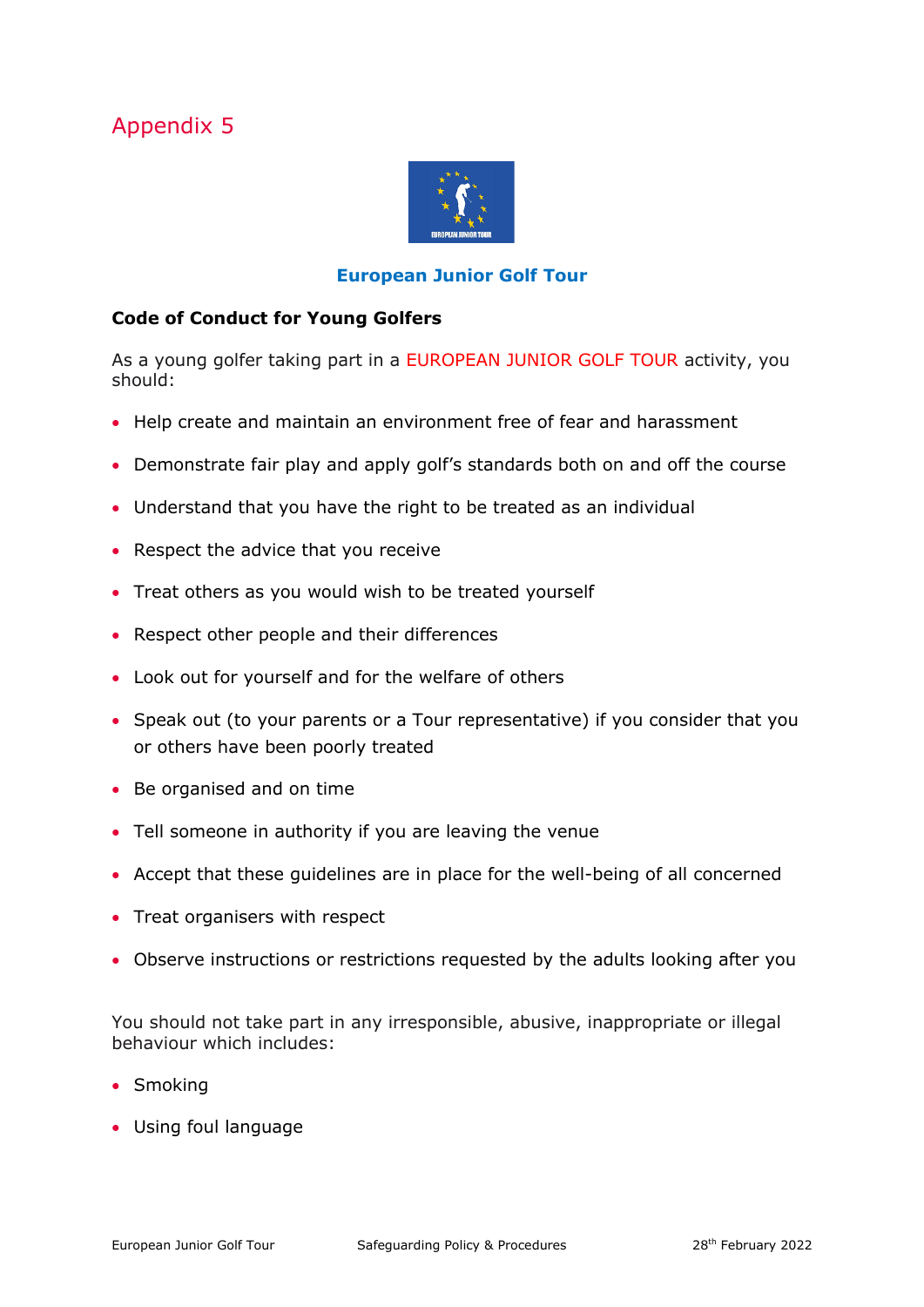- Publicly using critical or disrespectful descriptions of others either in person or through text, email or social network sites
- Consuming alcohol, illegal performance-enhancing drugs or stimulants
- At each Tour venue The EUROPEAN JUNIOR GOLF TOUR produces a Risk Assessment based on specific criteria to each particular Golf Club

Child Signature \_\_\_\_\_\_\_\_\_\_\_\_\_\_ Print Name \_\_\_\_\_\_\_\_\_\_\_\_\_\_

Parent/Carer Signature \_\_\_\_\_\_\_\_\_\_\_\_\_\_\_\_\_\_\_\_\_\_\_\_\_\_ Print Name\_\_\_\_\_\_\_\_\_\_\_\_\_\_\_\_\_\_\_\_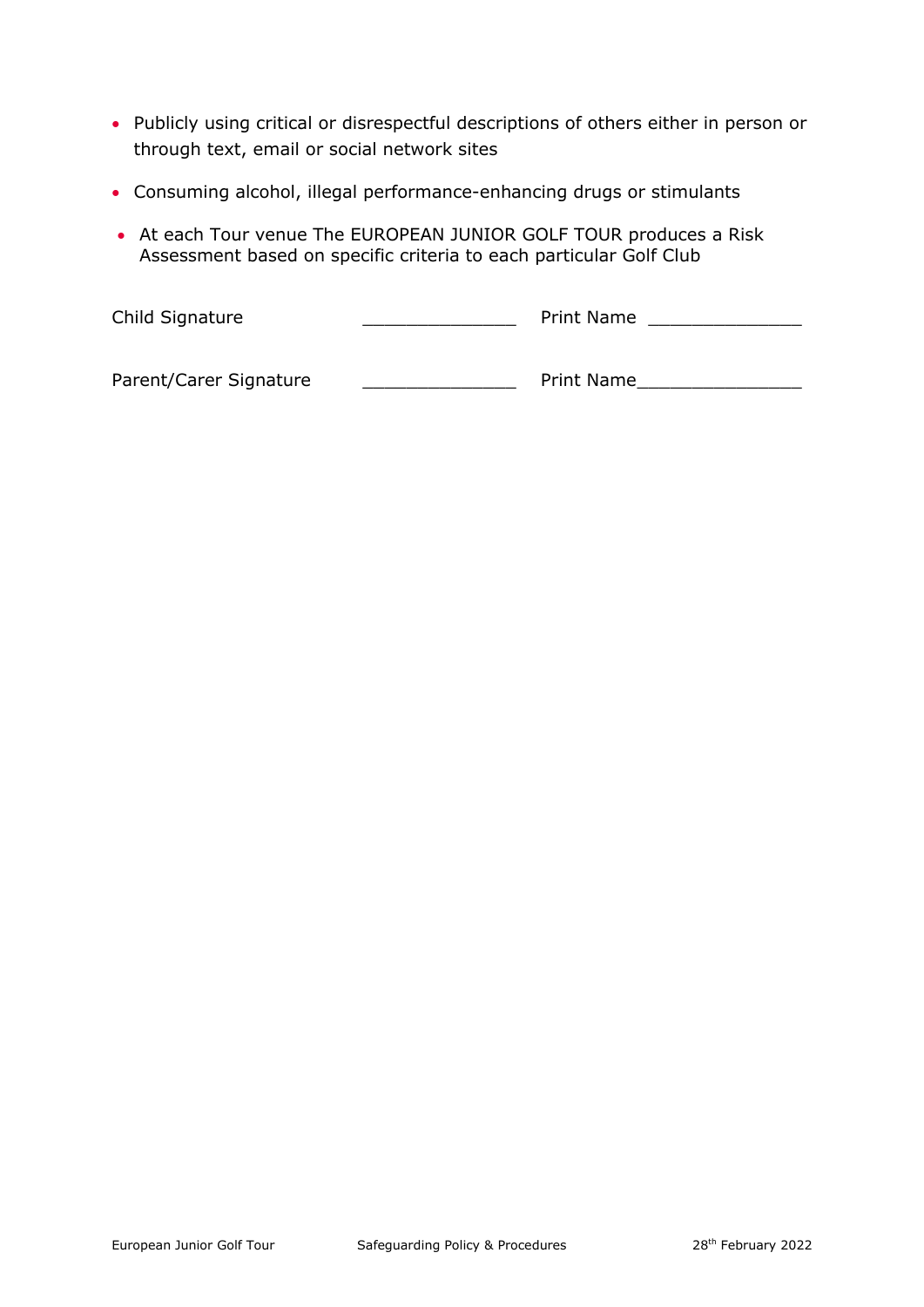

#### **European Junior Golf Tour**

<span id="page-28-0"></span>Code of Conduct for Parents/Carers of Young Golfers

As parents you are expected to:

- Positively reinforce your child and show an interest in their chosen activity
- Do not place your child under pressure or push them in to activities they do not want to do
- Be realistic and supportive
- Promote your child's participation in playing sport for fun
- Complete and return the Player Profile Form and Consents pertaining to your child's participation in activities at EUROPEAN JUNIOR GOLF TOUR
- Report and update EUROPEAN JUNIOR GOLF TOUR with any changes relevant to your child's health and wellbeing
- Deliver and collect your child punctually before and after coaching sessions/competitions
- Ensure your child has clothing and kit appropriate to the weather conditions
- Ensure you child has appropriate equipment, plus adequate food and drink
- Ensure that you child understands the rules of Golf
- Teach your child that they can only do their best
- Ensure that your child understands their Code of Conduct
- Behave responsibly at EUROPEAN JUNIOR GOLF TOUR and on the golf course; do not embarrass your child
- Show appreciation and support the Organiser, volunteers and staff at EUROPEAN JUNIOR GOLF TOUR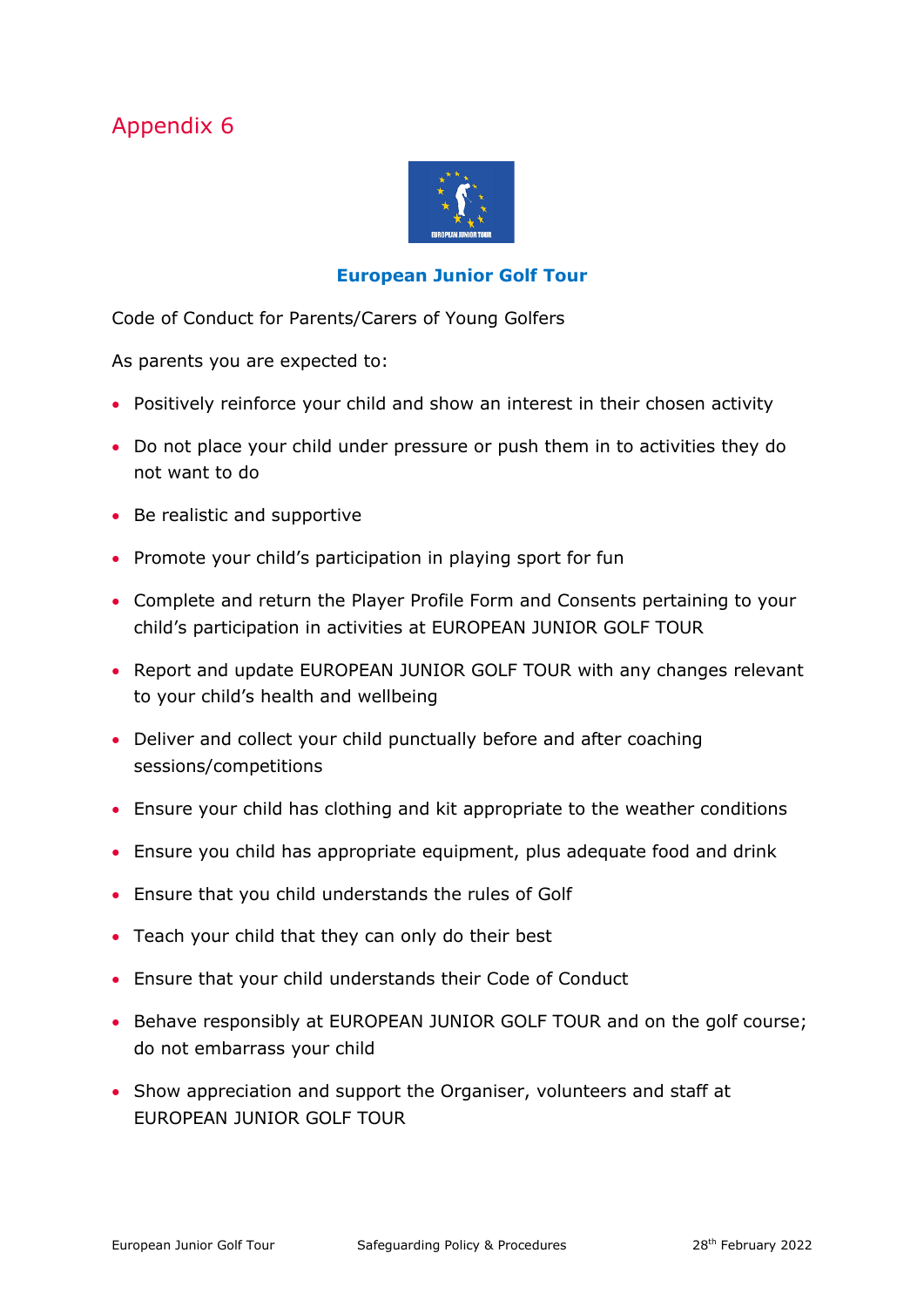• Accept the decision and judgement of the officials during events and competition

As a parents/carer you have the right to:

- Be assured that your child is safeguarded during their participation in the sport
- Be informed of problems or concerns relating to your child
- Be informed if your child is injured
- Have consent sought for issues such as trips and photography
- Contribute to the decisions of the club
- Have any concerns about any aspect of your child's welfare listened to and responded to

Any breaches of this code of conduct will be dealt with immediately by ……………………………. at EUROPEAN JUNIOR GOLF TOUR. Persistent concerns or breaches may result in you being asked not to attend games if your attendance is considered detrimental to the welfare of young participants.

The ultimate action should a parent/carer continue to breach the code of conduct may be the EUROPEAN JUNIOR GOLF TOUR regrettably asking your child to leave the session, event or club.

| Signed:            | Date: |
|--------------------|-------|
| <b>PRINT NAME:</b> |       |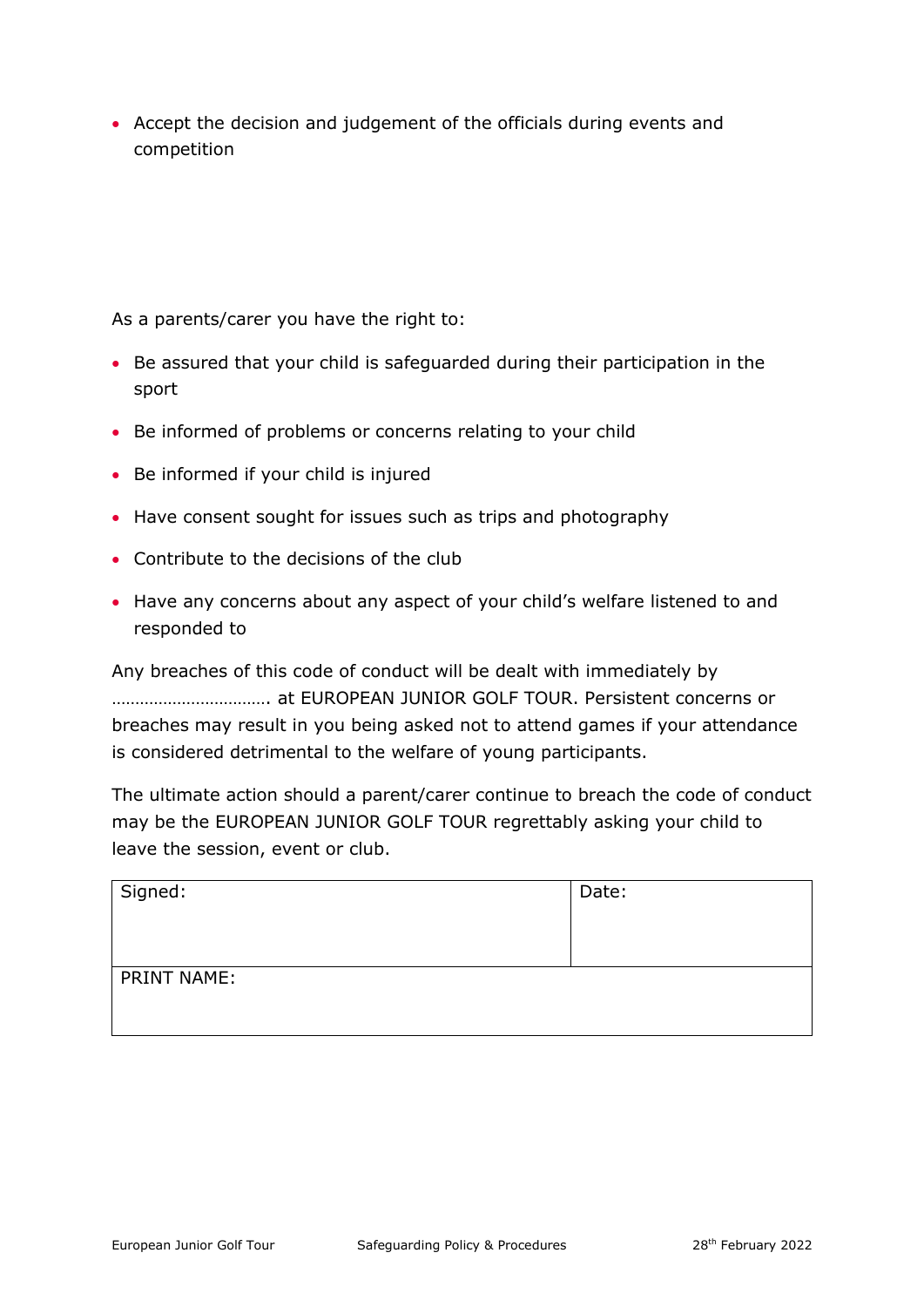

#### **European Junior Golf Tour**

#### **Managing Challenging Behaviour**

Staff/volunteers who deliver sports activities to children may, on occasions, be required to deal with a child's challenging behaviour.

These guidelines aim to promote good practice and are based on the following principles:

- The welfare of the child is the paramount consideration.
- Children must never be subject to any form of treatment that is harmful, abusive, humiliating or degrading.
- The specific needs a child may have (e.g. communication, behaviour management, comprehension and so on) should be discussed with their parent/carer and where appropriate the child, before activities start. Where appropriate it may be helpful to record the details of any agreed plan or approach and provide copies to all parties.
- Every child should be supported to participate. Consideration to exclude a child from activities should apply only as a last resort and after all efforts to address any challenge have been exhausted, in exceptional circumstances where the safety of that child or of other children cannot be maintained.

#### **Planning Activities**

Planning for activities should include consideration of whether any child involved may need additional support or supervision to participate safely. This should address:

- Assessment of additional risk associated with the child's behaviour
- Appropriate supervision ratios and whether numbers of adults should be increased
- Information sharing for all/volunteers on managing any challenging behaviour to ensure a consistent approach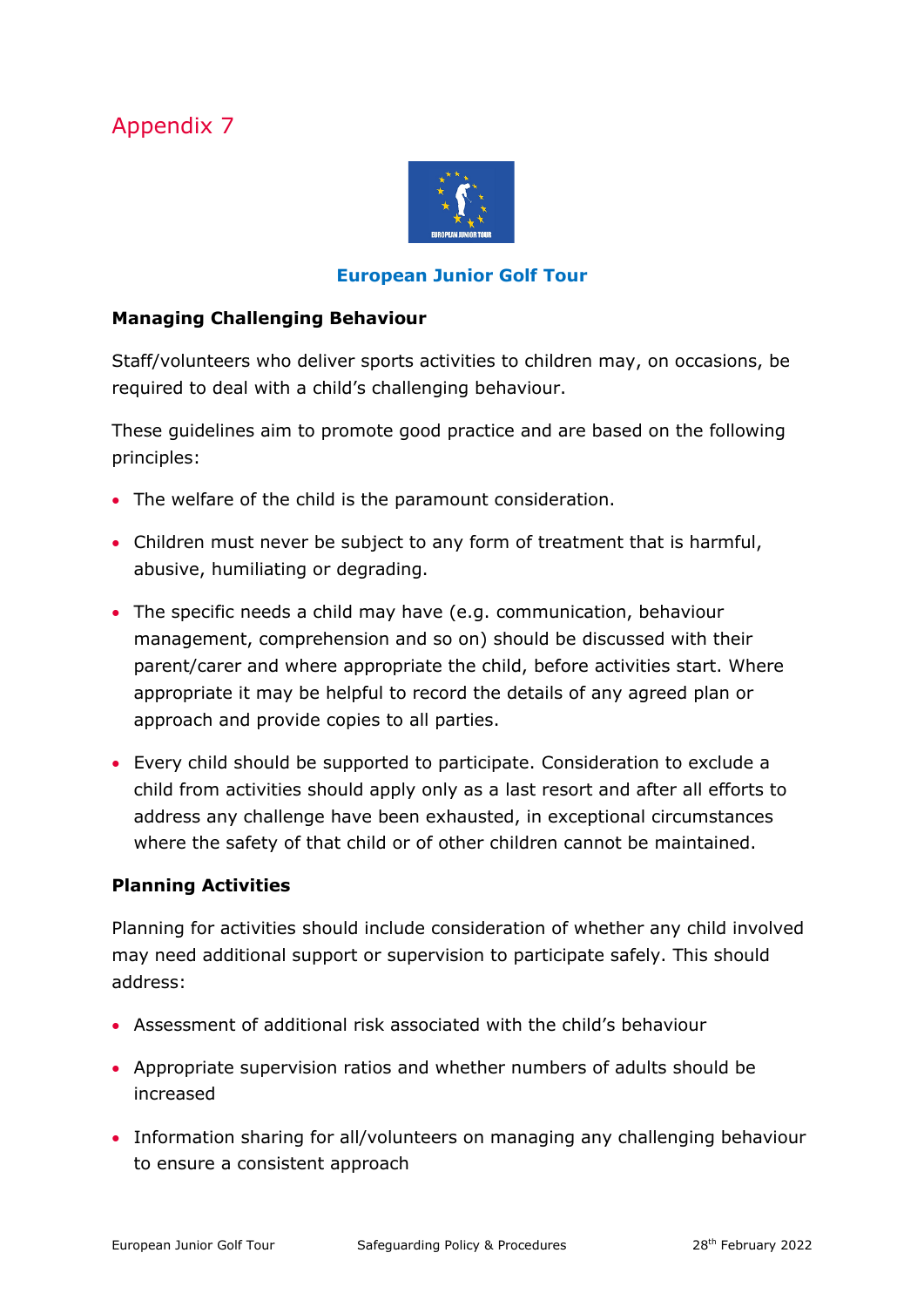• Specialist expertise or support that may be needed from carers or outside agencies. This is particularly relevant where it is identified that a child may need a level of physical intervention to participate safely (see below).

#### **Agreeing Acceptable and Unacceptable Behaviours**

Staff, volunteers, children, young people and parents/carers should be involved in developing an agreement about:

- what constitutes acceptable and unacceptable behaviour (code of conduct)
- the range of sanctions which may be applied in response to unacceptable behaviour.

This can be done at the start of the season, in advance of a trip away from home or as part of a welcome session at a residential camp. It should involve the views of children and young people to encourage better buy in and understanding.

Where challenges are anticipated in light, for example of a child's impairment or other medical condition, a clear plan/agreement should be established and written down.

Ensure that parents/carers understand the expectations on their children and ask them to reinforce this ahead of any trip or activity.

#### **Managing Challenging Behaviour**

In responding to challenging behaviour the response should always be:

- Proportionate to the actions you are managing.
- Imposed as soon as is practicable.
- Fully explained to the child and their parents/carers.

In dealing with children who display negative or challenging behaviours, staff and volunteers might consider the following options:

- Time out from the activity, group or individual work.
- Reparation the act or process of making amends.
- Restitution the act of giving something back.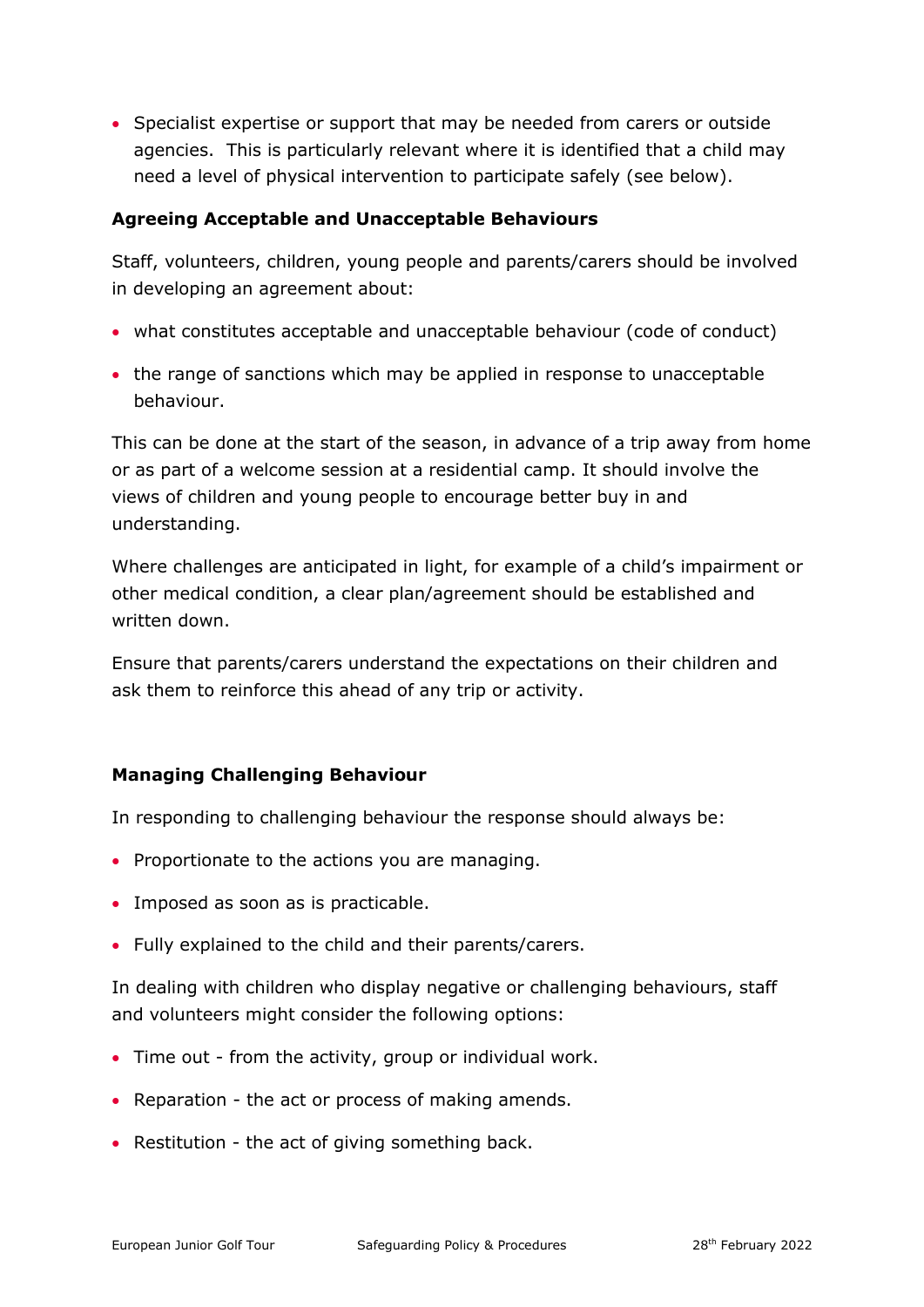- Behavioural reinforcement rewards for good behaviour, consequences for negative behaviour.
- De-escalation of the situation talking with the child and distracting them from challenging behaviour.
- Increased supervision by staff/volunteers.
- Use of individual 'contracts' or agreements for the child's future or continued participation.
- Sanctions or consequences e.g. missing an outing or match
- Seeking additional/specialist support through working in partnership with other agencies.
- Temporary or permanent exclusion.

The following should never be permitted as a means of managing a child's behaviour:

- Physical punishment or the threat of such.
- Refusal to speak to or interact with the child.
- Being deprived of food, water, access to changing facilities or toilets or other essential facilities.
- Verbal intimidation, ridicule or humiliation.

Staff/volunteers should consider the risks associated with employing physical intervention compared with the risks of not employing physical intervention.

The use of physical intervention should always:

- Be avoided unless it is absolutely necessary to prevent a child injuring themselves or others, or causing serious damage to property.
- Aim to achieve an outcome that is in the best interests of the child whose behaviour is of immediate concern.
- Form part of a broader approach to the management of challenging behaviour.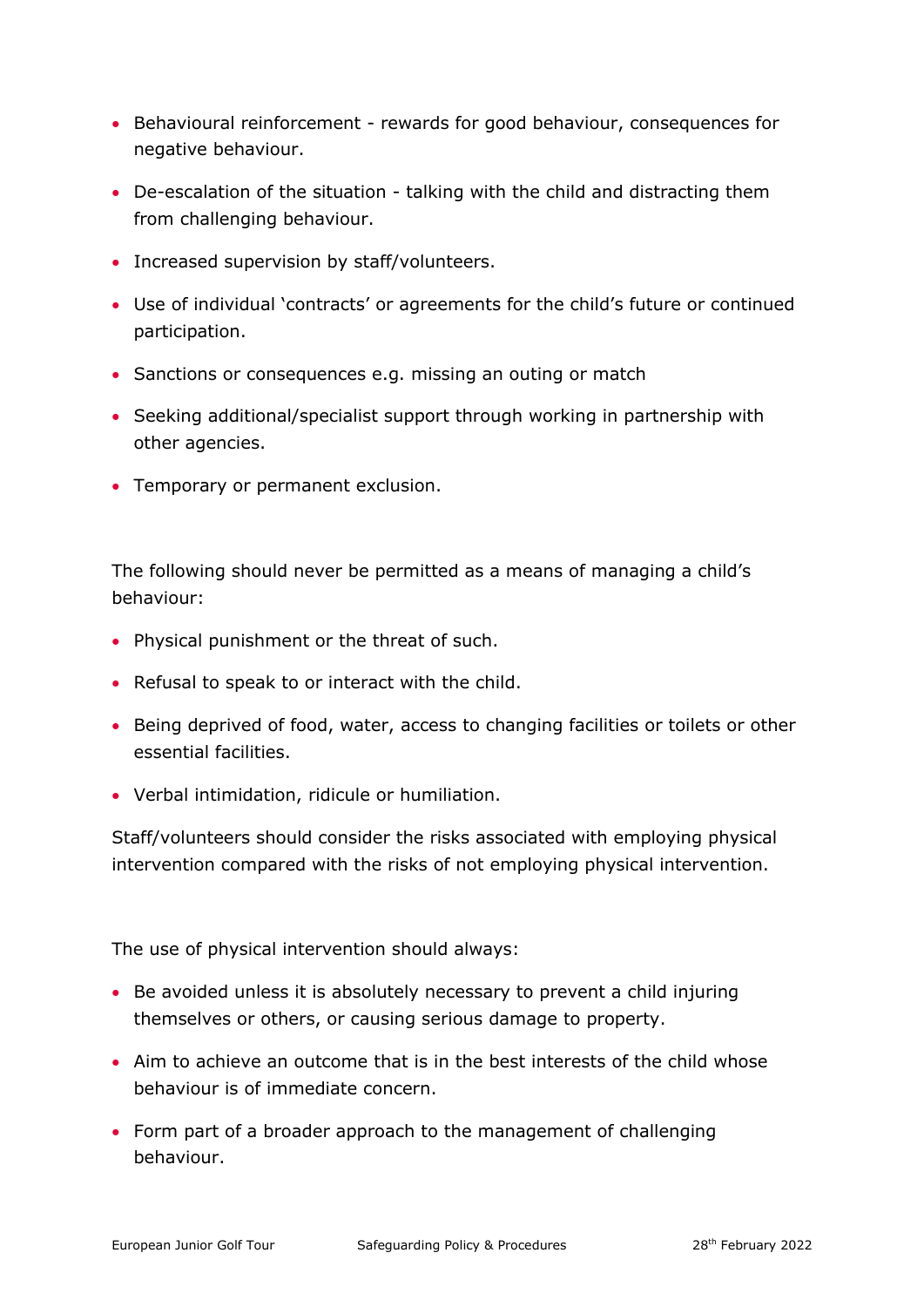- Be the result of conscious decision-making and not a reaction to an adult's frustration.
- Employ the minimum force needed to avert injury to a person or serious damage to property - applied for the shortest period of time.
- Used only after all other strategies have been exhausted.
- Be recorded as soon as possible using the appropriate organisational reporting form and procedure.

Parents should always be informed following an incident where a coach/volunteer has had to physically intervene with their particular child.

Physical intervention must not:

- Involve contact with buttocks, genitals and breasts.
- Be used as a form of punishment.
- Involve inflicting pain.

#### **Views of the child**

A timely de-brief for staff/volunteers, the child and parents should always take place in a calm environment following an incident where physical intervention has been used. Even children who haven't directly been involved in the situation may need to talk about what they have witnessed.

There should also be a discussion with the child and parents about the child's needs and continued safe participation in the group or activity.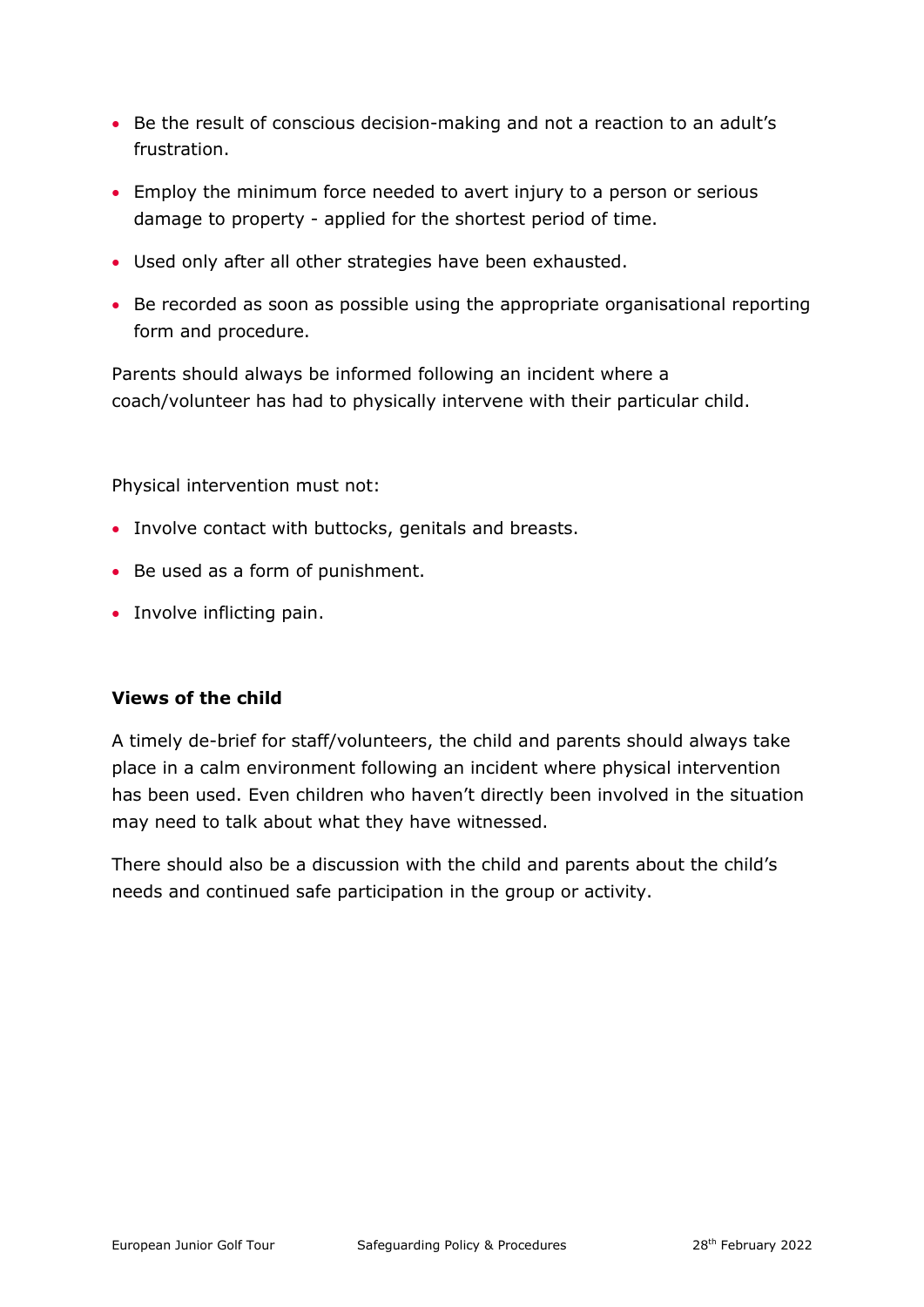#### <span id="page-34-0"></span>**Incident Report Form - EUROPEAN JUNIOR GOLF TOUR**

| Recorder's Name: |               |
|------------------|---------------|
| Address:         |               |
| Post Code:       | Telephone No: |

| Child's Name: |               |
|---------------|---------------|
| Address:      |               |
| Post Code:    | Telephone No: |

| <b>Complainant's Name:</b> |               |
|----------------------------|---------------|
| Address:                   |               |
| Post Code:                 | Telephone No: |

| Details of the allegations: [include: date; time; location; and nature of the incident] |  |
|-----------------------------------------------------------------------------------------|--|
|                                                                                         |  |
|                                                                                         |  |
|                                                                                         |  |
|                                                                                         |  |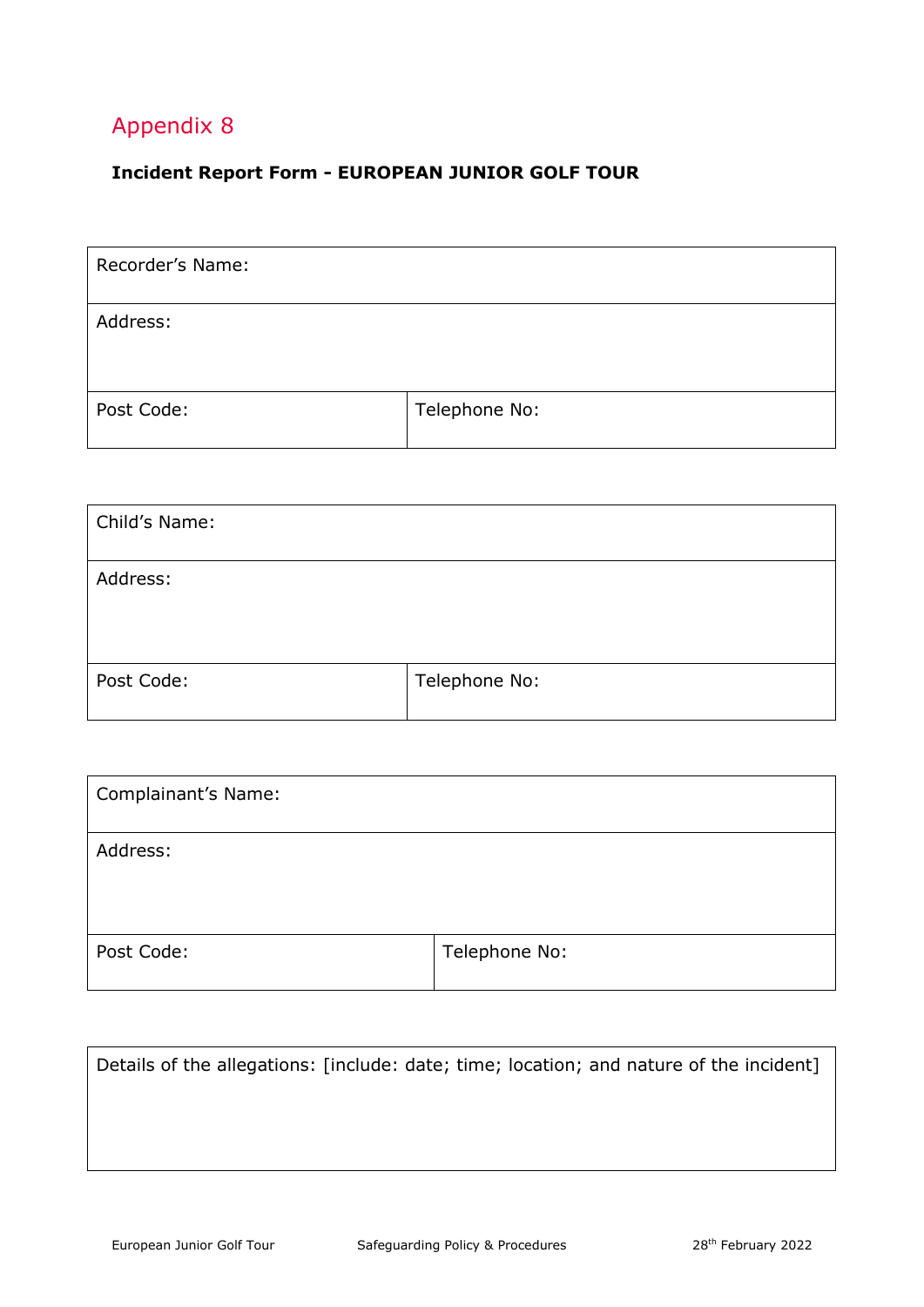| Additional information: [include: witnesses; corroborative statements; etc.] |       |  |
|------------------------------------------------------------------------------|-------|--|
|                                                                              |       |  |
| England Golf Governance department notified (01526 351824)                   |       |  |
| Case Number (if allocated):                                                  |       |  |
| Name of person spoken to:                                                    |       |  |
| Date:                                                                        | Time: |  |
|                                                                              |       |  |
| Action taken:                                                                |       |  |
| Date:                                                                        | Time: |  |
| Signature of Recorder:                                                       |       |  |
| Signature of Complainant:                                                    |       |  |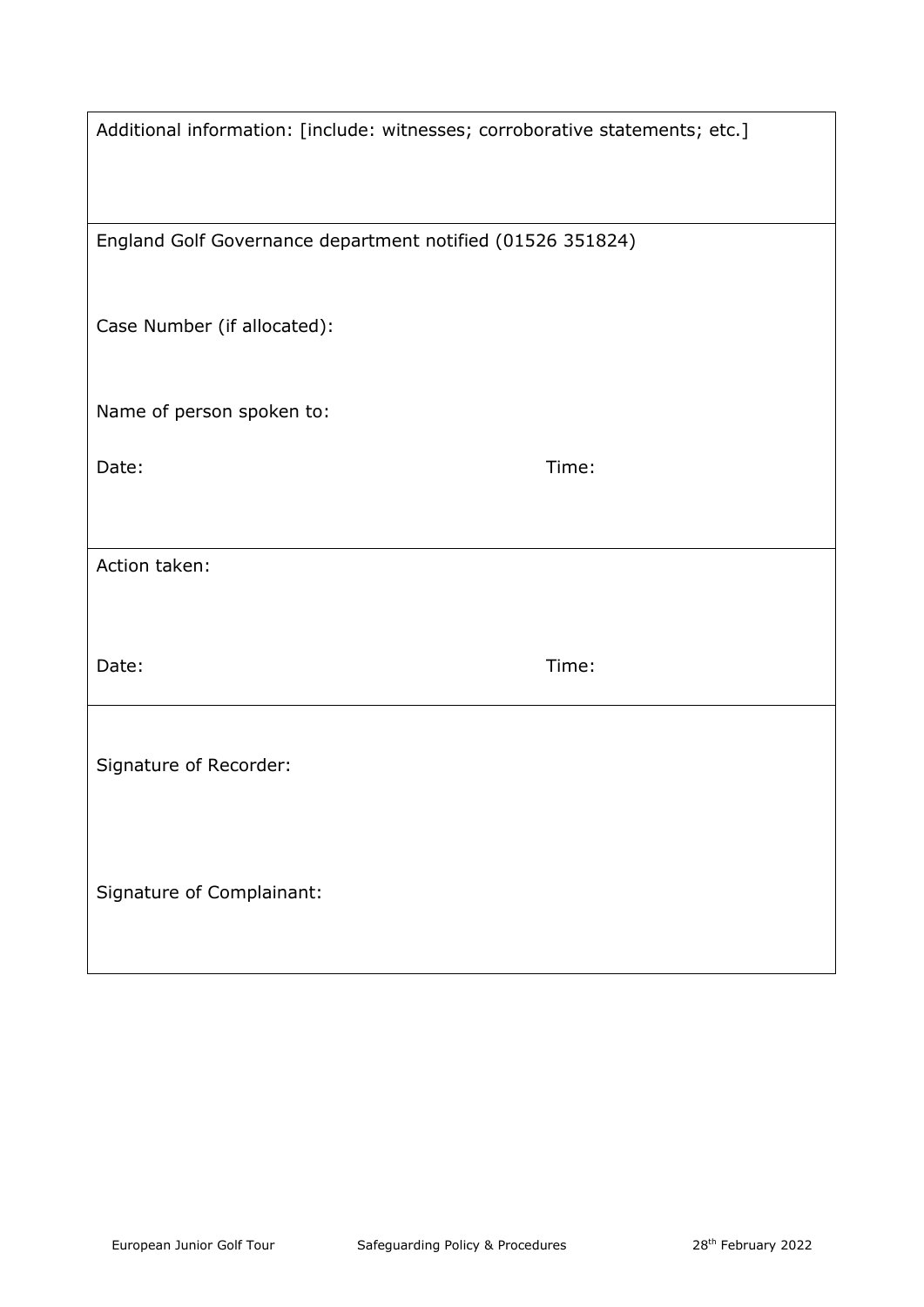#### **Data protection:**

EUROPEAN JUNIOR GOLF TOUR and England Golf Governance Department may use the information in this form (together with other information they obtain as a result of any investigation) to investigate the alleged incident and to take whatever action is deemed appropriate, in accordance with their Children and Young People Safeguarding Policy and Procedures.

<span id="page-36-0"></span>Strict confidentiality will be maintained and information will only be shared on a "need to know" basis in the interests of safeguarding and in accordance with the company's data protection policy. This may involve disclosing certain information to a number of organisations and individuals including relevant clubs and County bodies, individuals that are the subject of an investigation and/or Statutory agencies such as the Police and Children's Social Care.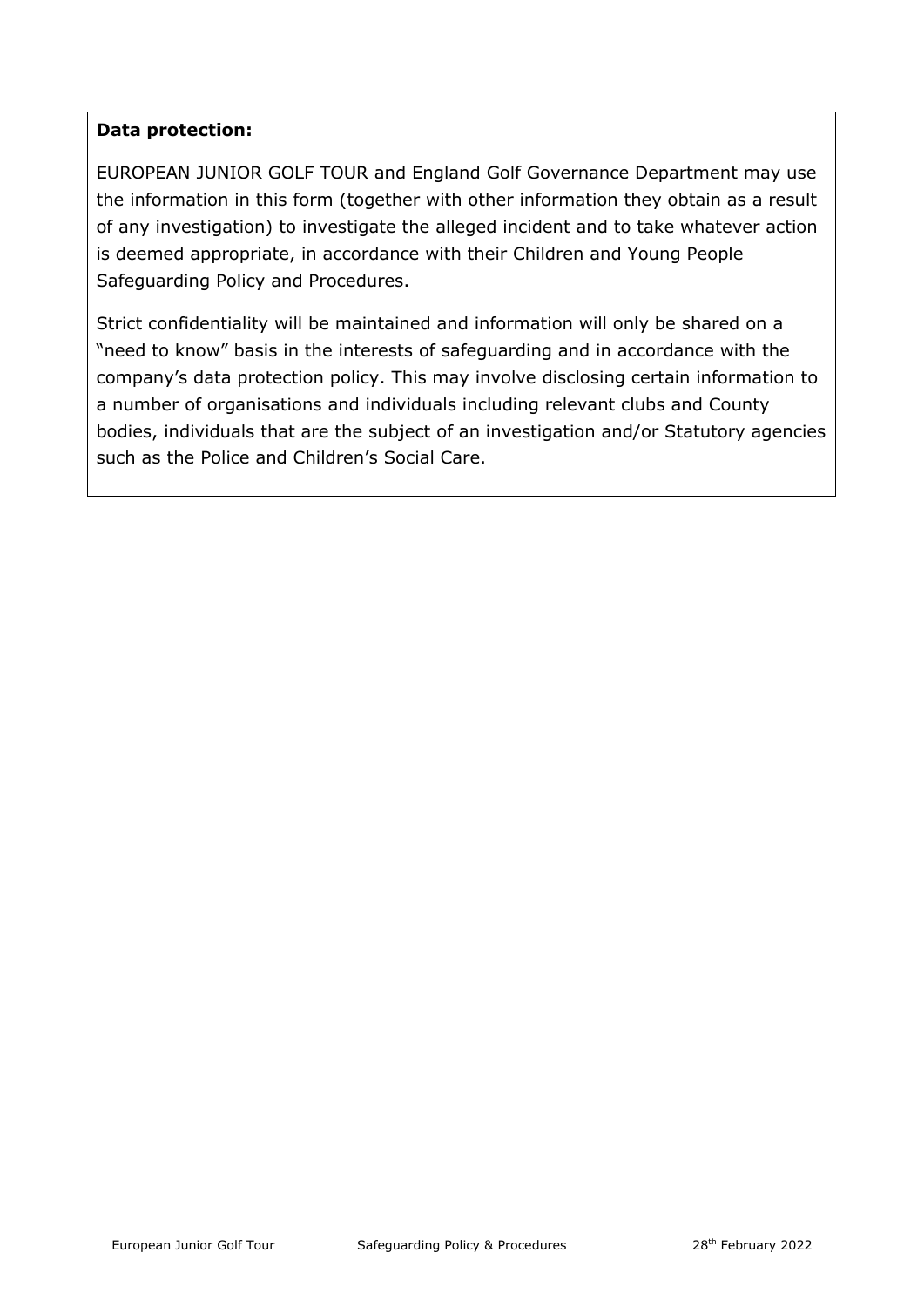#### **Accident Report Form – EUROPEAN JUNIOR GOLF TOUR**

| Recorder's Name:                                                                             |               |  |
|----------------------------------------------------------------------------------------------|---------------|--|
| Address:                                                                                     |               |  |
| Post Code:                                                                                   | Telephone No: |  |
| Name of Injured Person [s]:                                                                  |               |  |
| Address:                                                                                     |               |  |
| Post Code:                                                                                   | Telephone No: |  |
| Nature of Injury Sustained:                                                                  |               |  |
| Where did the Accident occur: [include: date; time; location; and nature of the<br>accident] |               |  |
| How did the Accident occur: [include: names; telephone numbers; etc.]                        |               |  |
| Were there any witnesses to the Accident: [include: names; statements, etc.]                 |               |  |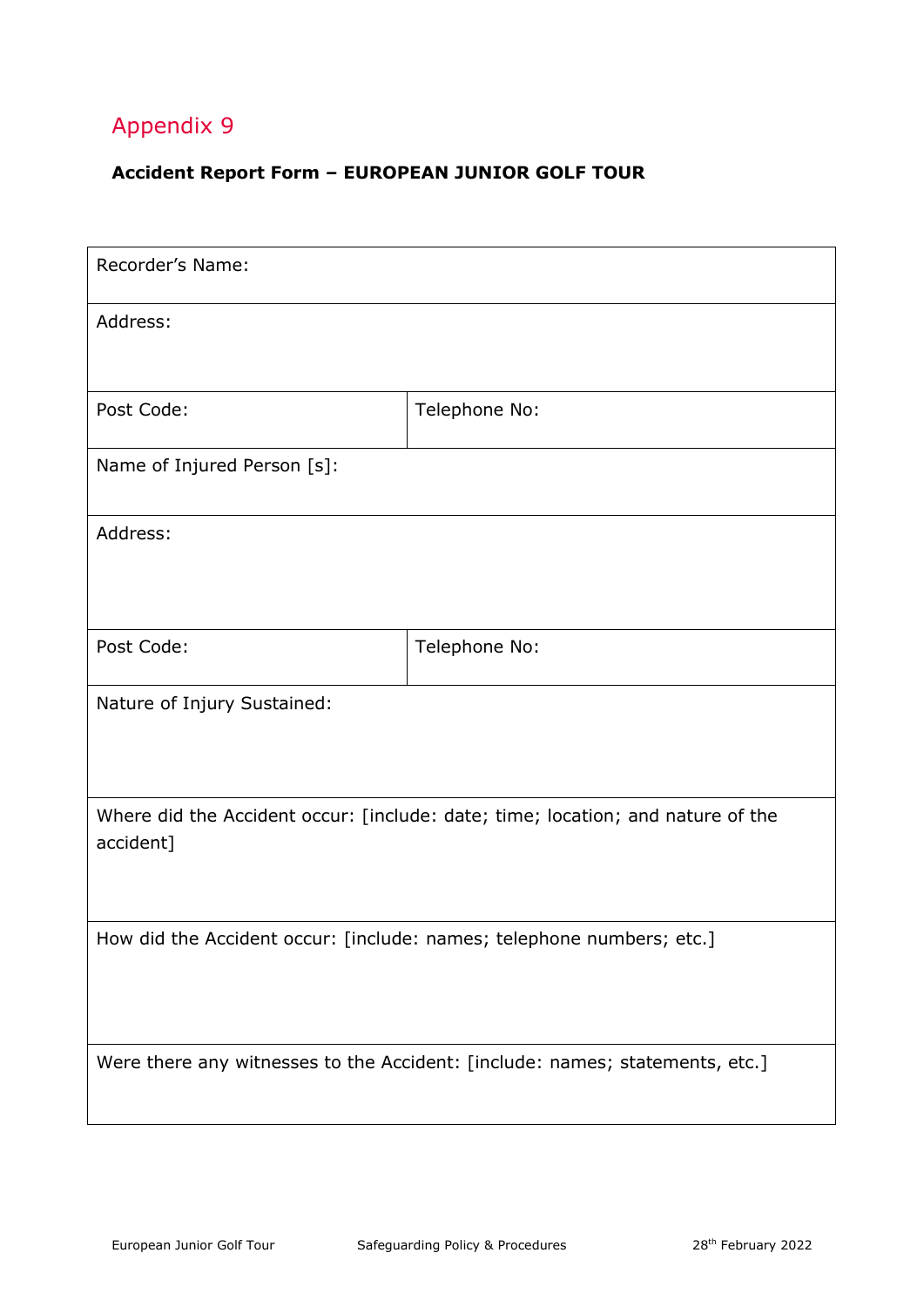What action was taken: [include: treatment administered, by whom, etc.]

Were any other Agencies involved?: [e.g. Ambulance service]

Have the Parents / Carers been contacted? YES NO [Please circle.]

Does the accident need to be referred to England Golf Governance Dept? YES NO

Date: Time:

Signature of Recorder:

#### **Data protection:**

EUROPEAN JUNIOR GOLF TOUR and England Golf Governance Department may use the information in this form (together with other information they obtain as a result of any investigation) to investigate the alleged incident and to take whatever action is deemed appropriate, in accordance with their Children and Young People Safeguarding Policy and Procedures.

Strict confidentiality will be maintained and information will only be shared on a "need to know" basis in the interests of safeguarding and in accordance with the company's data protection policy. This may involve disclosing certain information to a number of organisations and individuals including relevant clubs and County bodies, individuals that are the subject of an investigation and/or Statutory agencies such as the Police and Children's Social Care.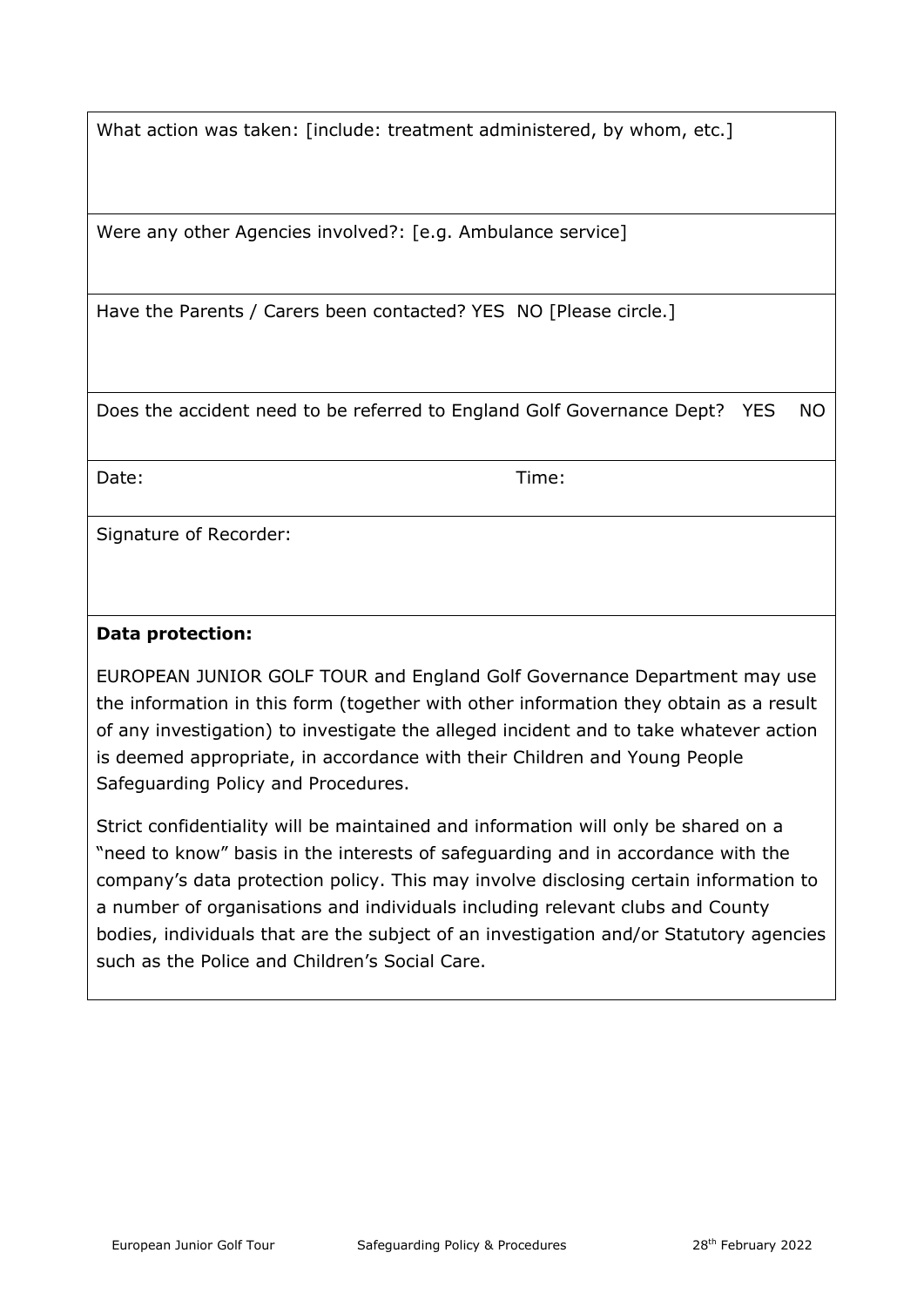#### <span id="page-39-0"></span>**Junior Profile and Parental Consent Forms - EUROPEAN JUNIOR GOLF TOUR**

The Tour has devised their own workable system that achieves both objectives. A player profile form template is attached below for clubs to use should they wish:

Player Profile Form Template EUROPEAN JUNIOR GOLF TOUR

(For Players Under the age of 18)

The safety and welfare of juniors in our care is paramount, and it is therefore important that we are aware of any illness, medical condition and other relevant health details so that their best interests are addressed.

In compliance with the Data Protection Act 2018, GDPR and all relevant data protection legislation, all efforts will be made to ensure that information is accurate, kept up to date and secure and that it is used only in connection with the purpose and activities of the organisation. Information will not be kept once a person is no longer a member of the organisation. The information will be disclosed only to those members of the organisation for whom it is appropriate and relevant officers of England Golf where necessary.

It is the responsibility of the junior and their parent to notify the Club Welfare Officer (CWO) or Secretary if any of the details change at any time.

| Junior Name           |                |
|-----------------------|----------------|
| Date of Birth         |                |
| Address               |                |
| Telephone Number      |                |
| <b>Parents' Names</b> |                |
| Address               | (If different) |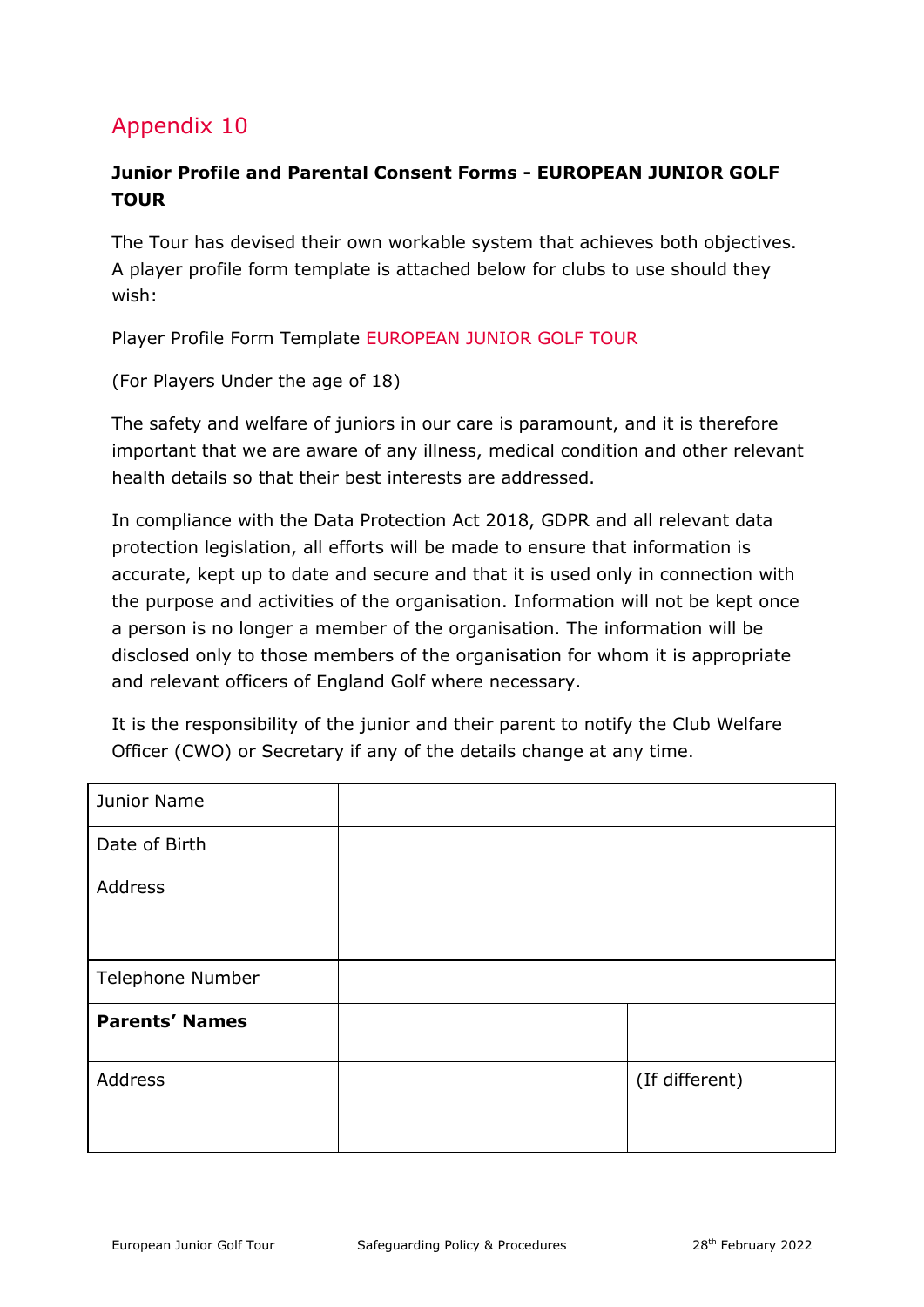| Home Telephone No         |  |  |  |
|---------------------------|--|--|--|
| Mobile Telephone No       |  |  |  |
| Work Telephone No         |  |  |  |
| <b>Emergency Contacts</b> |  |  |  |
| <b>Contact 1 Name</b>     |  |  |  |
| Relationship to child     |  |  |  |
| Home Telephone Number     |  |  |  |
| Mobile Telephone Number   |  |  |  |
| Work Telephone Number     |  |  |  |
| <b>Contact 2 Name</b>     |  |  |  |
| Relationship to child     |  |  |  |
| Home Telephone Number     |  |  |  |
| Mobile Telephone Number   |  |  |  |
| Work Telephone Number     |  |  |  |

| Please confirm details of all |  |
|-------------------------------|--|
| I those with Parental         |  |
| Responsibility for the Child. |  |
|                               |  |

#### **Medical Information**

| Child's Doctor's name    |  |
|--------------------------|--|
| Doctor's Surgery Address |  |
| Telephone Number         |  |

Does your child experience any conditions requiring medical treatment and/or medication? **YES □ NO □**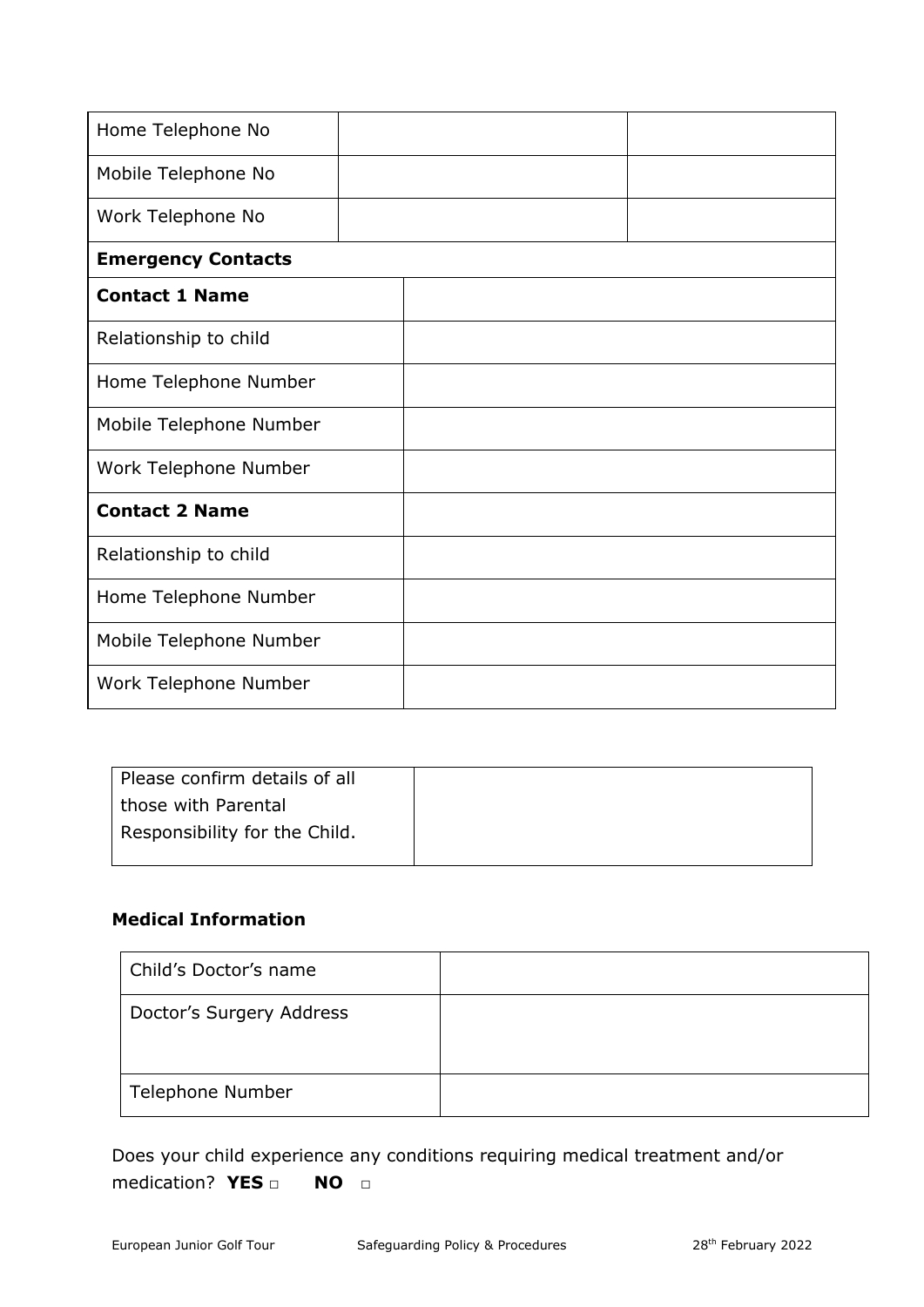\*If yes please give details, including medication, dose and frequency.

Does your child have any allergies? **YES** □ **NO** □

\*If yes please give details.

Does your child have any specific dietary requirements? **YES □ NO** □

\*If yes please give details.

What additional needs, if any, does your child have e.g. needs help to administer planned medication, assistance with lifting or access, regular snacks?

#### **Disability**

The Equality Act 2010 defines a disabled person as 'anyone with a physical or mental impairment, which has a substantial and long term adverse effect on his or her ability to carry out normal day to day activities'.

Do you consider your child to have a disability? **YES** □ **NO** □

\*If yes what is the nature of the disability?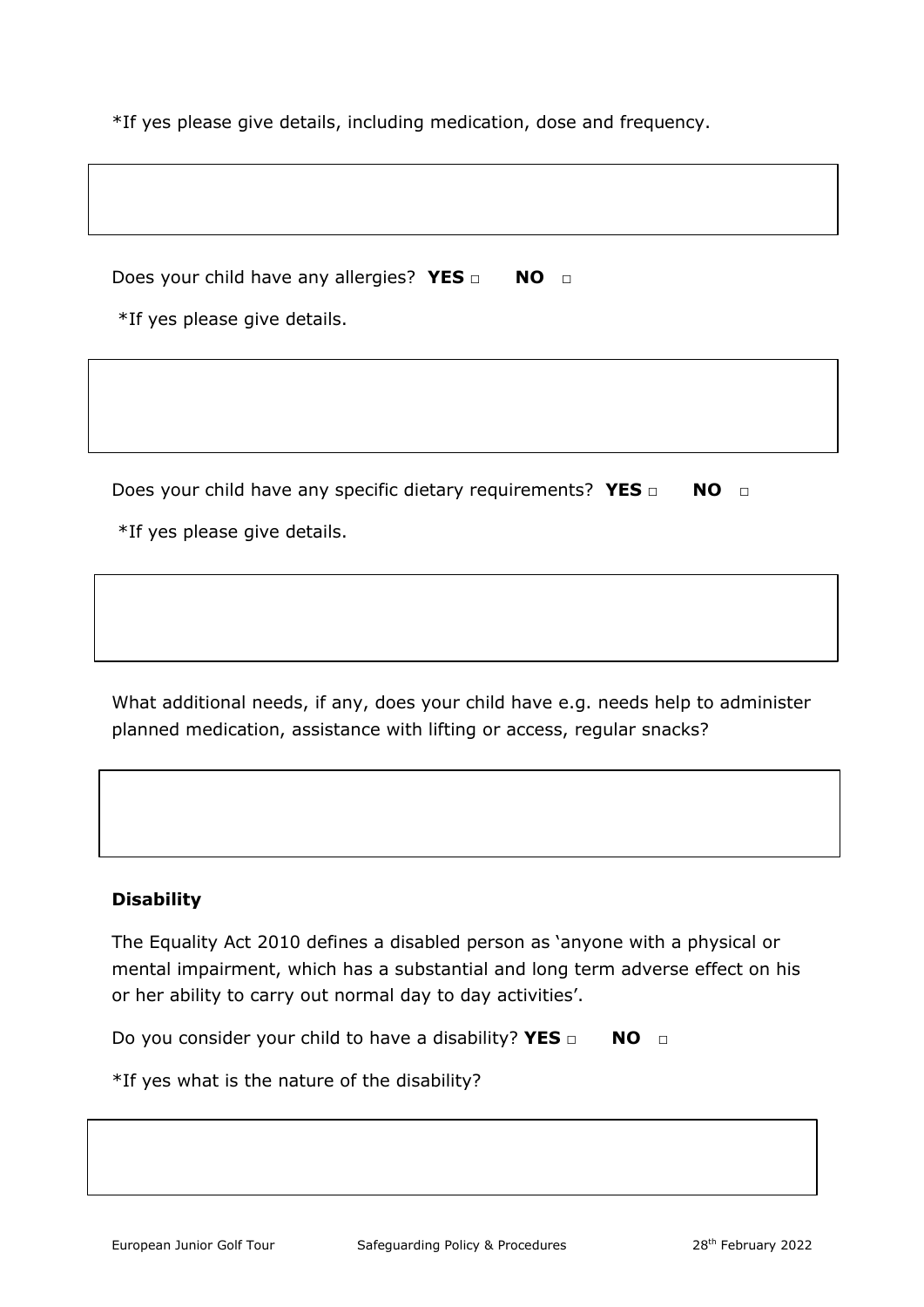Does your child have any communication needs e.g. non-English speaker/ hearing impairment/ sign language user/ dyslexia? If yes, please tell us what we need to do to enable him/her them to communicate with us fully.

#### **Consent from Parent/Legal Carer:**

- I confirm to the best of my knowledge that my child does not suffer from any medical condition other than those detailed above.
- I agree to notify the Club of any changes to this information.
- I give my consent that in an emergency situation, the club may act in my place (loco parentis), if the need arises for the administration of emergency first aid and/or other medical treatment which, in the opinion of a qualified medical practitioner, may be necessary. I also understand that in such an occurrence all reasonable steps will be taken to contact me or the alternative adult named in this form.
- The attached signature will denote that my child has my permission to be on the golf club's premises.
- I acknowledge that the club is not responsible for providing adult supervision for my child, except for formal junior golfing coaching, matches or competition.
- I agree to my child being transported by Tour representatives to and from venues when he/she is representing the Tour.

(Please tick the boxes if agreed)

By signing this document I confirm that I have legal responsibility for

……………………………………………………… ; I am entitled to give this consent and I am aware of how the information I have provided may be used.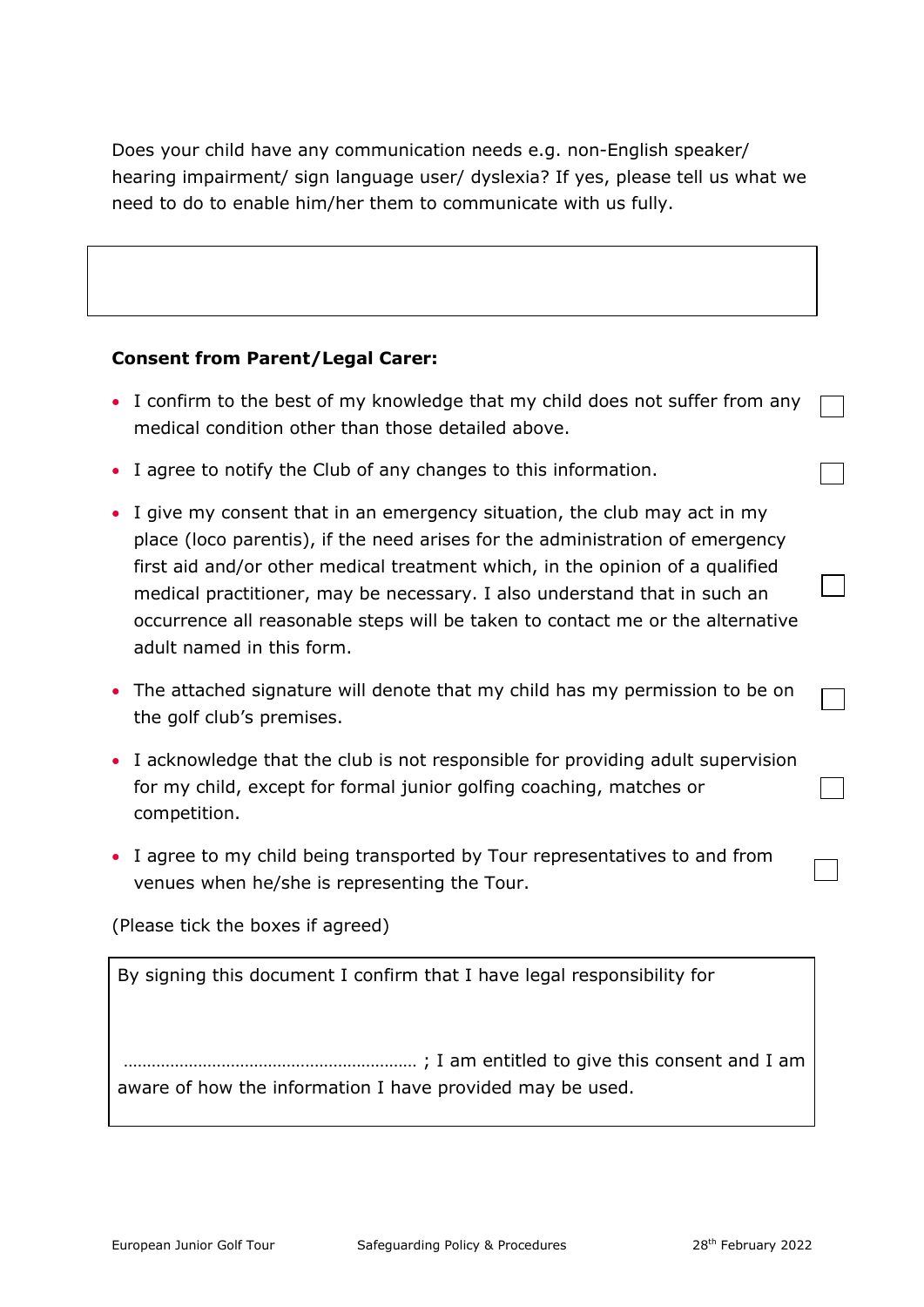| <b>Signed - Parent/Carer</b> |  |
|------------------------------|--|
|                              |  |
|                              |  |
| <b>Print name</b>            |  |
| <b>Date</b>                  |  |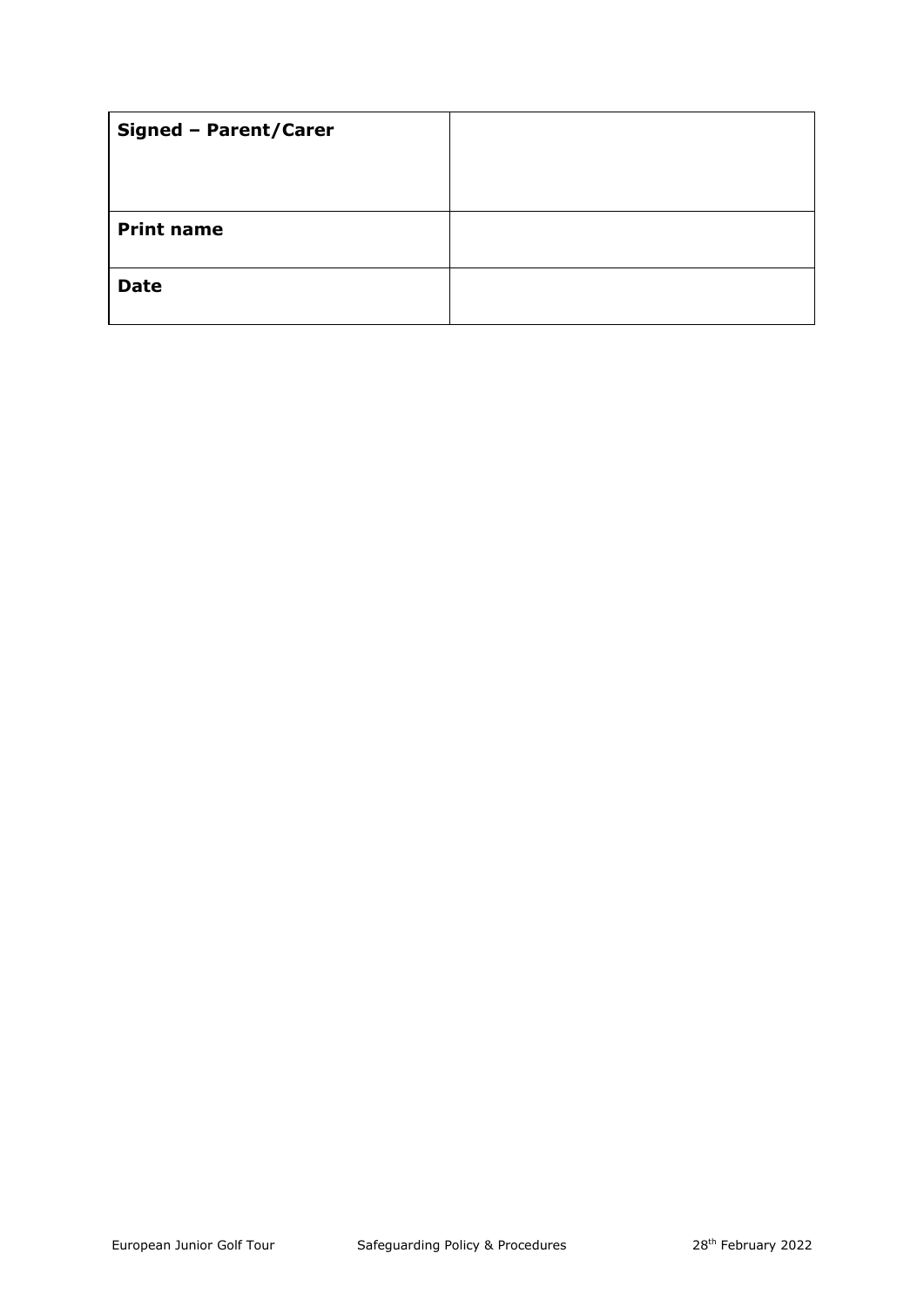#### <span id="page-44-0"></span>**Photography Consent**

This form is to be signed by the legal carer of a child under the age of 18, together with the child. Please note that if you have more than one child registered you will need to complete separate forms for each.

EUROPEAN JUNIOR GOLF TOUR recognises the need to ensure the welfare and safety of all children in golf. As part of our commitment to ensure their safety we will not permit photographs, video images or other images of your child to be taken (except where some incidental inclusion may not be possible to avoid) or used without your consent.

EUROPEAN JUNIOR GOLF TOUR will ensure that any image of a child where consent has not been obtained will not be published.

EUROPEAN JUNIOR GOLF TOUR will follow the guidance for the use of images of children as detailed within the Tour Safeguarding Children and Young People Policy.

EUROPEAN JUNIOR GOLF TOUR will take steps to ensure these images are used solely for the purposes for which they are intended i.e. the promotion and celebration of the activities of the club.

If you become aware that these images are being used inappropriately you should inform the Tour Welfare Officer immediately.

The photographs may be available on the website http://www.ejgtour.com for the golf season 2022. If at any time either the parent/ carer or the child wishes the data to be removed from the website, 7 days' notice must be given to the Tour Welfare Officer after which the data will be removed.

#### **To be completed by parent/carer**

I <del>conserve and all conserved and all conserved and all conserved and all conserved and all conserved and all conserved and all conserved and all conserved and all conserved and all conserved and all conserved and all cons</del> \_\_\_\_\_\_\_\_\_\_\_\_\_\_\_\_\_ (name of organisation) photographing or videoing \_\_\_\_\_\_\_\_\_\_\_\_\_\_\_\_\_\_ (name of child) under the stated rules and conditions,

and I confirm I have legal parental responsibility for this child and am entitled to give this consent.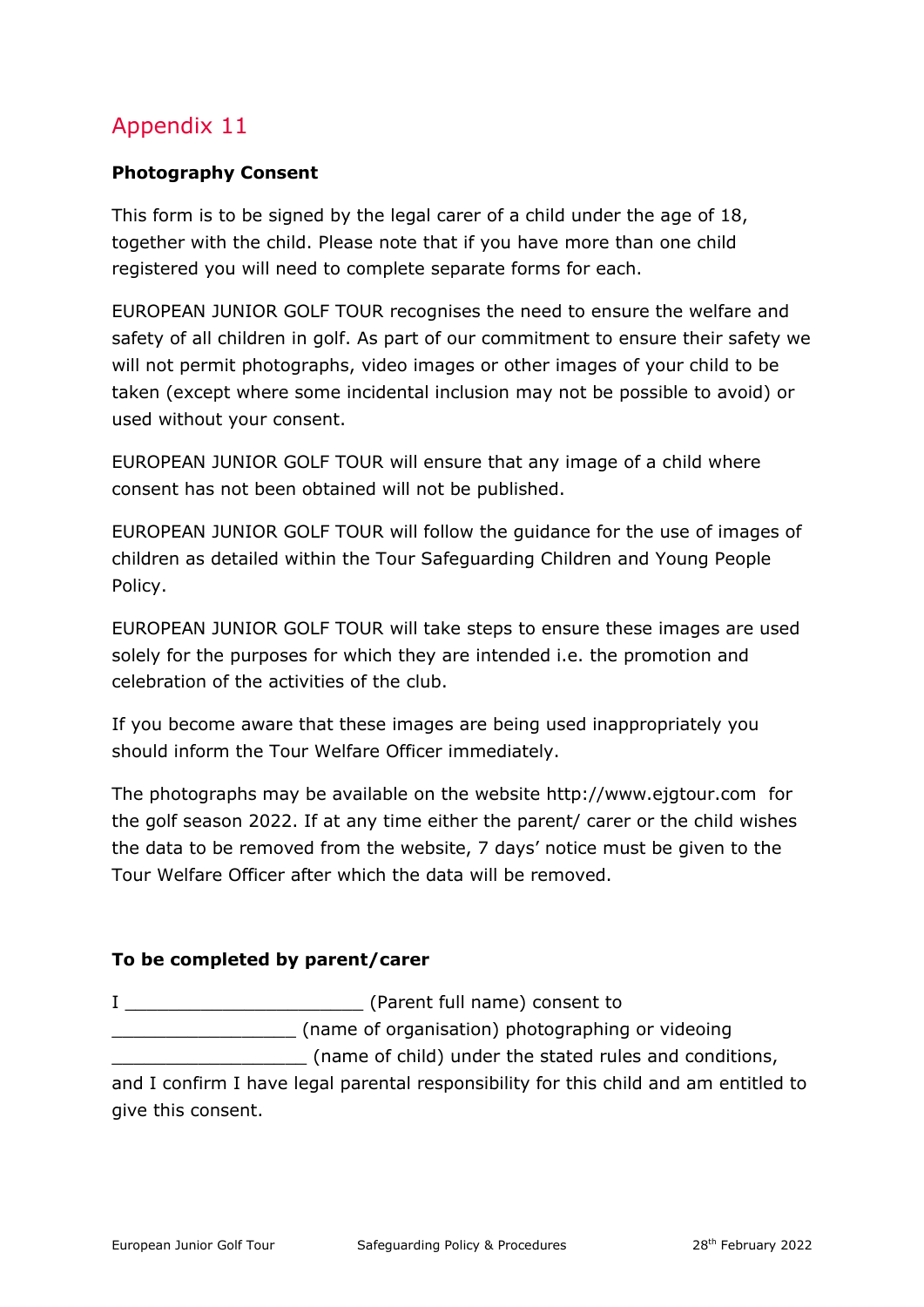Signature \_\_\_\_\_\_\_\_\_\_\_\_\_\_\_\_\_\_\_\_\_\_\_\_ Date \_\_\_\_\_\_\_\_\_\_\_\_\_\_\_\_\_\_\_\_

#### **To be completed by child**

I \_\_\_\_\_\_\_\_\_\_\_\_\_\_\_\_\_\_\_\_\_\_ (Child full name) consent to \_\_\_\_\_\_\_\_\_\_\_\_\_\_\_\_\_

(name of organisation) photographing or videoing child under the stated rules and conditions.

<span id="page-45-0"></span>Signature \_\_\_\_\_\_\_\_\_\_\_\_\_\_\_\_\_\_\_\_\_\_\_\_ Date \_\_\_\_\_\_\_\_\_\_\_\_\_\_\_\_\_\_\_\_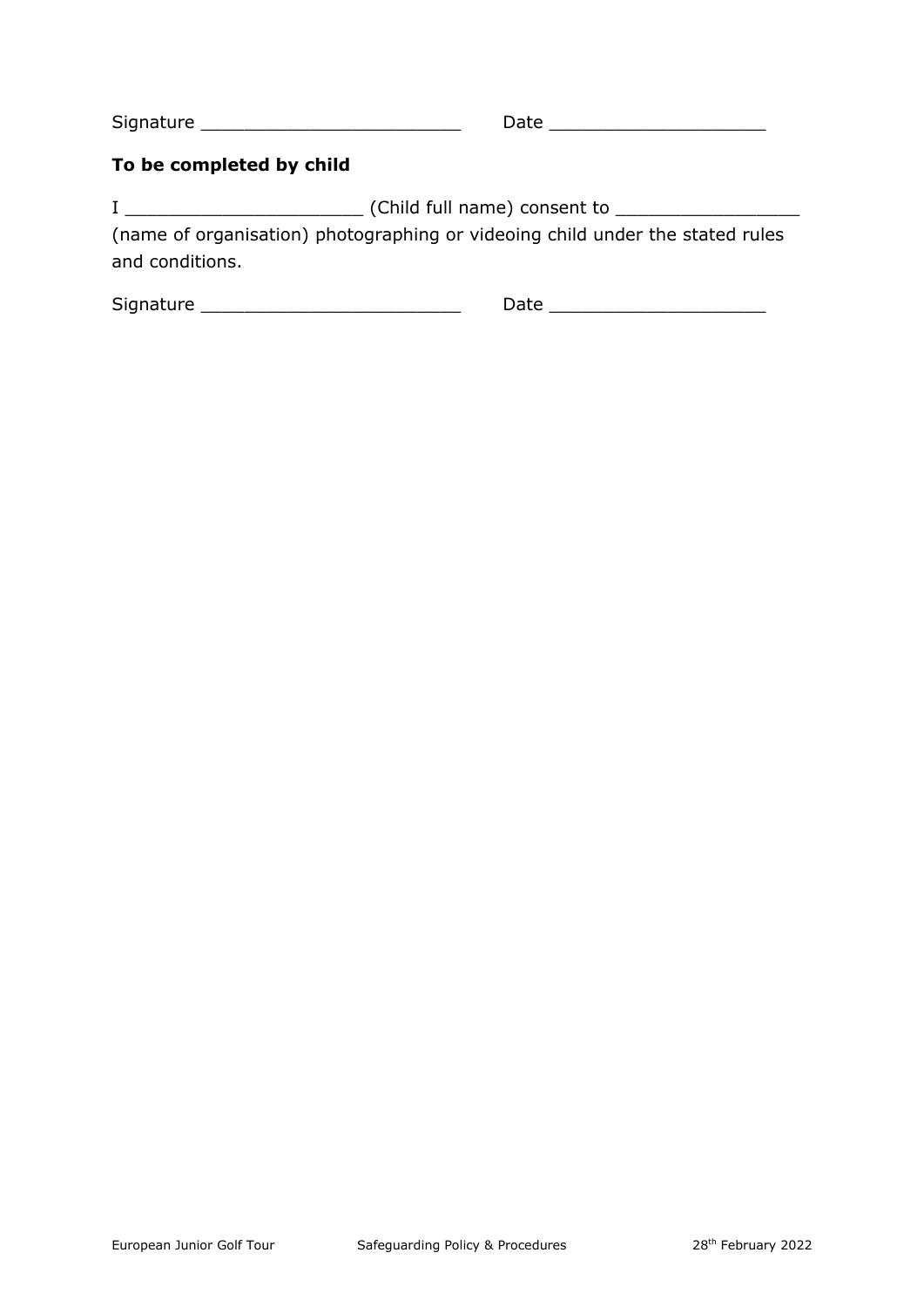#### **Guidance for parents**

The EUROPEAN JUNIOR GOLF TOUR is delighted to welcome you and your child to what we hope is the first of many events that you will be taking part in.

The positive effect of your support, as a parent, can't be overstated. Your behaviour has a real influence on the way your child experiences golf.

First things first – why is your child showing an interest in the sport? Is it to learn a new game? To hang out with their friends? Because they did it in school and liked it? Or because you play?

Make sure they're playing for their own reasons, not yours.

To enable us to provide the best possible experience for you and your child, we kindly request that you read through the following guidance and complete the attached forms.

- Take an interest in your child's activity and progress and be supportive.
- Familiarise yourself with the EUROPEAN JUNIOR GOLF TOUR Safeguarding Policy (attached).
- Familiarise yourself with
	- A. Codes of Conduct for parents, coaches, children and young people.
	- B. Transport Policy.
	- C. Changing Room Policy.

D. Photography, Videoing and the use of Social Media Policies.

- Complete the attached Parental Consent Form which will enable event organisers to cater for any particular needs that your child may have (e.g. medical conditions and medications, allergies, learning difficulties etc.), as well as contact you in the unlikely event of an emergency.
- Go through the attached Code of Conduct **with** your child and return a signed copy to the club/event organiser.
- Be punctual when dropping off and picking up your child from Tour events. It is important to communicate with the Tour if collecting your child after an event may cause a problem.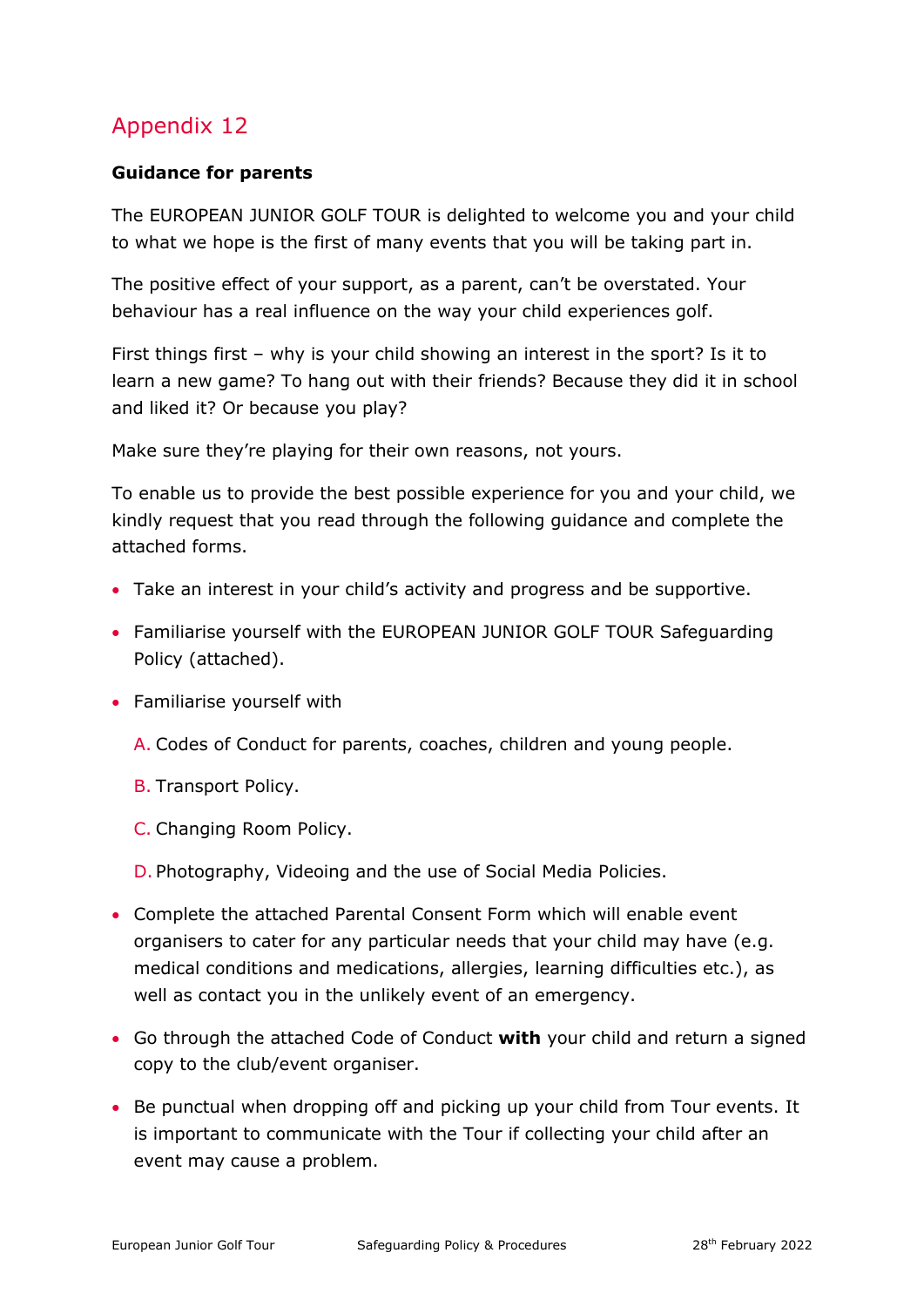- Introduce yourself to the adults involved in the supervision of your child.
- When leaving your child, make sure they have the necessary provisions for the day, including the ability to meet the requirements of changing weather conditions. Please ensure that your mobile is switched on when you are away from the Tour event, so that you can be contacted in an emergency.

As a parent/carer you are encouraged to:

- Discuss any concerns regarding the organisation of activities or the behaviour of adults towards your child with the Tour Welfare Officer, who will treat any concerns you or your child may have in the strictest confidence
- England Golf Lead Safeguarding Officer is also available for advice: 01526 351824

#### **Club Welfare Officer**

<span id="page-47-0"></span>Roger Shutt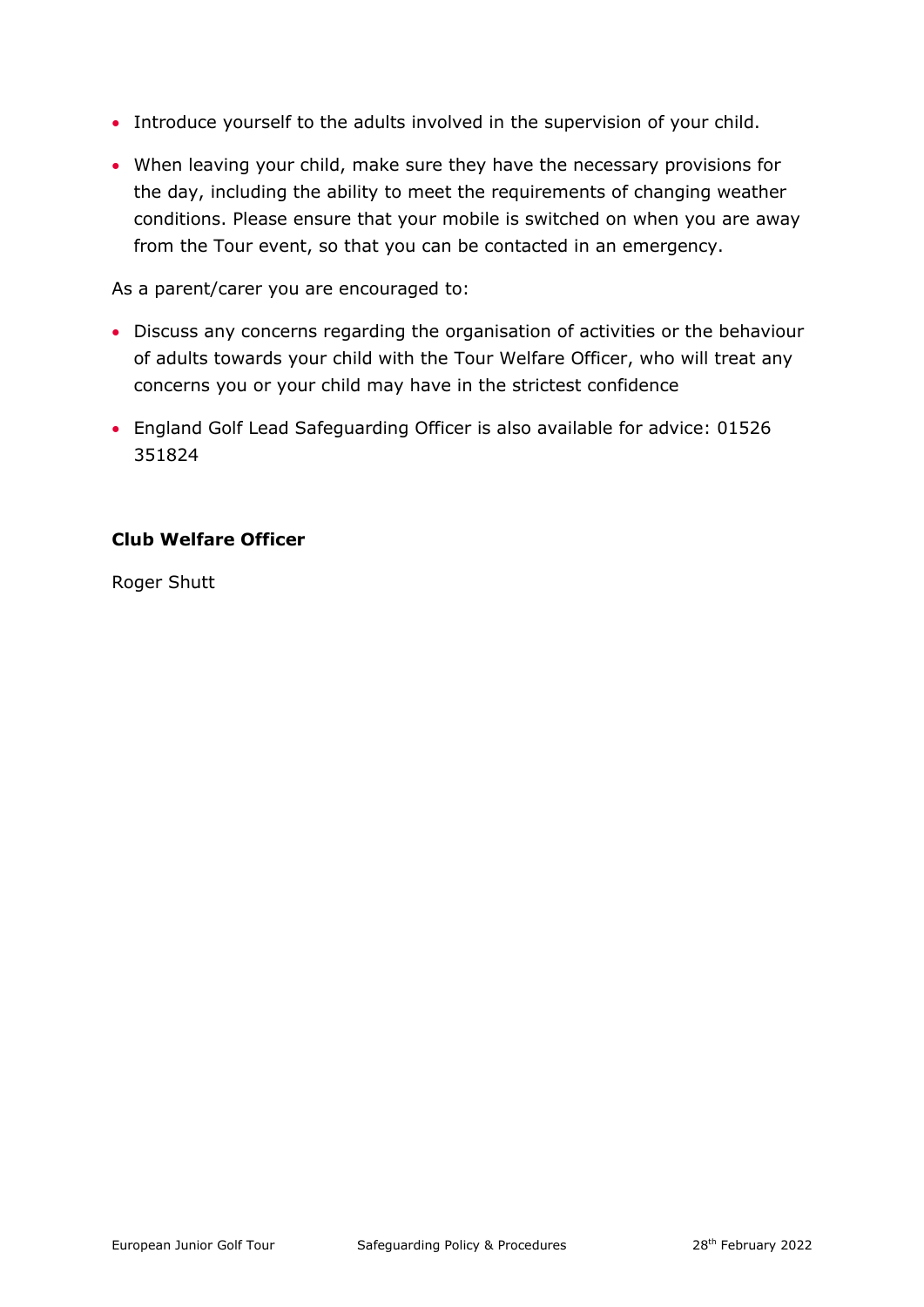#### **Managing Young People on Away Trips – EUROPEAN JUNIOR GOLF TOUR**

The following provides good practice guidance for taking teams on an away fixture for a day (not overnight)

- appoint a team manager with clear roles and responsibilities
- appoint a designated safeguarding lead contact (not the team manager) who is appropriately trained and competent for the role and responsibilities
- establish well in advance where the fixture is
- ensure you have sufficient staff to manage and look after the young people
- obtain written permission from the parents/carers or carers for participation, transporting and supervising. An up to date photograph of each child must be attached to the child's consent form (for use in the event of any child going missing)
- ensure that a welfare plan has been written and communicated to staff, participants and carers
- ensure all staff responsible for the young people have been DBS checked to the appropriate level and staff have had appropriate safeguarding training
- ensure that a risk assessment has been conducted
- ensure that there is a contact available e.g a staff member who is not travelling away, who will act as the key contact point if required.

#### **Accommodation**

Whatever the accommodation, the team manager should ensure that the children are safe. Discuss your code of conduct and discipline policy with the staff at the accommodation. All children must know which rooms staff are in and how to contact them if required.

If rooms are equipped with satellite TV, inappropriate programmes may be available. It may be possible to have these programmes disconnected.

If rooms have fridges, all alcohol must be removed.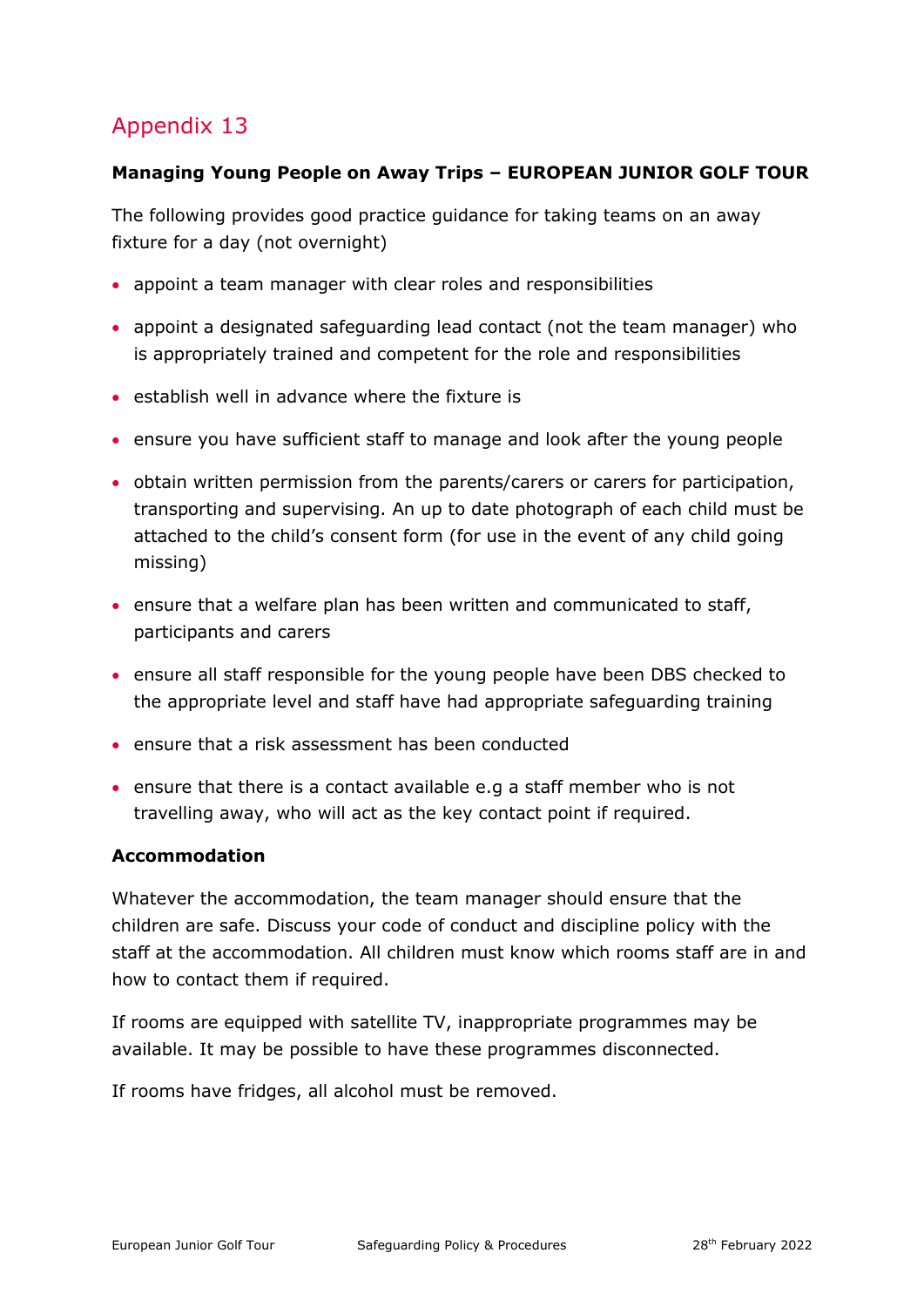Check the accommodation policy for extras on bills, breakages and lost keys. All accommodation must be clean and with access to sufficient toilet and bathing facilities.

It is not acceptable:

- For children to share a bed
- For male and female children to share a room
- For staff to share a room with children

Checks must be made to ensure that the needs of children with disabilities are met. For wheelchair users, it is important to check access to the building, room and bathroom facilities

#### **Overnight Stays**

Those responsible for organising overnight stays should establish the purpose of the trip, confirm the dates, location, and duration. You should also conduct a risk assessment, identify suitable venues and facilities for both fixtures and accommodation and consider the following:

- Purpose of the trip.
- Who will be going, children? Staff?
- How much will it cost? How much spending money is required?
- What insurance cover is required?
- Supervision of children, both playing and non-playing time.
- Catering for all food requirements.
- Communication with parents (see above)
- Ensure a list of the team and staff is left, with contact number and address of the accommodation
- Ensure that there are emergency contact numbers for all the team and staff.
- An itinerary giving as much detail as possible.
- Emergency procedures and telephone contacts.
- Codes of contact for both staff and children.
- <span id="page-49-0"></span>• Welfare and child protection procedures.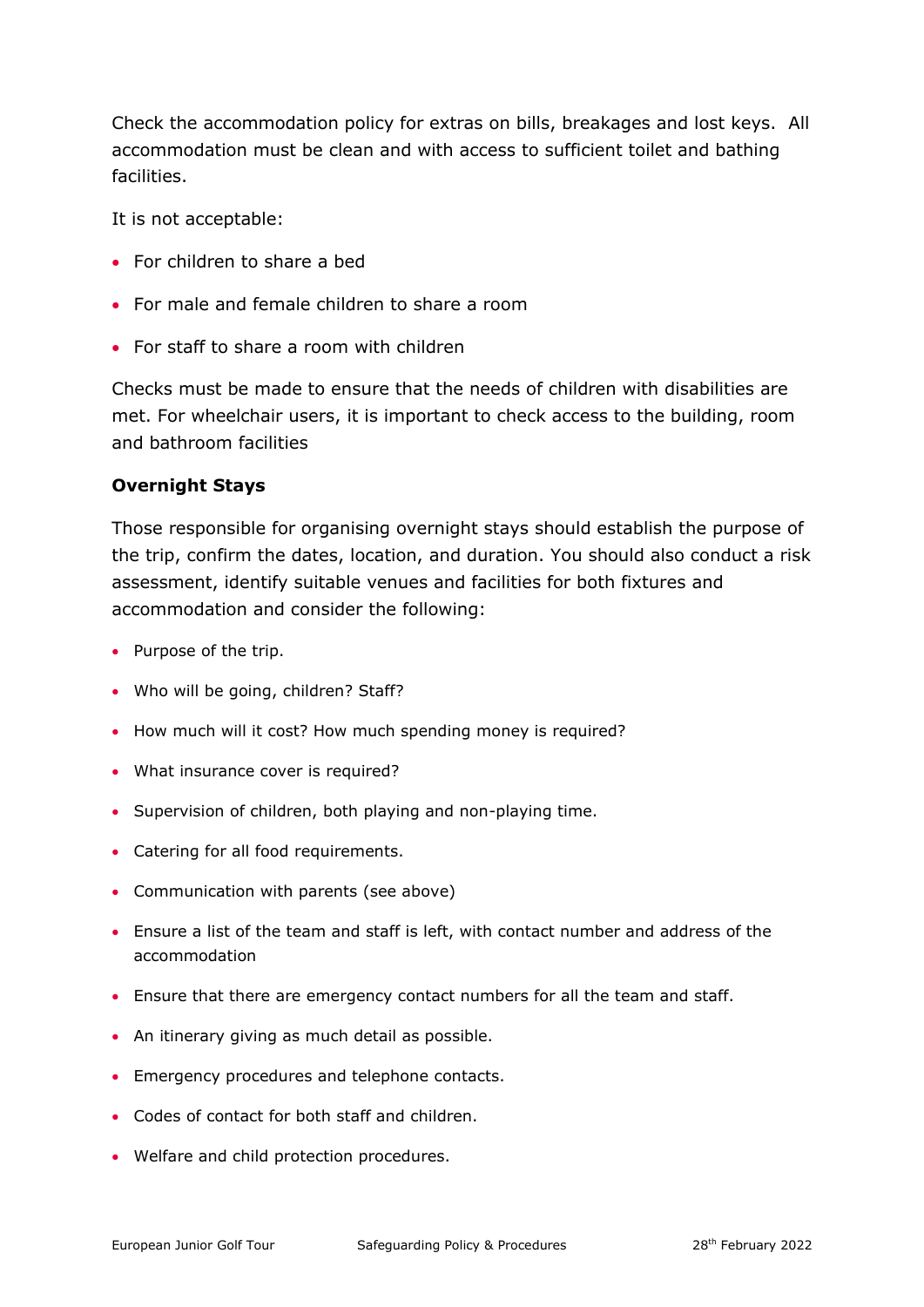#### **Social Media Guidance - EUROPEAN JUNIOR GOLF TOUR**

This guidance gives procedures that will support and underpin the use of social networking and other online services within **EUROPEAN JUNIOR GOLF TOUR**. It is important that all members, staff, volunteers, coaches, officials/referees, board members, or anyone working on behalf of **EUROPEAN JUNIOR GOLF TOUR** are aware of this policy and agree to the following terms.

#### **Advice for Individual**

- Do not accept children as contacts on social networking sites if you hold a position of trust with children/young people.
- Where contact through social networking sites is used for professional reasons, restrict the communication to professional content and obtain written consent from parents prior to establishing contact.
- Include a third party in any communications to children, e.g. copy parents into communications.
- Use the privacy settings on the various sites to ensure that your content will only be viewed by appropriate people.
- Ensure that any content you place on a social networking site is ageappropriate. Do not use the site to criticise or abuse others.
- Know where to direct junior Tour players and their parents for information.
- Know how to report concerns.
- Know how to keep data safe and secure. This should include the personal contact data of individuals, such as mobile numbers, email addresses and social networking profiles.

#### **Advice for Children**

• Consider carefully who you invite to be your friend online and make sure they are who you actually think they are.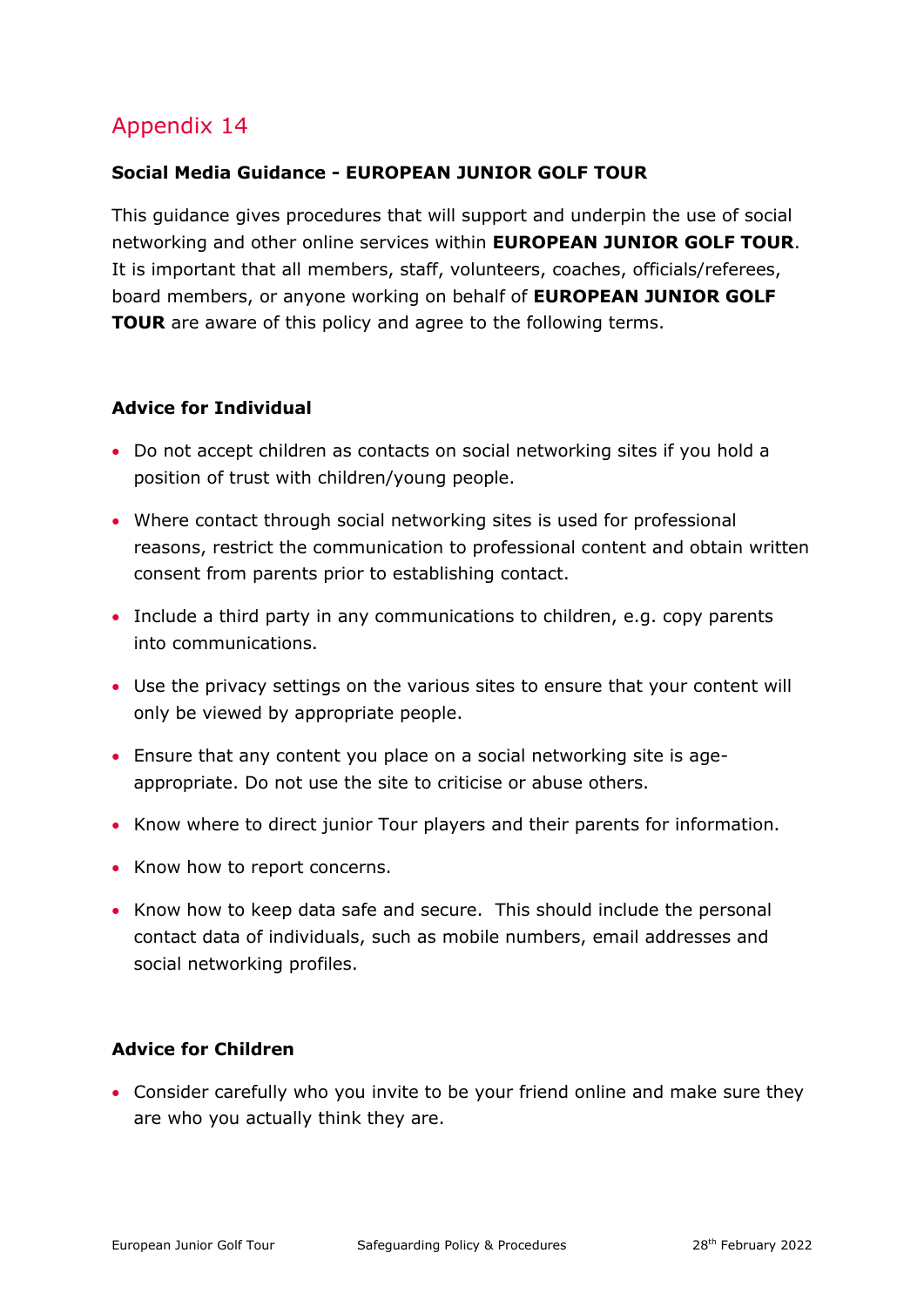- There are websites that offer advice about protecting yourself online, such as [www.ceop.gov.uk](http://www.ceop.gov.uk/) and [www.childnet.com](http://www.childnet.com/)
- Make sure you use privacy settings so that only friends can view your profile.
- Remember that anything you post on websites may be shared with people you don't know.
- Never post comments, photos, videos, etc., that may upset someone, that are untrue or that are hurtful. Think about whether you may regret posting the content at a later date.
- If you are worried or upset about something that's been posted about you, or by texts you receive from other juniors or adults involved with the club, raise this with your Tour Welfare Officer. Alternatively contact your National Governing Body Lead Safeguarding Officer (England Golf 01526 351824). Do not suffer alone. You will be listened to and your concerns will be taken seriously.
- If you want to talk to someone anonymously, call Childline on 0800 1111, or contact them on the web at [www.childline.org.uk.](http://www.childline.org.uk/) You can also call the NSPCC on 0808 800 5000.

#### **Advice for Parents**

- Make yourself knowledgeable about social networking platforms and how they work.
- Go on the internet with your child and agree what sites are acceptable to visit. Regularly check that they are staying within the agreed limits.
- Encourage your child to talk to you about what they have been doing on the internet.
- Make sure they feel able to speak to you if they ever feel uncomfortable, upset or threatened by anything they see online.
- Encourage children to look out for each other when they're online. Explain that it's all part of staying safe and having fun together.
- Explain to children that it's not safe to reveal personal information, such as their name, address or phone number on the internet. Encourage them to use a cool nickname rather than their own name.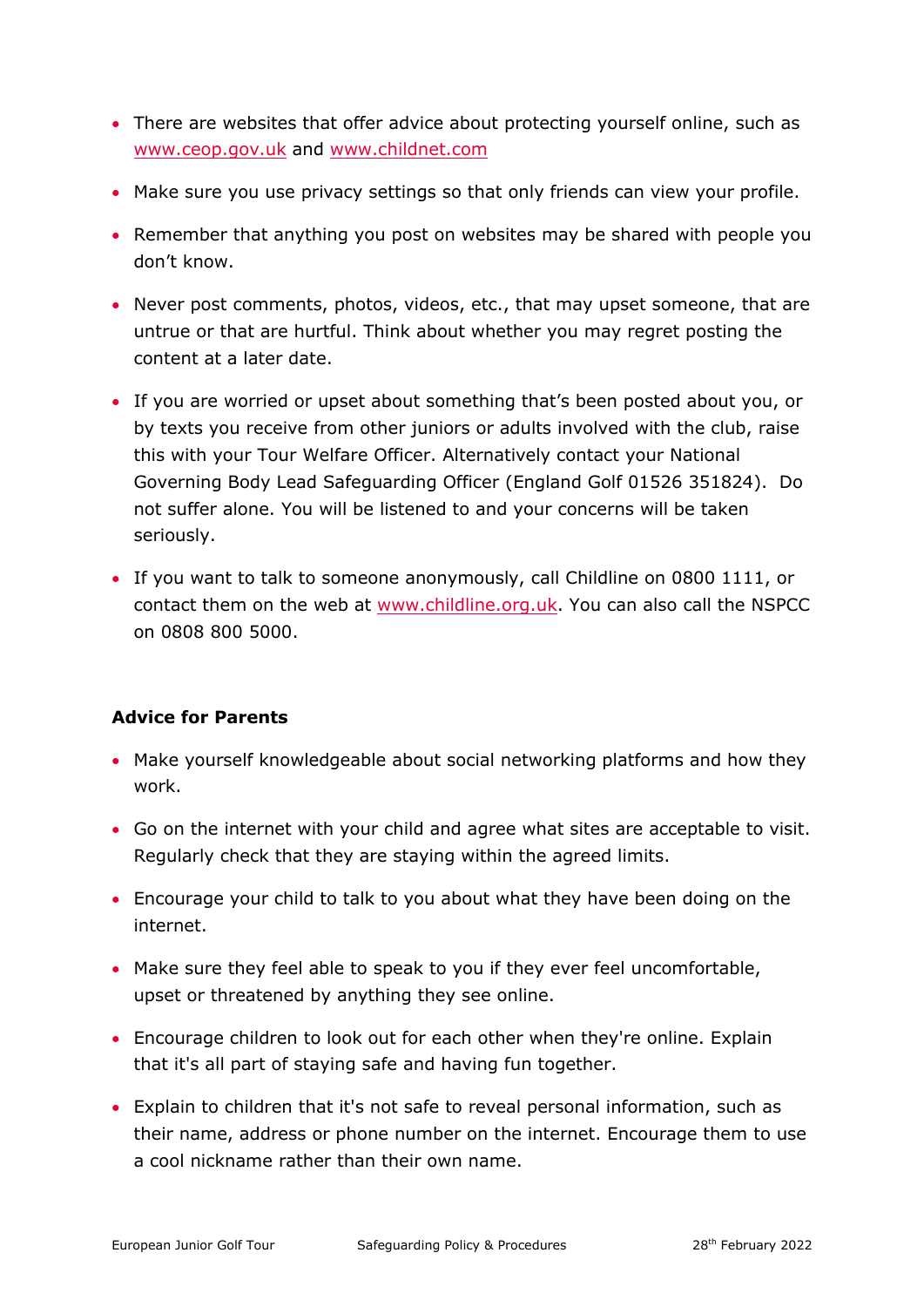• Attachments and links in emails can contain viruses and may expose children and young people to inappropriate material. Teach children to only open attachments or click on links from people they know.

#### **Further Advice for Parents of Young Golfers**

- If you are concerned about any texts, social networking posts or any other use of communication technology by Tour members/players, volunteers or members of staff, raise this with the Tour Welfare Officer. They will look into the matter and take appropriate action. Alternatively contact England Golf Lead Safeguarding Officer Tel 01526 351824.
- In addition to reporting concerns to England Golf (National Governing Body), you should immediately report possible online abuse to the Child Exploitation and Online Protection Centre (CEOP) or the police. Law enforcement agencies and the internet service provider may need to take urgent steps to locate a child and/or remove the content from the internet. Where a young person may be in immediate danger, dial 999.
- Do not post/send negative or critical comments or messages about other children competing on the Tour. If you have concerns about a person, these should be raised using appropriate channels within the club and not using social media.
- <span id="page-52-0"></span>• If you wish to speak to an external organisation for advice, you can contact the NSPCC helpline on 0808 800 5000.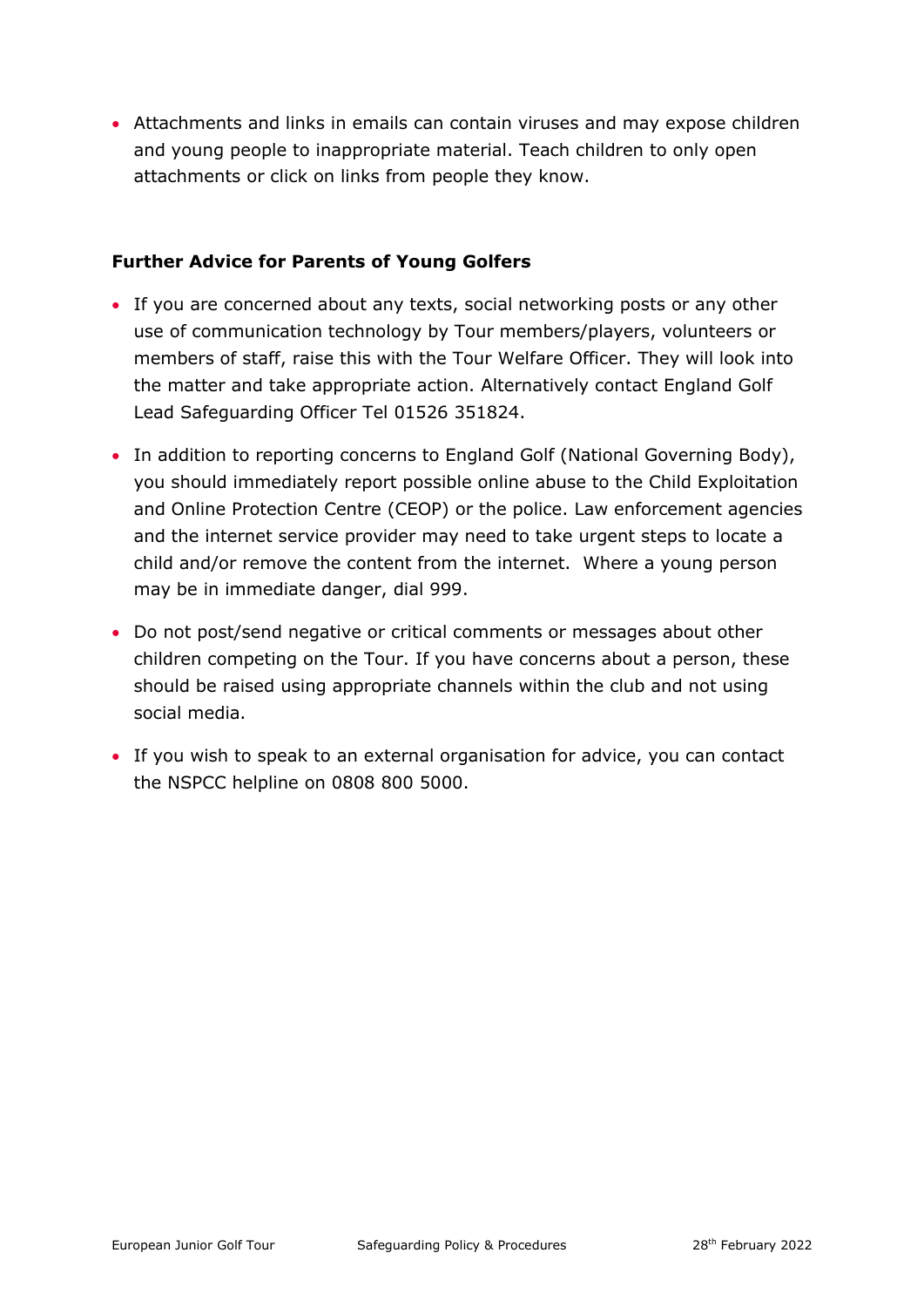#### **Whistleblowing Policy - EUROPEAN JUNIOR GOLF TOUR**

Safeguarding children, young people and adults at risk requires everyone to be committed to the highest possible standards of openness, integrity and accountability.

As a Tour, we are committed to encouraging and maintaining a culture where people feel able to raise a genuine safeguarding concern and are confident that it will be taken seriously.

You may be the first to recognise that something is wrong but feel that you cannot express your concerns as this may be disloyal to your colleagues or you may that you will be the victim of harassment or victimisation as a result.

Children, Young People and Adults at risk need someone like you to safeguard their welfare.

#### **What is whistle blowing?**

In the context of safeguarding, "whistle blowing" is when someone raises a concern about the well-being of a child or an adult at risk.

A whistle blower may be:

- a player;
- a volunteer;
- a coach;
- other member of staff;
- an official;
- a parent;
- a member of the public.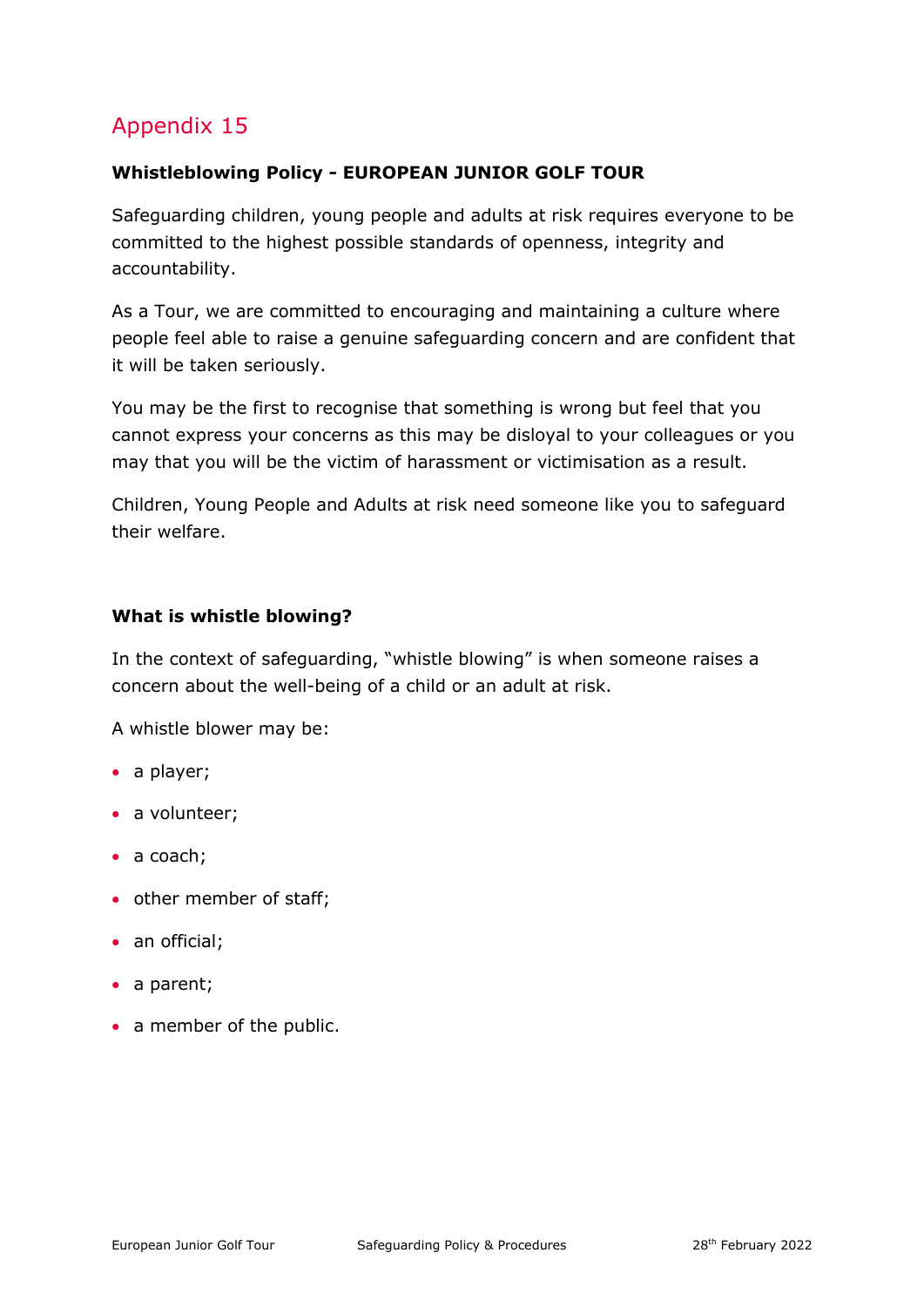#### **Reasons for whistle blowing:**

Those involved in sport must acknowledge their individual responsibilities and bring matters of concern to the attention of the relevant people and/or agencies. Although this can be difficult it is particularly important where the welfare of children may be at risk.

Each individual has a responsibility for raising concerns about unacceptable practice or behaviour:

- To protect or reduce risk to others
- To prevent a problem from becoming worse or more widespread
- To prevent becoming implicated yourself

#### **What prevents those individuals from whistle blowing:**

- Starting a chain of events that they have no control of
- Disrupting work or training
- Fear of getting it wrong or making a mistake
- Fear of repercussions
- Fear of damaging careers
- Fear of not being believed.

If a child or an adult at risk is in immediate danger or risk of harm, the police should be contacted by calling 999.

Where a child or an adult at risk is not in immediate danger the first person you should report your suspicion or allegation to is your Club Welfare Officer. If for any reason you cannot, or do not wish to report the matter to your Club Welfare Officer please contact the England Golf Lead Safeguarding Officer on 01526 351824 or email [safeguarding@englandgolf.org](mailto:safeguarding@englandgolf.org)

Alternatively you can contact the Local Authority Designated Officer (LADO) or the NSPCC on 0808 800 5000.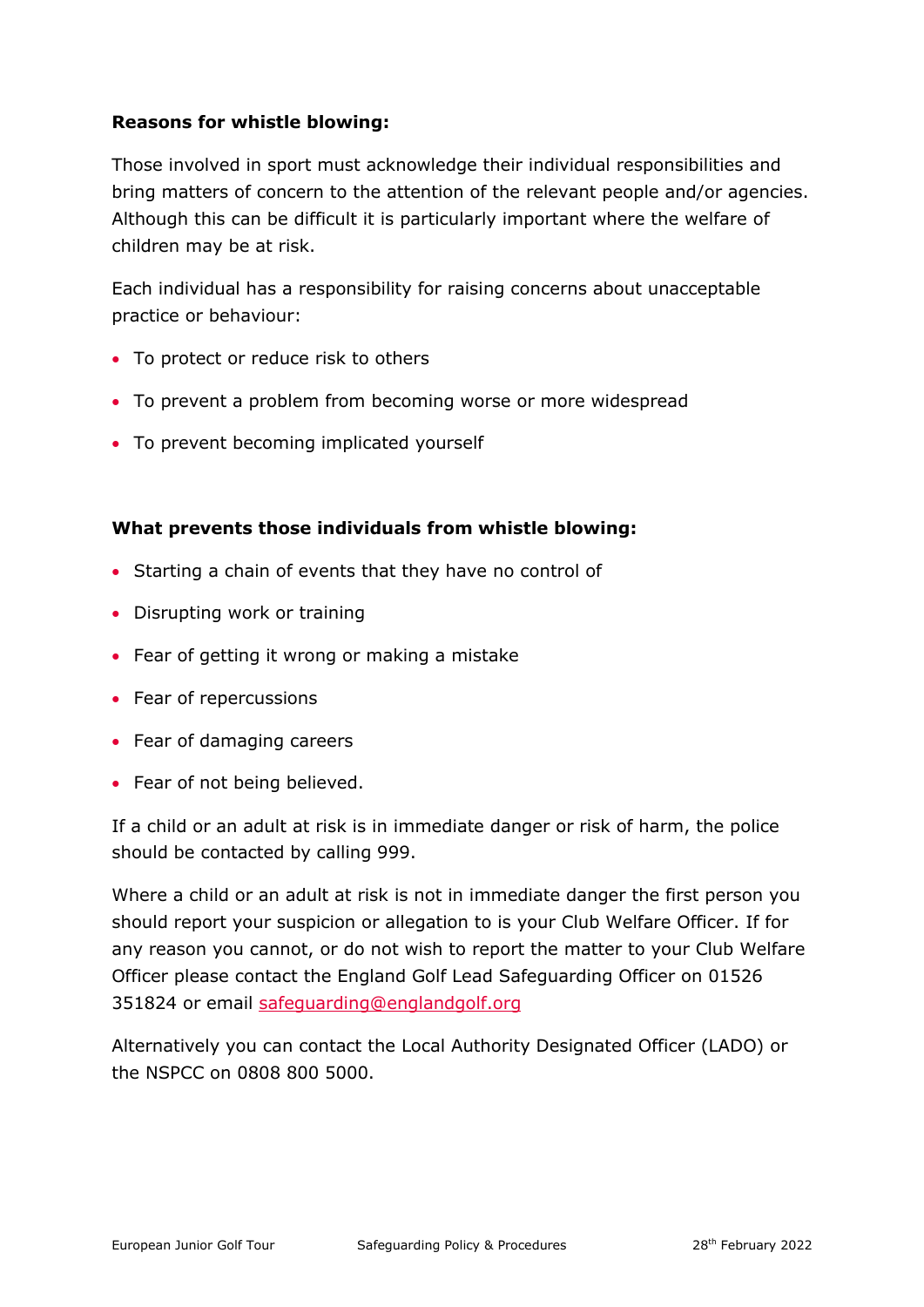#### **Information to include when raising a concern**

The whistle blower should provide as much information as possible regarding the incident or circumstance which has given rise to the concern, including:

- their name and contact details (unless they wish to remain anonymous);
- names of individuals involved;
- date, time and location of incident/circumstance; and
- whether any witnesses were present.

EUROPEAN JUNIOR GOLF TOUR assures that all involved will be treated fairly and that all concerns will be properly considered. In cases where suspicions prove to be unfounded, no action will be taken against those who report their concerns, provided they acted in good faith and without malicious intent.

#### **What happens next?**

- You should be given information on the nature and progress of any enquiries – this may vary depending on the nature and result of the investigations.
- All concerns will be treated in confidence. During the process of investigating the matter, every effort will be made to keep the identity of those raising the concern to the minimum number of individuals practicable.
- The Tour has a responsibility to protect you from harassment or victimisation
- No action will be taken against you if the concern proves to be unfounded and was raised in good faith
- Malicious allegations may be considered a disciplinary offence

The Public Interest Disclosure Act 1998 protects whistle blowers from victimisation, discipline or dismissal where they raise genuine concerns of misconduct or malpractice.

If the whistle blower does not believe that the concern has been dealt with appropriately and wishes to speak to someone outside the Tour or the England Golf Governance Department the NSPCC Whistleblowing advice line should be contacted on 0800 028 0285 or by emailing [help@nspcc.org.uk.](mailto:help@nspcc.org.uk)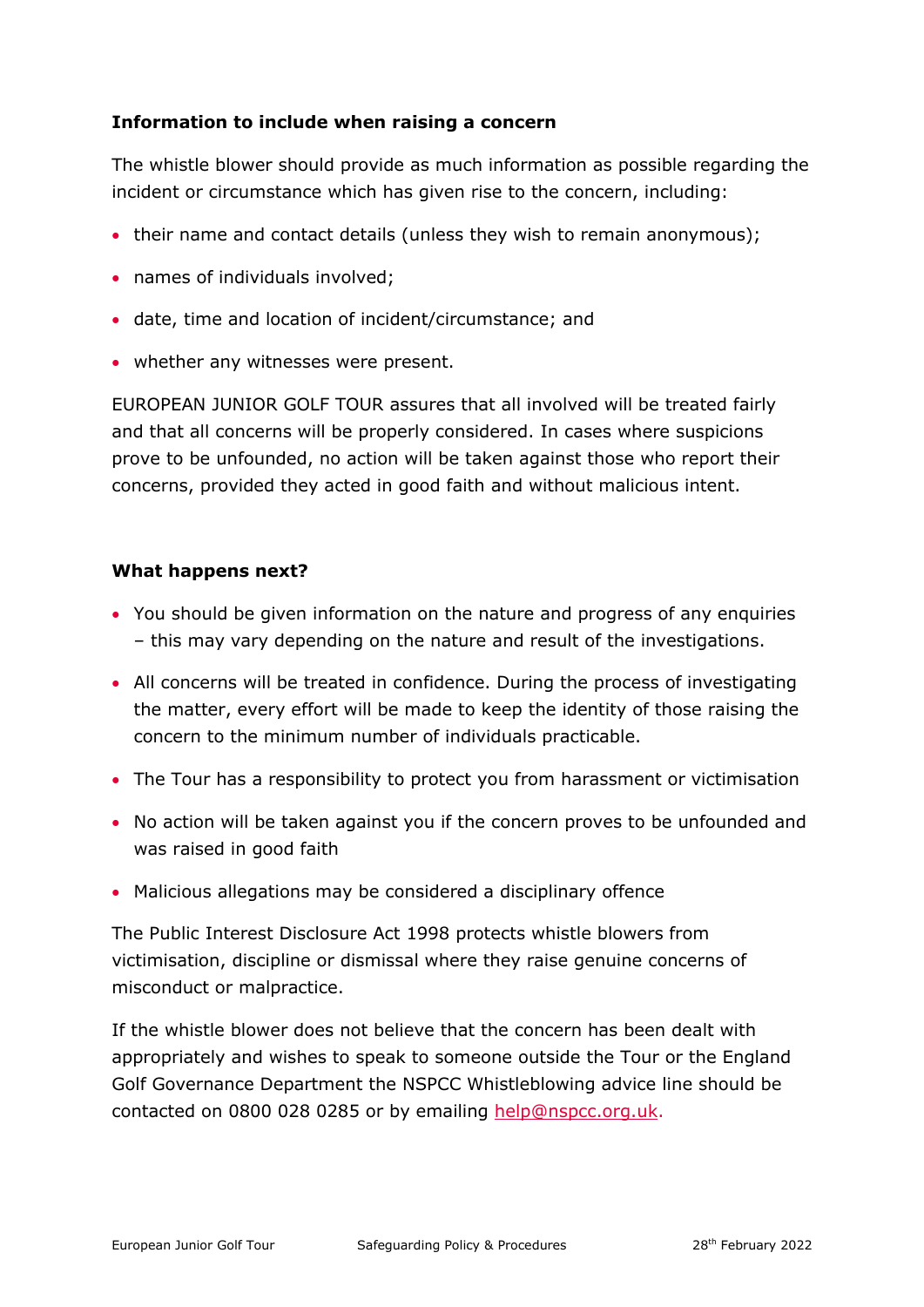<span id="page-56-0"></span>

\* Regular is open to definition - it is suggested that annually would be insufficient but an argument for eligibility could be made if the individual does an acitivity once a month or a number of times over the summer period, for example.

\*\*Supervision must be 'reasonable in all the circumstances to ensure the protection of children'. It must be 'regular and day to day' (supervision must not be concentrated in first few weeks and then tail off). Supervision must be undertaken by someone who is in Regulated Activity themselves.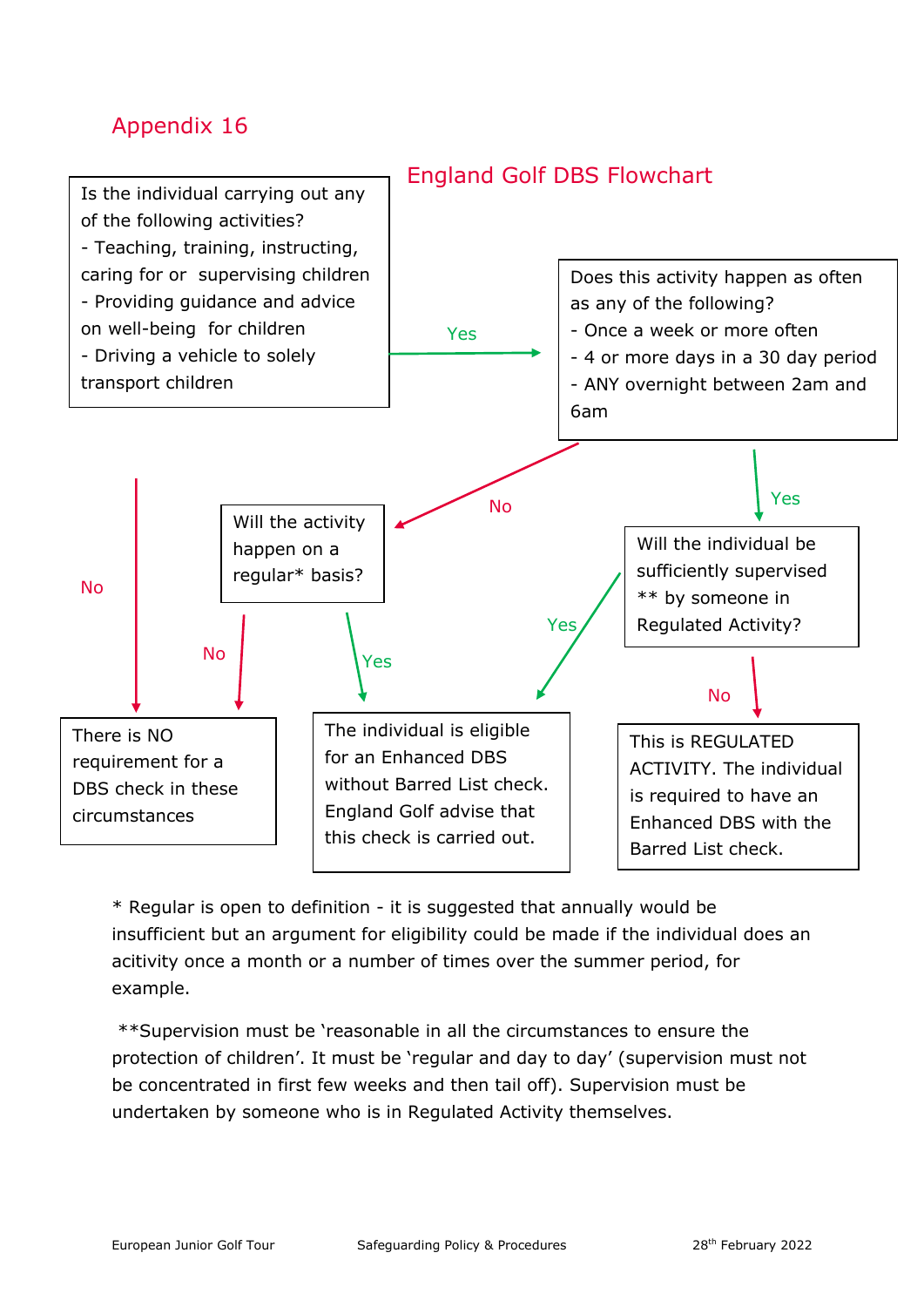#### **Categories of child abuse**

#### **Abuse can happen on any occasion or in any place where children and young people are present.**

Child abuse is any form of physical, emotional or sexual mistreatment or lack of care that leads to injury or harm. Children may be abused in a family or in an institutional or community setting by those known to them or, more rarely, by a stranger. Children can be abused by adults, either male or female, or by other children.

Safeguarding is defined as:

- Protecting children from maltreatment;
- Preventing impairment of children's health or development;
- Ensuring that children are growing up in circumstances consistent with the provision of safe and effective care; and
- Taking action to enable all children to have the best life chances.

Child Protection is the activity that is undertaken to protect specific children who are suffering or are likely to suffer significant harm.

There are 4 main types of abuse: neglect, physical abuse, sexual abuse and emotional abuse. Children and young people can also be harmed through poor practice and bullying within a sport setting.

**Neglect** is when adults consistently or repeatedly fail to meet a child's basic physical and/or psychological needs which could result in the serious impairment of the child's health or development e.g. failure to provide adequate food, shelter and clothing; failing to protect a child from physical harm or danger; or the failure to ensure access to appropriate medical care or treatment. It may also include refusal to give love, affection and attention.

Examples in sport could include a coach or supervisor repeatedly failing to ensure children are safe, exposing them to undue cold, heat or extreme weather conditions without ensuring adequate clothing or hydration; exposing them to unnecessary risk of injury e.g. by ignoring safe practice guidelines, failing to ensure the use of safety equipment, or by requiring young people to participate when injured or unwell.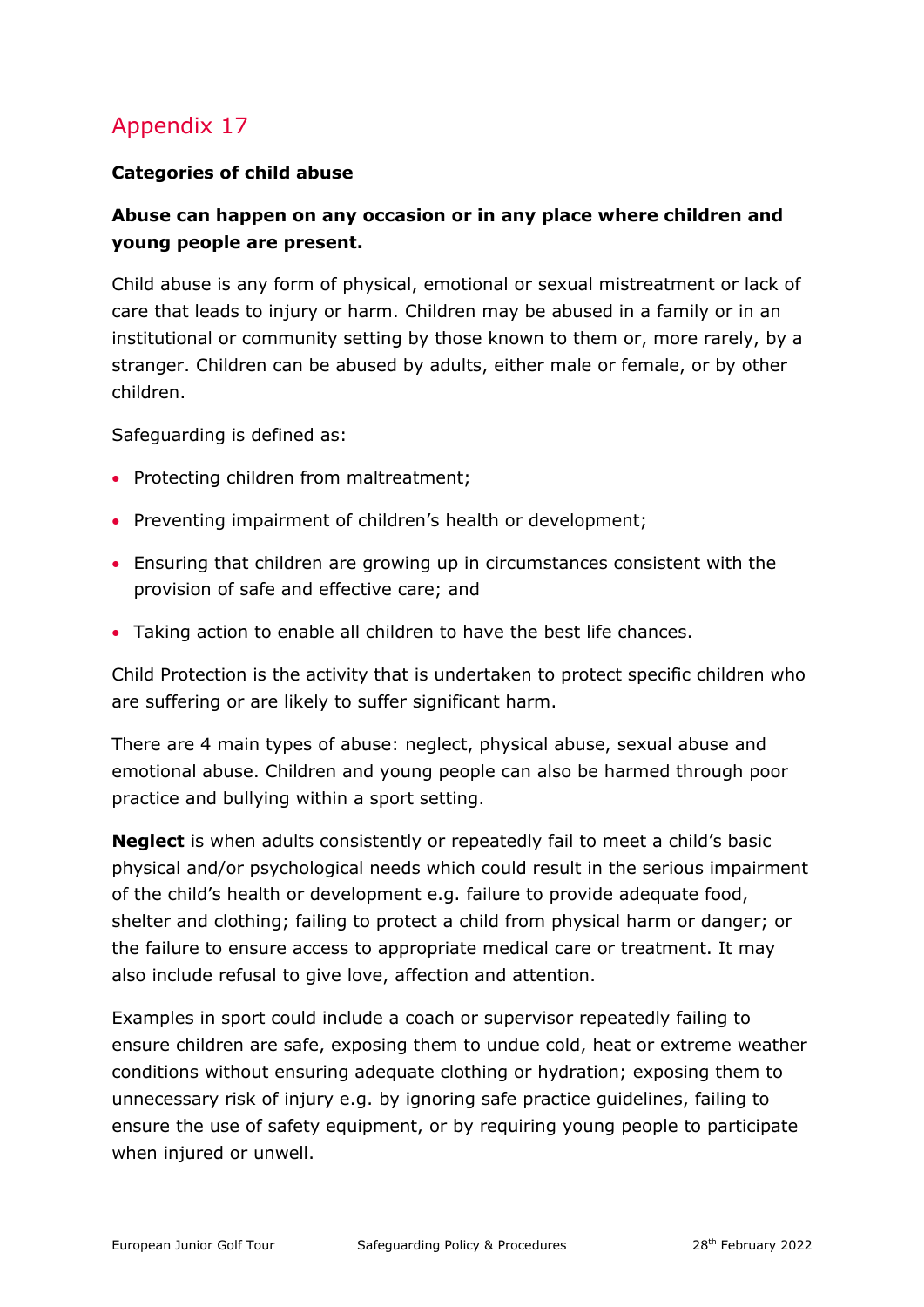**Physical abuse** is when someone physically hurts or injures children by hitting, shaking, throwing, poisoning, burning, biting, scalding, suffocating, drowning or otherwise causing harm. Physical harm may also be caused when a parent or carer feigns the symptoms of, or deliberately causes, ill health to a child whom they are looking after.

Examples in sport may be when the nature and intensity of training or competition exceeds the capacity of the child's immature and growing body; where coaches encourage the use of drugs or harmful substances to enhance performance or delay puberty; if athletes are required to participate when injured; or when sanctions used by coaches imposed involve inflicting pain.

**Sexual abuse** is where children and young people are abused by adults (both male and female) or other children who use them to meet their own sexual needs. This could include full sexual intercourse, masturbation, oral sex, anal intercourse, kissing and sexual fondling. Showing children pornographic material (books, videos, pictures) or taking pornographic images of them are also forms of sexual abuse.

Sexual abusers groom children, protective adults and clubs/organisations in order to create opportunities to abuse and reduce the likelihood of being reported.

Examples in sport may include coaching techniques involving physical contact with children creating situations where sexual abuse can be disguised and may therefore go unnoticed. The power and authority of, or dependence on, the coach if misused, may also lead to abusive situations developing. Contacts made within sport and pursued e.g. through texts, Facebook or Twitter have been used to groom children for abuse.

**Child Sexual Exploitation** is a form of child sexual abuse. It occurs where an individual or group takes advantage of an imbalance of power to coerce, manipulate or deceive a child or young person under the age of 18 into sexual activity

(a) in exchange for something the victim needs or wants, and/or

(b) for the financial advantage or increased status of the perpetrator or facilitator.

The victim may have been sexually exploited even if the sexual activity appears consensual. Child sexual exploitation does not always involve physical contact; it can also occur through the use of technology.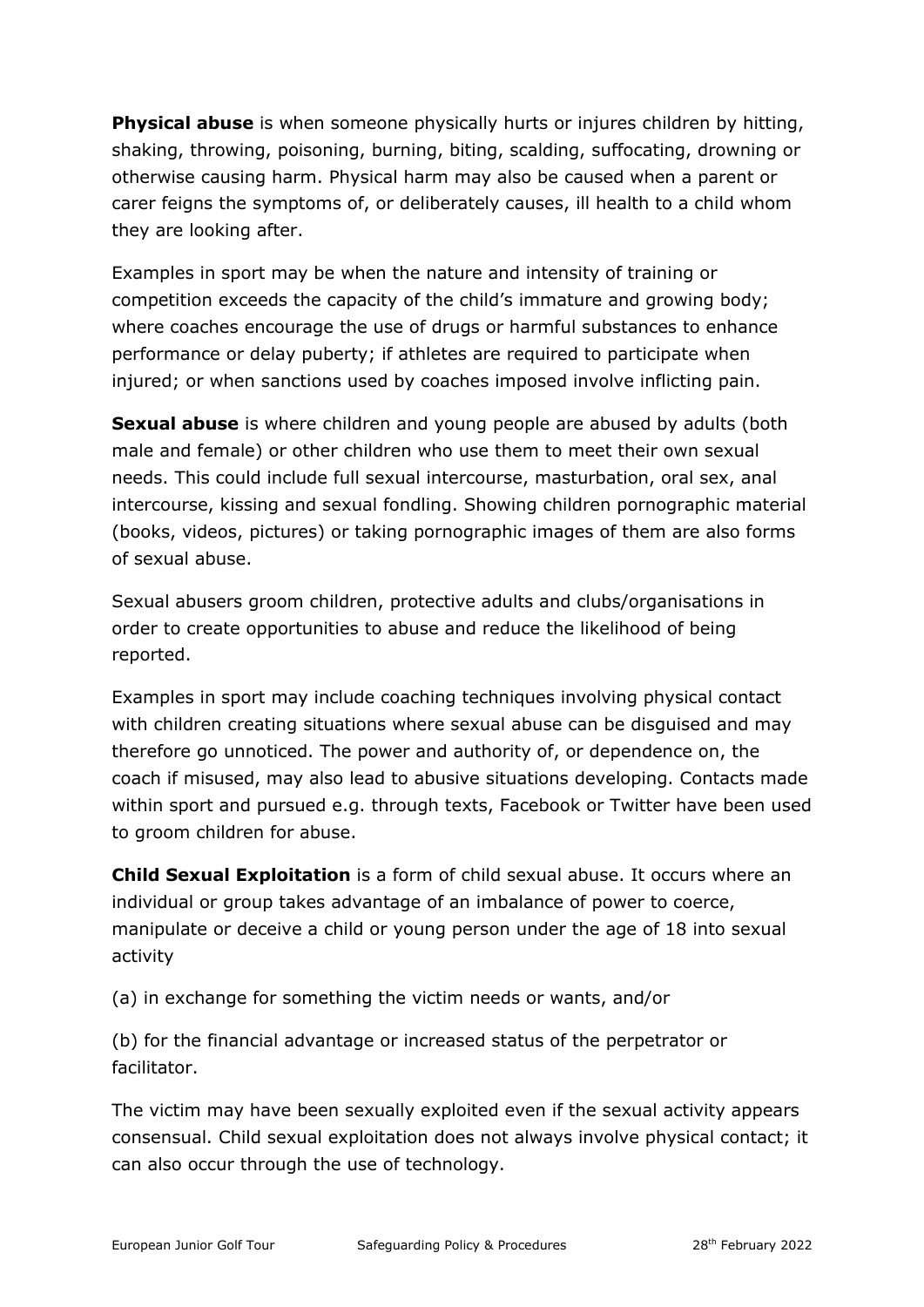**Emotional abuse** is the persistent emotional ill-treatment of a child so as to cause severe and persistent adverse effects on the child's emotional development. It may involve conveying to children that they are worthless or unloved, inadequate, or valued only insofar as they meet the needs of another person.

It may feature age or developmentally inappropriate expectations being imposed on children or even the over protection of a child. It may involve causing children to feel frightened or in danger by being constantly shouted at, threatened or taunted which may make the child very nervous and withdrawn. Some level of emotional abuse is involved in all types of ill-treatment of a child.

Examples in sport may include children who are subjected to constant criticism, name-calling, sarcasm, bullying, racism or pressure to perform to unrealistically high expectations; or when their value or worth is dependent on sporting success or achievement.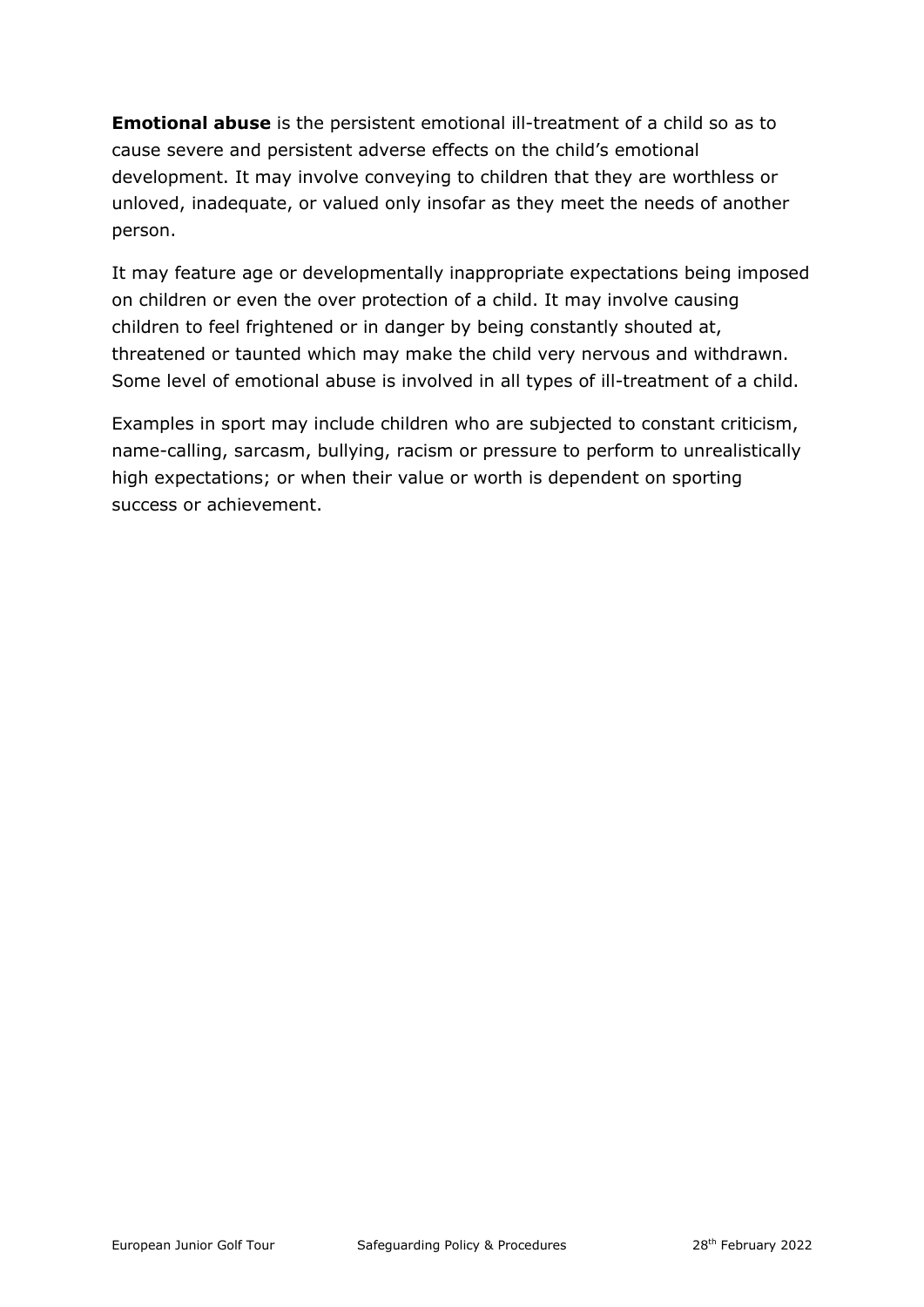<span id="page-60-0"></span>

## **Roger Shutt – Tour Child Welfare Officer**

COMMITTED TO DELIVERING A SAFE ENVIRONMENT FOR GOLF

IS SOMETHING WORRYING YOU?

DO YOU NEED SOMEONE TO TALK TO?

SPEAK TO THE TOURS CHILD WELFARE OFFICER

**Professional Golfer (PGA Qualified 1977) Head Professional – Pryors Hayes Golf Club Leadbetter Kids Certified Coach**

**Mob: 07892 712370 Email: info@ejgtour.com**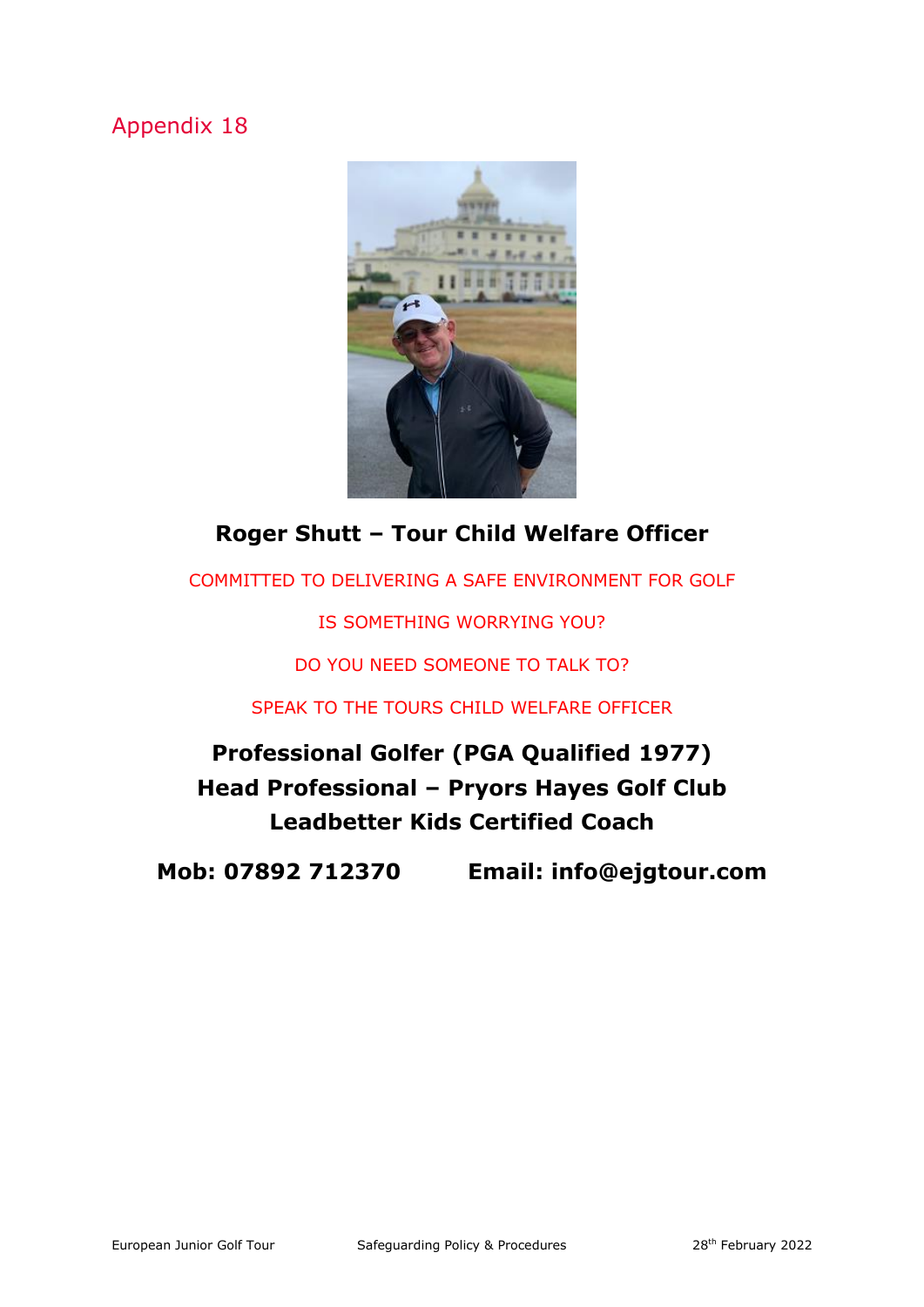

#### **European Junior Golf Tour**

#### <span id="page-61-0"></span>**Safeguarding Children and Young People – A Short Guide for Junior Tour Players and their Family**

EUROPEAN JUNIOR GOLF TOUR is committed to ensure that the sport of golf is one within which children and young people involved can thrive and flourish in a safe environment and that all children, young people and adults at risk have a fun, safe and positive experience when playing golf.

EUROPEAN JUNIOR GOLF TOUR follows the England Golf Safeguarding Children and Young People Policy and procedures.

You might be thinking "**What has safeguarding got to do with me?"**

Government guidance makes it clear that 'Safeguarding is everyone's responsibility'.

Anyone who has a negative experience of sport at a young age is less likely to become a regular long-term participant. It's important for the future of your Tour and the sport as a whole that children and young people have an enjoyable experience.

#### **All Tour members and players have a part to play in making that happen.**

All adults should contribute to the Tour meeting its overall duty of care, be aware of our Tour's safeguarding policy, and know what to do if they are concerned about a young person.

EUROPEAN JUNIOR GOLF TOUR asks our Tour members & players to

• **Familiarise yourself with the EUROPEAN JUNIOR GOLF TOUR Safeguarding Policy.** 

*The full copy of the EUROPEAN JUNIOR GOLF TOUR Safeguarding Children and Young People Policy is available on our website [www.ejgtour.com](http://www.ejgtour.com/)*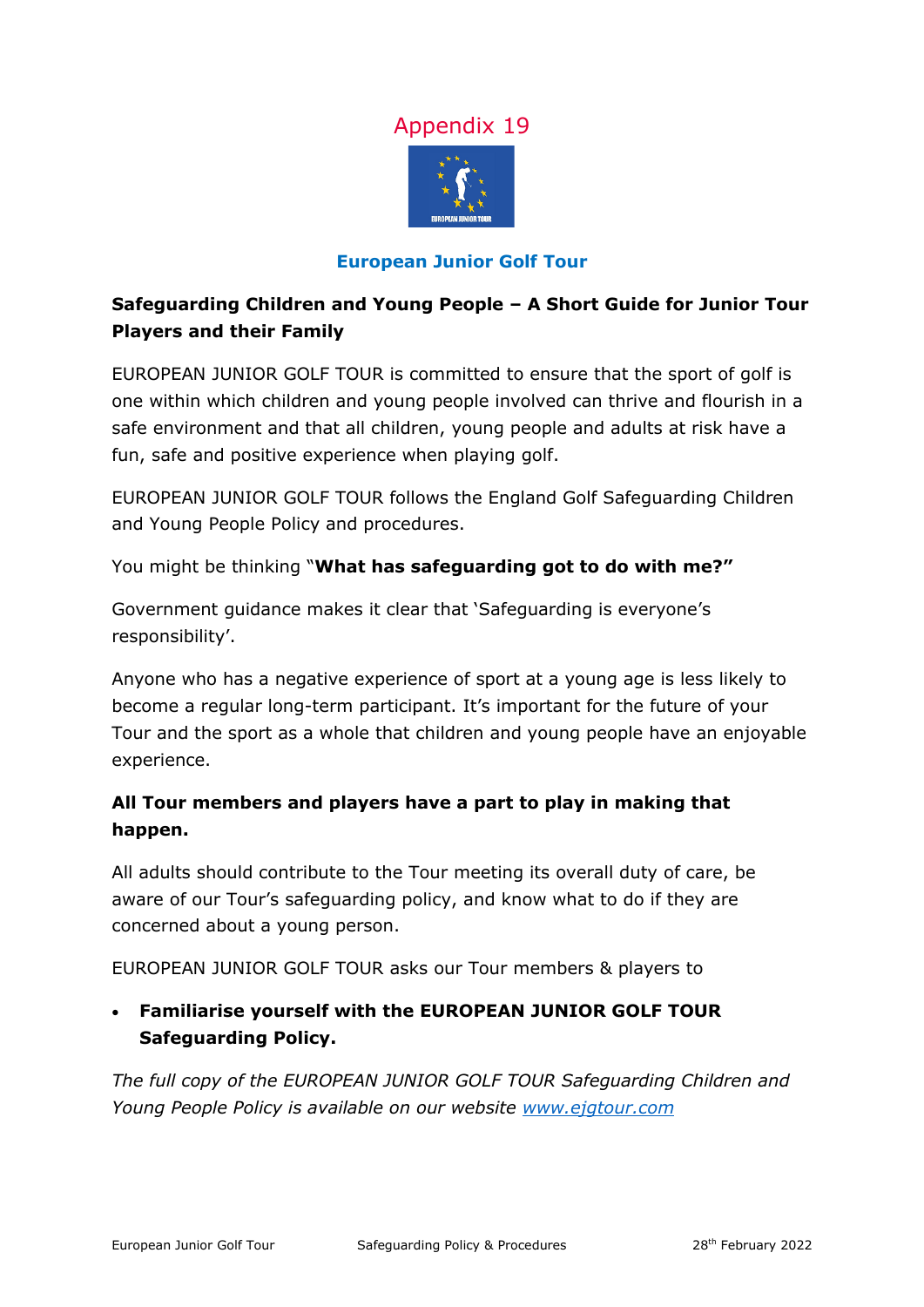• In particular familiarise yourself with: *(Golf Clubs can add relevant information from their Safeguarding Policy in each section)*

#### **1. EUROPEAN JUNIOR GOLF TOUR Codes of Conduct**

*For example - Adults should always be aware that age related differences exist and conduct themselves in a manner that both recognises this and prioritises the welfare of children and young people.*

#### **2. Anti-Bullying Policy**

*For example - EUROPEAN JUNIOR GOLF TOUR believe that every effort must be made to eradicate bullying in all its forms. The Club will not tolerate bullying in any of its forms during club matches, competitions, coaching or at any other time while at the club.*

#### **3. Transport Policy**

*For example - The club believes it is primarily the responsibility of parents/carers to transport their child/children to and from events.*

#### **4. Changing Room Policy**

*For example - The changing rooms are used by all members & visitors. Wherever possible adults will avoid changing or showering at the same time as children but parents will be made aware that with limited changing room space there will be occasions when adults and children may need to share the facilities. Where a parent/carer does not consent to their child accessing the changing rooms, it is their responsibility to either supervise the child while in the changing rooms or ensure that they do not use them.* 

#### **5. Photography, Videoing and the use of Social Media Policies**

*Think very carefully before contacting a young person via mobile phone, e-mail or social media.* 

*Do not accept children as contacts on social networking sites if you hold a position of trust with children/young people.*

*In general stick to group communications, copy the communication to a parent and only communicate about organisational matters.*

#### **What should I do if I'm concerned about a child or young person?**

A concern may involve the behaviour of an adult towards a child at the club, or something that has happened to the child outside the club.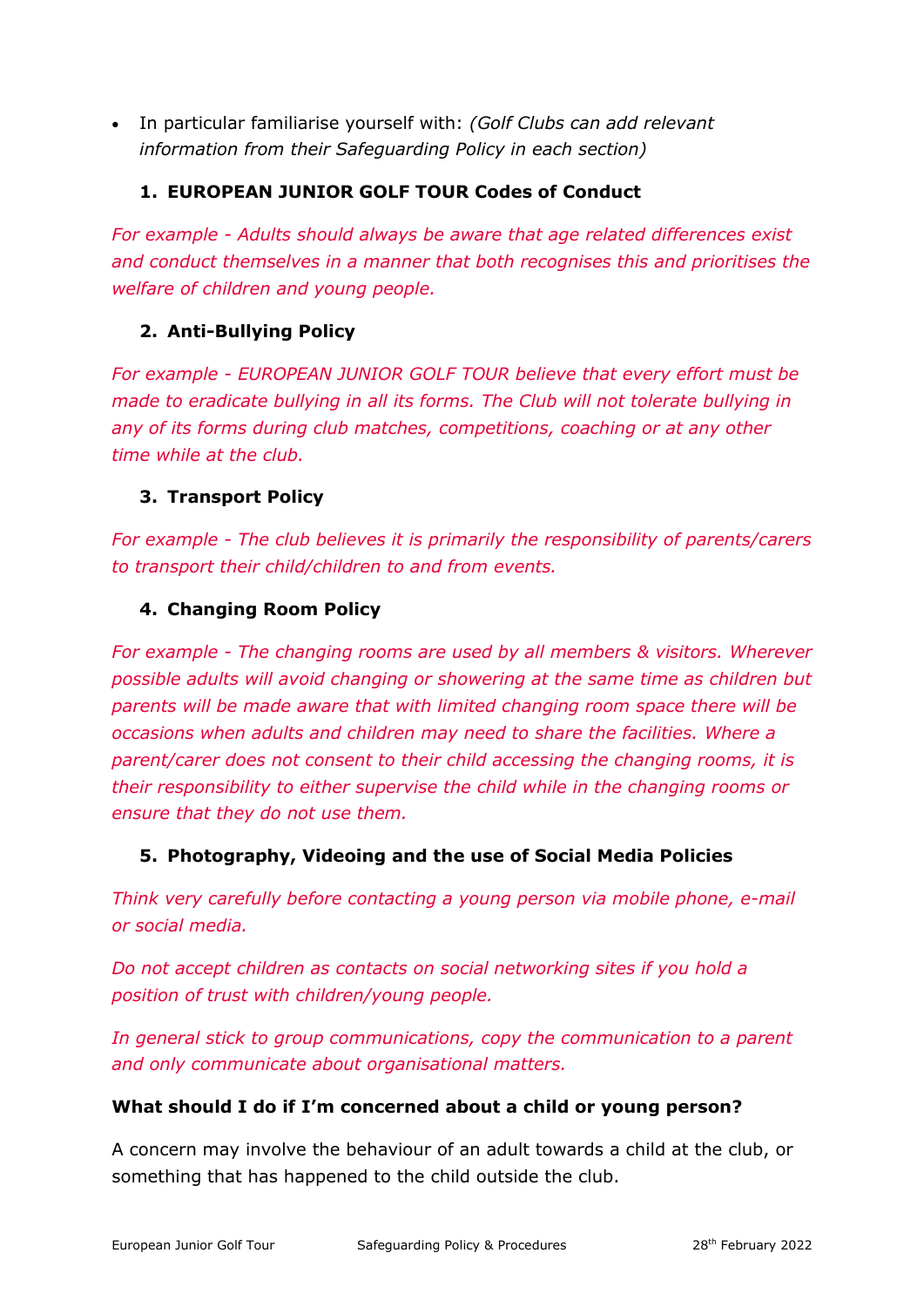Children and young people may confide in adults they trust, in a place where they feel comfortable.

An allegation may range from verbal bullying, to inappropriate contact online, to neglect or emotional abuse, to physical or sexual abuse.

If you are concerned about a child, it is not your responsibility to investigate further, but it is your responsibility to act on your concerns and share them.

Pass the information to EUROPEAN JUNIOR GOLF TOUR Welfare Officer who will follow the club's Safeguarding procedures.

Name: Roger Shutt

Email Address: [info@ejgtour.com](mailto:info@ejgtour.com)

Telephone Number: 07892 712370

If you believe the child is at immediate risk of harm, call the Police.

Other useful contacts:

NSPCC 24-hour helpline Tel: 0808 800 5000 | England Golf Lead Safeguarding Officer 01526 351824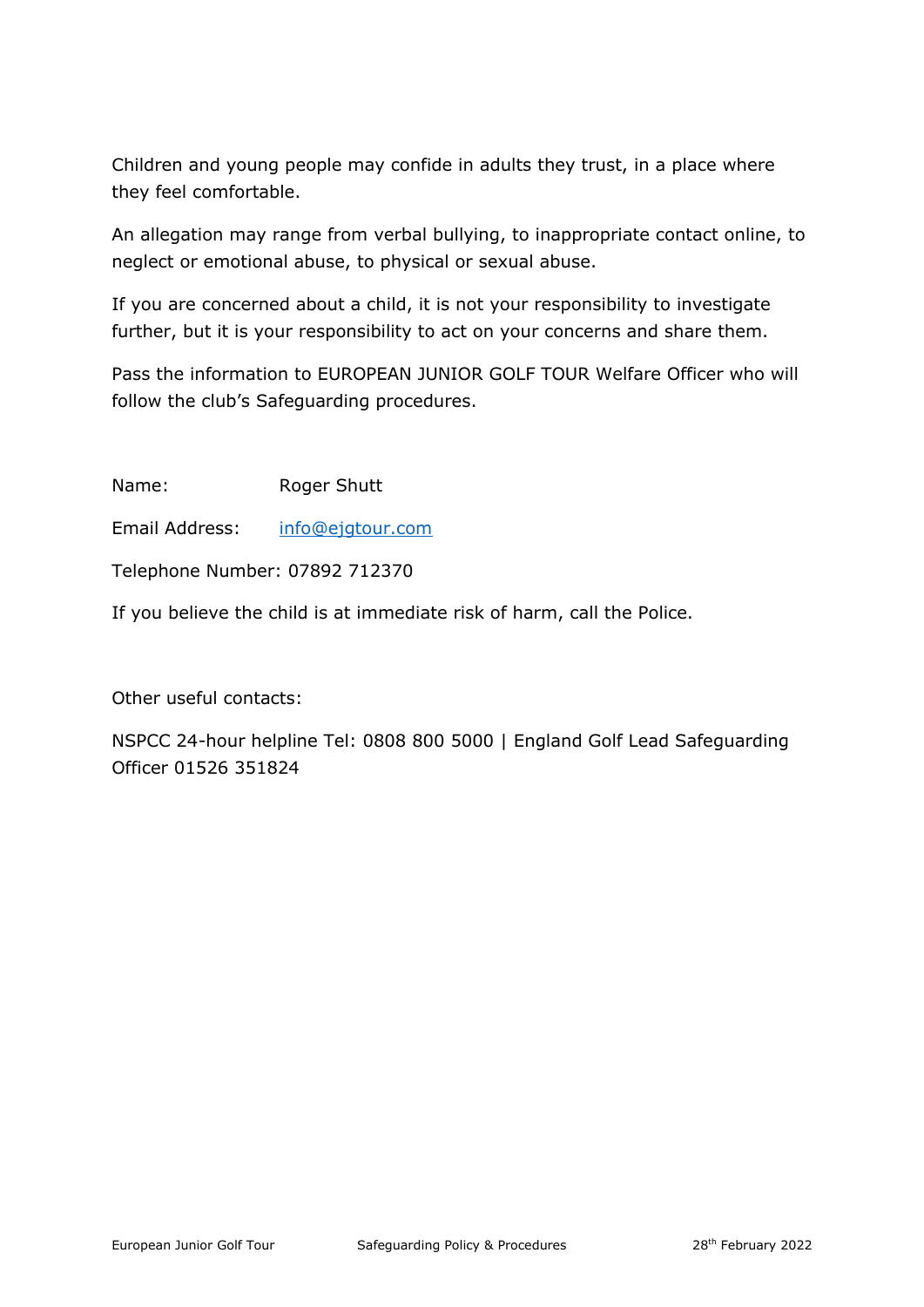#### <span id="page-64-0"></span>**Photography Policy – EUROPEAN JUNIOR GOLF TOUR**

Whilst the EUROPEAN JUNIOR GOLF TOUR does not seek to prohibit those with a legitimate interest in filming or photographing children participating in sporting activities it recognises that such activity should take place within an appropriate policy framework.

This policy applies at any EUROPEAN JUNIOR GOLF TOUR event at which children under the age of 18 are participating.

#### **Policy**

The EUROPEAN JUNIOR GOLF TOUR policy is as follows;

The welfare of children taking part in golf is paramount.

Children and their parents/carers and/or the EUROPEAN JUNIOR GOLF TOUR should have control over the images taken of children at EUROPEAN JUNIOR GOLF TOUR events.

The golfing activity should not be misused purely for the purpose of obtaining images of children.

Images should not be sexual or exploitative in nature or open to misinterpretation and misuse.

The identity of children in a published image should be protected so as not to make the children vulnerable. (If the name of an individual golfer is published with their photograph to celebrate an achievement other personal contact details should never accompany the picture).

#### **Procedure**

#### **Official/professional photographers and those using 'professional' equipment**

The EUROPEAN JUNIOR GOLF TOUR requires that anyone wishing to take photographic or video images, at any EUROPEAN JUNIOR GOLF TOUR event at which children under the age of 18 are participating, in an official or professional capacity or using 'professional' camera or video equipment registers their details with the EUROPEAN JUNIOR GOLF TOUR Championship Office. This must be done before carrying out any such activity on the golf course (including the practice ground) or surrounding area or in the clubhouse.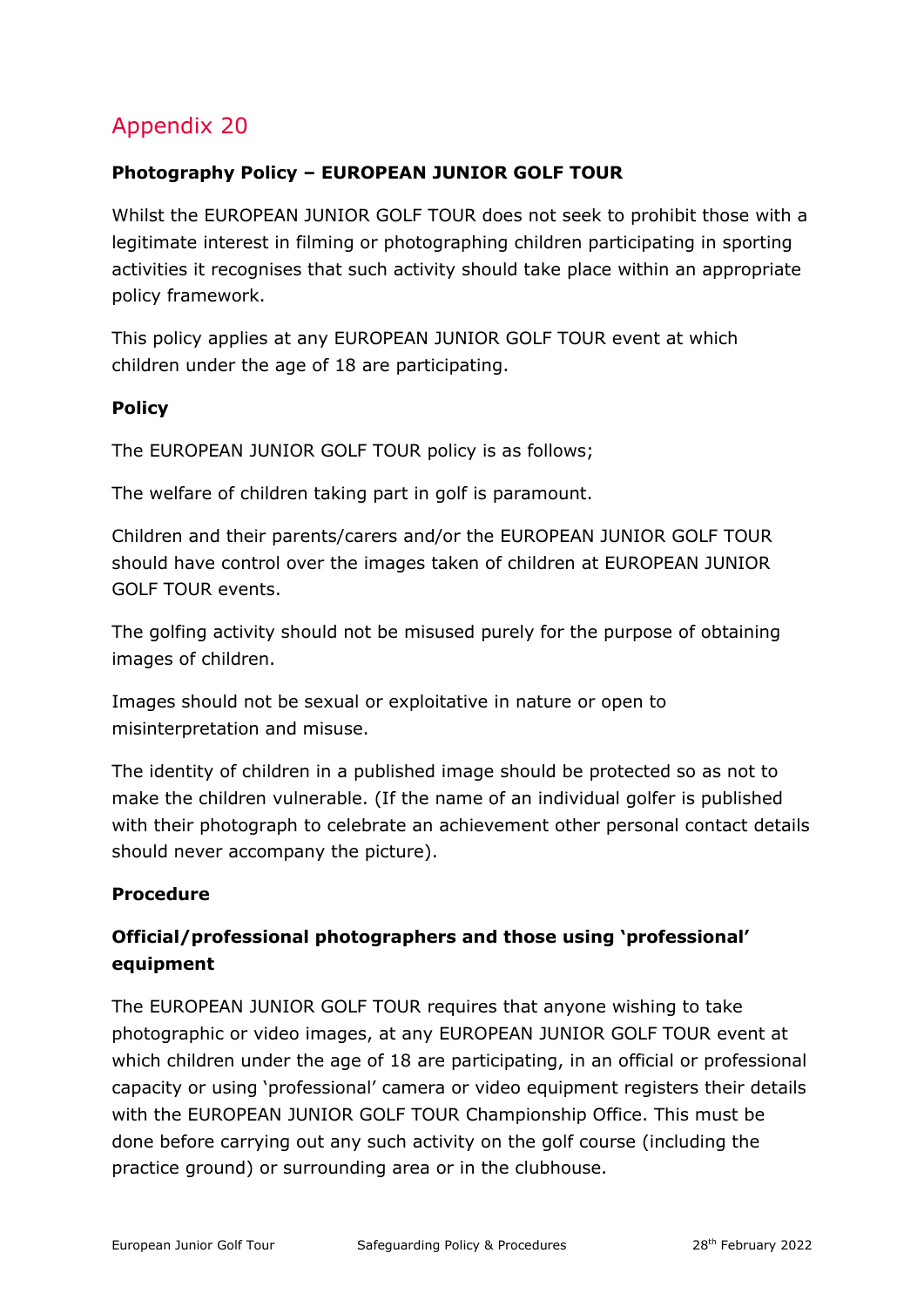Once registered an identification label will be issued as confirmation of registration. Anyone found using photographic or video equipment without an appropriate identification label will be questioned.

The EUROPEAN JUNIOR GOLF TOUR reserves the right to refuse to grant permission to take photographic or video images if it sees fit.

Photographers must obtain consent from parents to take and use their child's image.

#### **Parents/carers/family members of competitors**

Parents, carers and family members taking occasional informal photographs with mobile devices of their own child, ward or family member at a EUROPEAN JUNIOR GOLF TOUR event do not need to register their details with the EUROPEAN JUNIOR GOLF TOUR.

If such photographs include other children (eg at a prize presentation) they should not be publicly displayed or published on social media unless the prior permission of the parents/carers of all the children in the photographs has been obtained.

#### **Concerns**

If competitors or parents have any concerns they should raise them by contacting the EUROPEAN JUNIOR GOLF TOUR Office immediately.

The EUROPEAN JUNIOR GOLF TOUR will notify the relevant authorities should it have any doubts as to the authenticity of any individual taking photographs.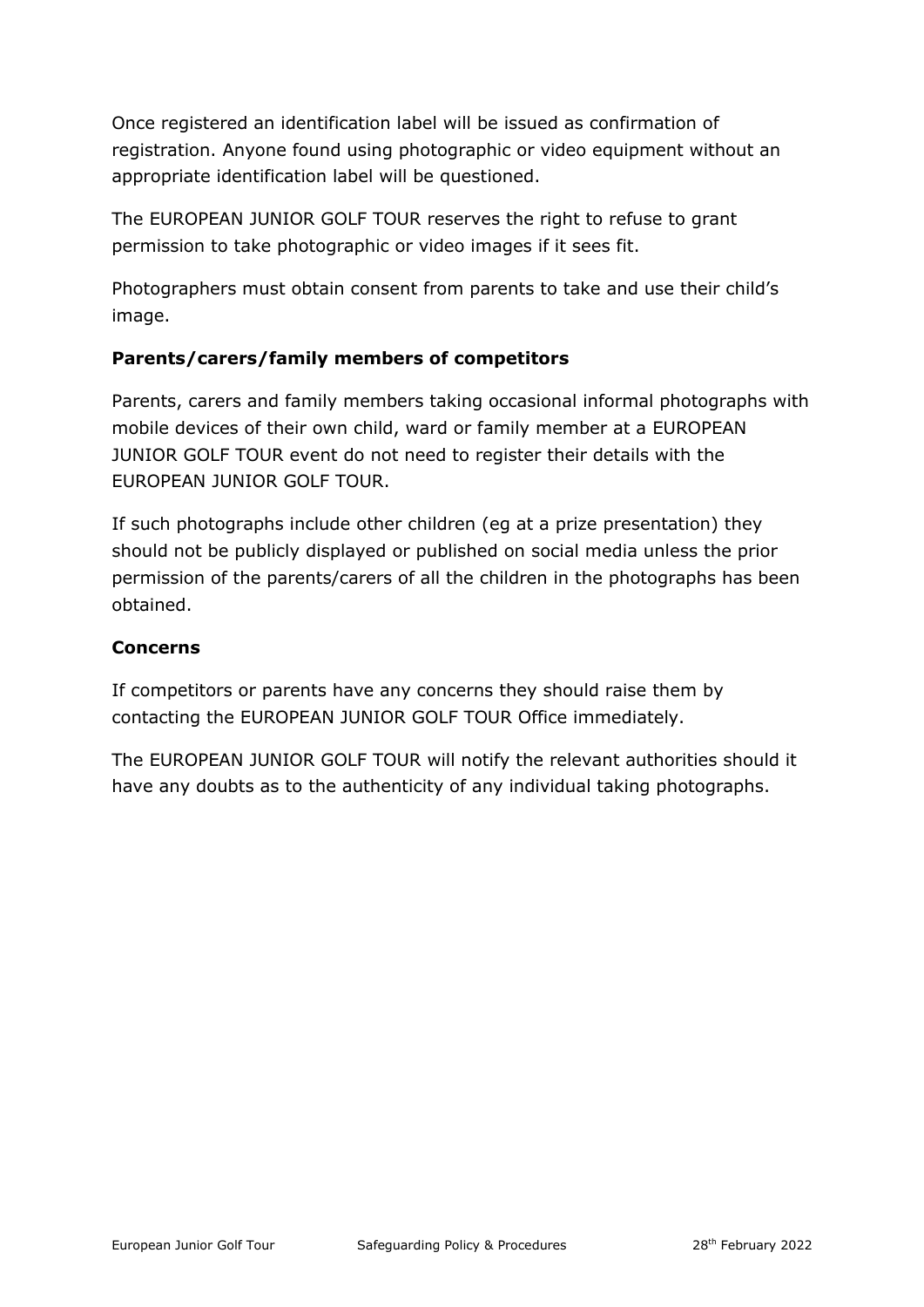#### <span id="page-66-0"></span>**Anti-bullying policy – EUROPEAN JUNIOR GOLF TOUR**

#### **The EUROPEAN JUNIOR GOLF TOUR will:**

- recognise its duty of care and responsibility to safeguard all participants from harm
- promote and implement this anti-bullying policy in addition to our safeguarding policy and procedures
- seek to ensure that bullying behaviour is not accepted or condoned
- require all members of the EUROPEAN JUNIOR GOLF TOUR to be given information about, and sign up to, this policy
- take action to investigate and respond to any alleged incidents of bullying
- encourage and facilitate children and young people to play an active part in developing and adopting a code of conduct to address bullying
- ensure that staff, volunteers and coaches are given access to information, guidance and/or training on bullying.

#### **Each participant, coach, volunteer or official will:**

- respect every child's need for, and rights to, a play environment where safety, security, praise, recognition and opportunity for taking responsibility are available
- respect the feelings and views of others
- recognise that everyone is important and that our differences make each of us special and should be valued
- show appreciation of others by acknowledging individual qualities, contributions and progress
- be committed to the early identification of bullying, and prompt and collective action to deal with it
- ensure safety by having rules and practices carefully explained and displayed for all to see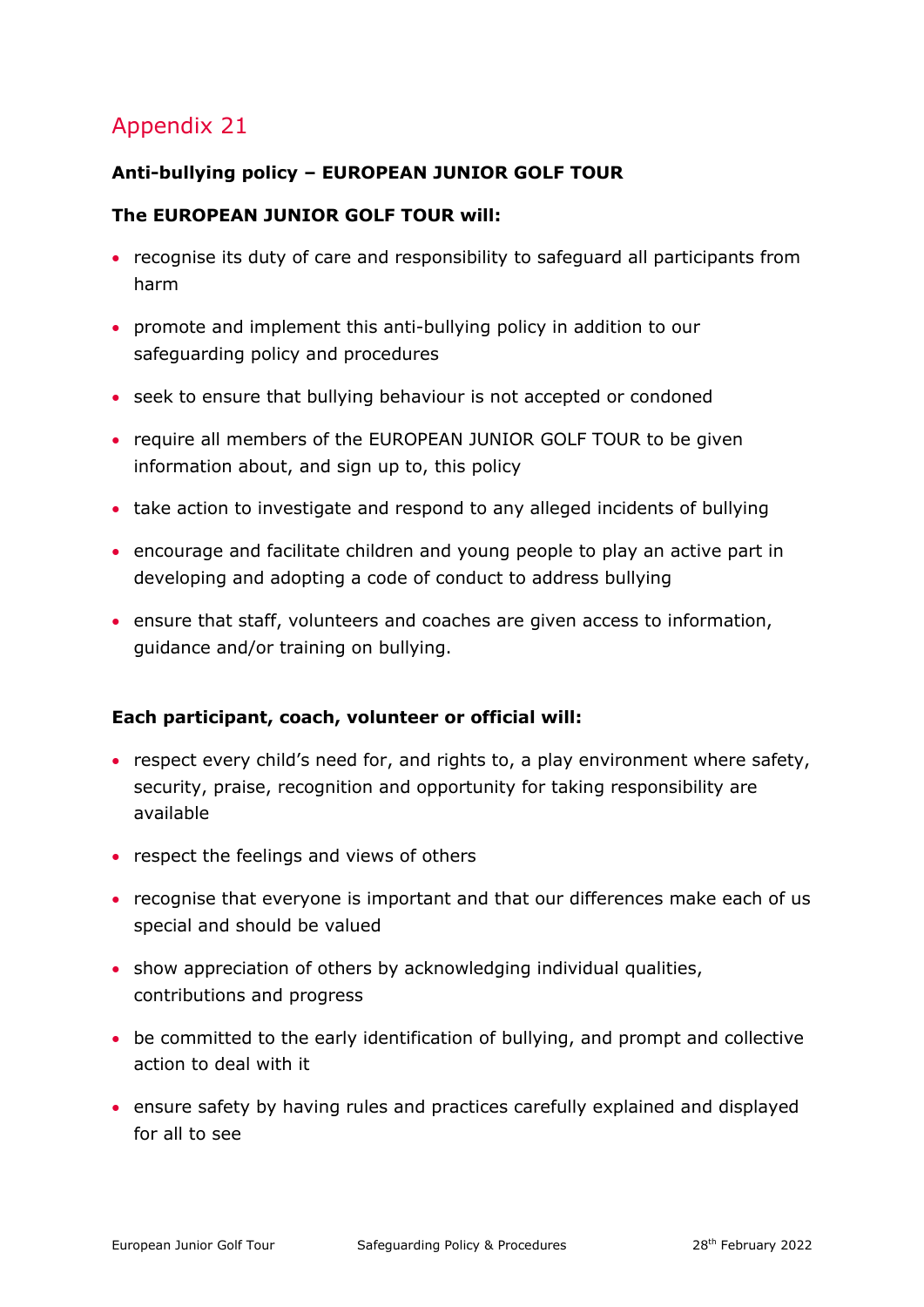• report incidents of bullying they see – by doing nothing you are condoning bullying.

#### **Bullying**

- all forms of bullying will be addressed
- everybody in the EUROPEAN JUNIOR GOLF TOUR has a responsibility to work together to stop bullying
- bullying can include online as well as offline behaviour
- bullying can include:
	- physical pushing, kicking, hitting, pinching etc.
	- name calling, sarcasm, spreading rumours, persistent teasing and emotional torment through ridicule, humiliation or the continual ignoring of individuals
	- posting of derogatory or abusive comments, videos or images on social network sites
	- racial taunts, graffiti, gestures, sectarianism sexual comments, suggestions or behaviour
	- unwanted physical contact
- children with a disability, from ethnic minorities, young people who are gay or lesbian, or those with learning difficulties are more vulnerable to this form of abuse and are more likely to be targeted.

#### **Support to the child**

- children should know who will listen to and support them
- systems should be established to open the door to children wishing to talk about bullying or any other issue that affects them
- potential barriers to talking (including those associated with a child's disability or impairment) need to be identified and addressed at the outset to enable children to approach adults for help
- children should have access to helpline numbers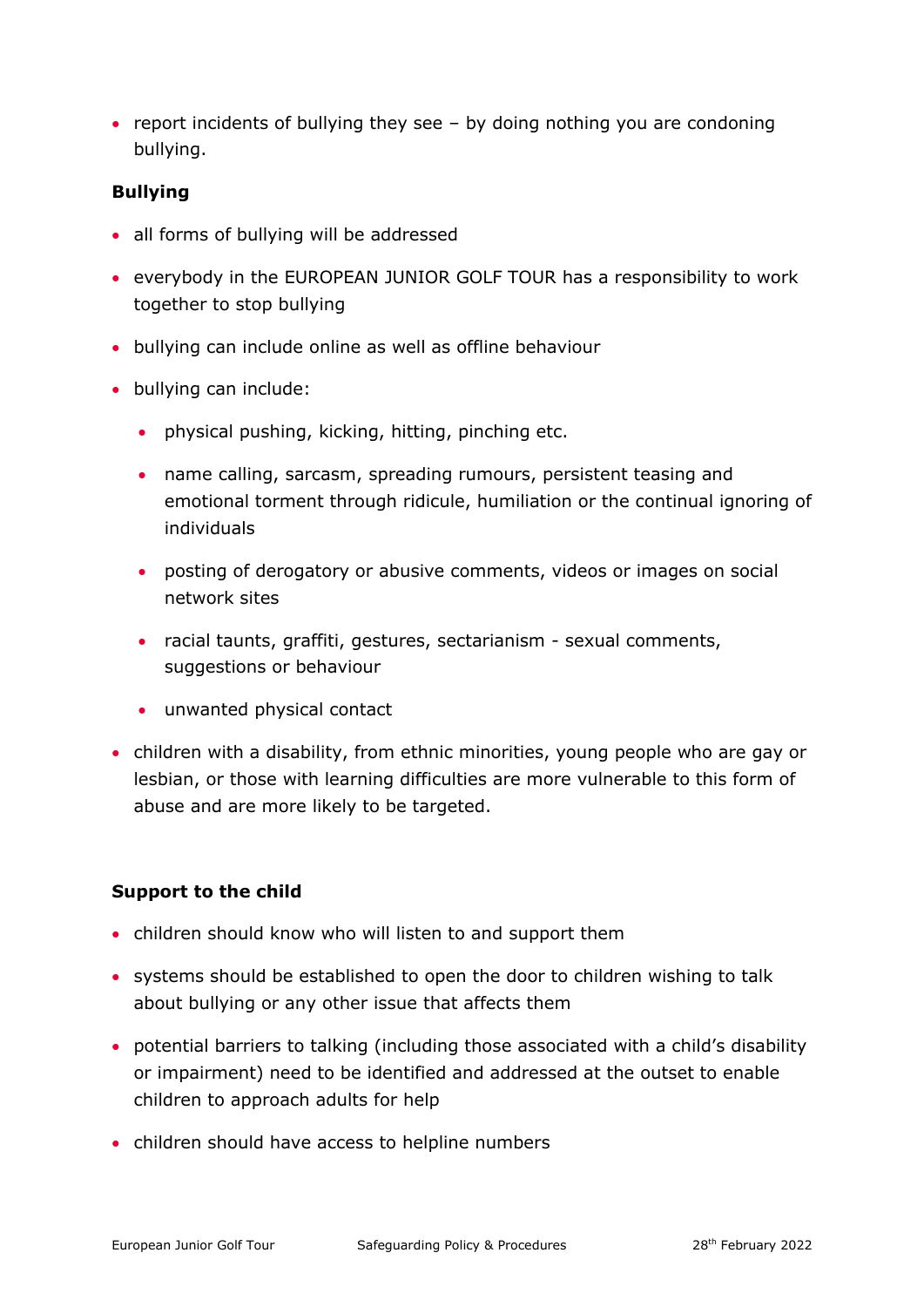- anyone who reports an incident of bullying will be listened to carefully and be supported
- any reported incident of bullying will be investigated objectively and will involve listening carefully to all those involved
- children being bullied will be supported and assistance given to uphold their right to play and live in a safe environment which allows their healthy development
- those who bully will be supported and encouraged to stop bullying
- sanctions for those bullying others that involve long periods of isolation, or which diminish and make individuals look or feel foolish in front of others, will be avoided.

#### **Support to the parents/carers**

- parents/carers to be advised on EUROPEAN JUNIOR GOLF TOUR bullying policy and practice
- any incident of bullying will be discussed with the child's parents/carers
- parents/carers will be consulted on action to be taken (for both victim and bully) and agreements made as to what action should be taken
- information and advice on coping with bullying will be made available
- support should be offered to the parents/carers including information on other agencies or support lines.

#### **Useful contacts**

EUROPEAN JUNIOR GOLF TOUR Welfare Officer,

Roger Shutt

Mob: 07892 712370

Email: [info@ejgtour.com](mailto:info@ejgtour.com)